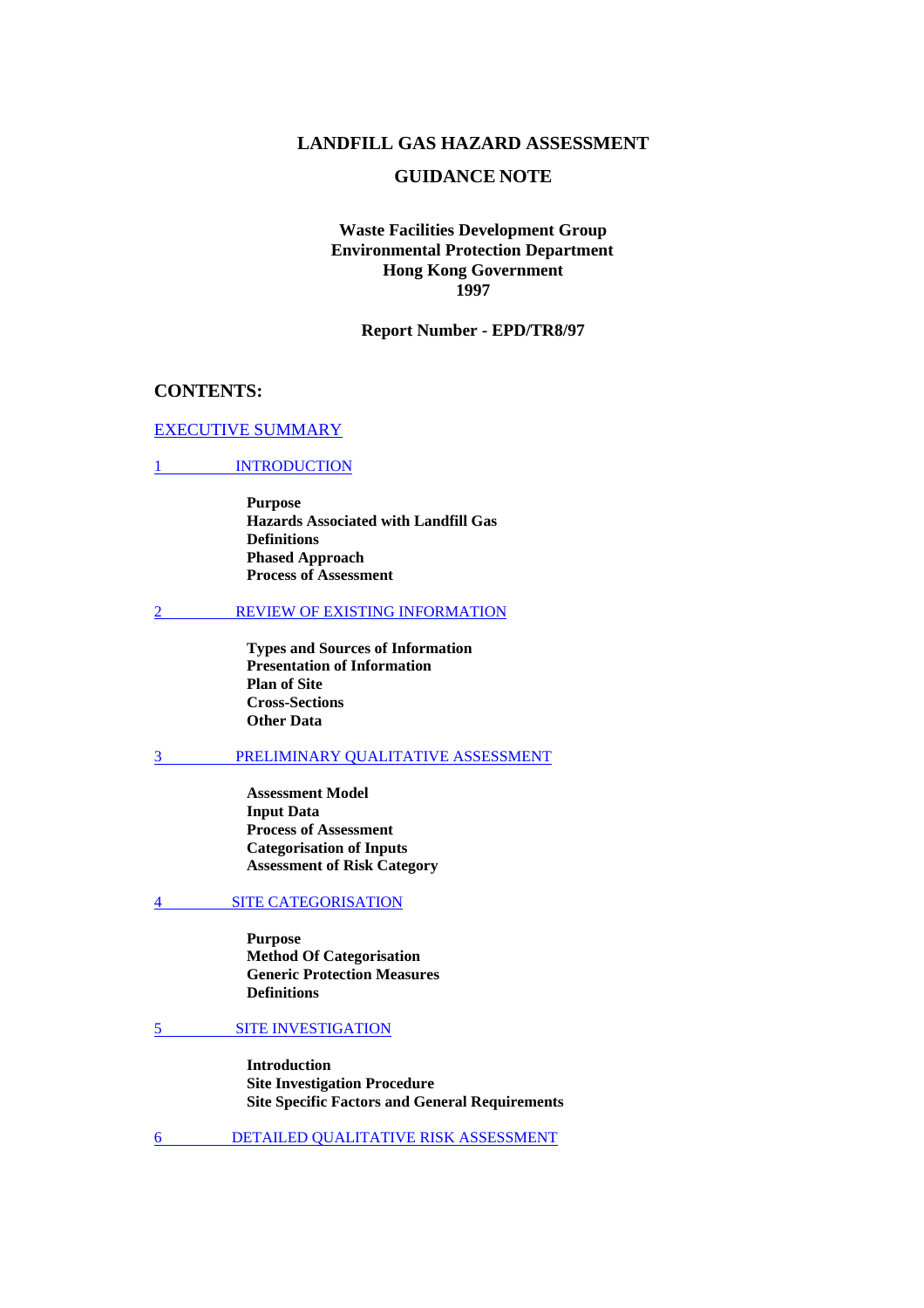#### [7 DEVELOPMENT PROTECTION DESIGN](#page-32-0)

**Introduction General Protection Measures Building Protection Design Measures Design Measures for Sub-Surface Building Services** 

# [8 HAZARDS ARISING DURING CONSTRUCTION](#page-44-0)

**Introduction General Hazards Which May Be Encountered Outline of Safety Requirements Additional General Requirements Specific Advice Relating to the Drilling of Boreholes** 

**[9 REFERENCE LIST](#page-53-0)** 

### **LIST OF ANNEXES**

| Annex A | Plans of the Landfill Sites Showing Extent of Consultation Zones |
|---------|------------------------------------------------------------------|
| Annex B | <b>Generic Design Measures for Sub-Surface Building Services</b> |
| Annex C | Worked Examples of Qualitative Risk Assessment                   |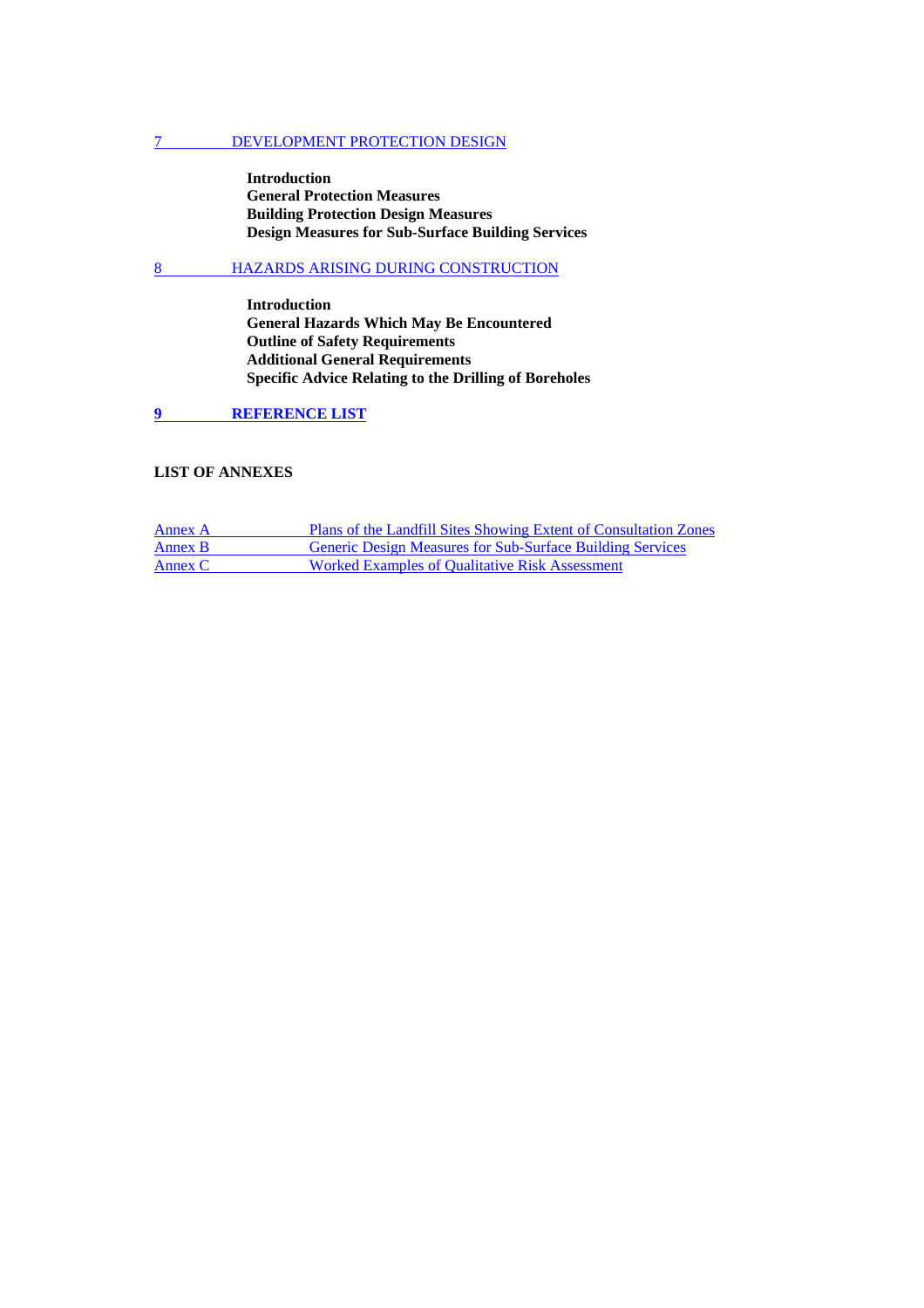#### <span id="page-2-0"></span>**EXECUTIVE SUMMARY**

# **INTRODUCTION**

 When an area of land in close proximity to a landfill site is to be developed there is a potential risk that the development may be adversely affected by the lateral migration of landfill gas unless suitable precautionary measures are taken. This document provides guidance on how the evaluation of the risk which landfill gas may pose to such a proposed development should be undertaken and provides an introduction to the different types of protection measure which may be incorporated in the design of developments potentially at risk from landfill gas migration.

 This Guidance Note is aimed primarily at Professional Persons responsible for developments and should be read in conjunction with the Professional Persons Environmental Consultative Committee (ProPECC) Practice Note PN 3/96 issued by the Director of Environmental Protection.

 The potential hazards posed by landfill gas migration and the need for protection measures for developments close to landfill sites are outlined in Section 6.5 of Chapter 9 of the Hong Kong Planning Standards and Guidelines (HKPSG). It is a requirement that project proponents of relevant developments undertake a landfill gas hazard assessment and submit the findings of this assessment to the Environmental Protection Department (EPD) for vetting. This Guidance Note provides a framework for undertaking these assessments.

 In general, an evaluation of the risk posed by landfill gas is required for any development which is proposed within a 250m "Consultation Zone" around any landfill site. To assist developers in identifying whether any particular development falls within this criterion, all the landfills in the Territory and their associated Consultation Zones are delineated on plans held by EPD. These plans are available for inspection and small scale copies are included in the Guidance Note [\(Annex A\)](#page-54-0).

 Certain types of development have a very low sensitivity to the potential impacts of landfill gas and so the requirement for a formal assessment of the hazards due to landfill gas migration may be waived for such developments even though they may fall within a landfill's Consultation Zone. Conversely, in particular and exceptional circumstances, a landfill gas hazard assessment may be required despite a proposed development being outside of any Consultation Zones. The particular circumstances for each of these two exceptions to the general requirements for undertaking landfill gas hazard assessments are discussed in the Guidance Note.

# **ASSESSMENT OF LANDFILL GAS HAZARDS**

 Assessing the degree of risk due to landfill gas migration requires special expertise so the hazard assessment for any particular development should be undertaken by an appropriately qualified and experienced professional.

 In general, the evaluation of the hazards posed by landfill gas to a proposed development involves a qualitative risk assessment, the framework for which is detailed in this Guidance Note. Such an assessment should include the following steps: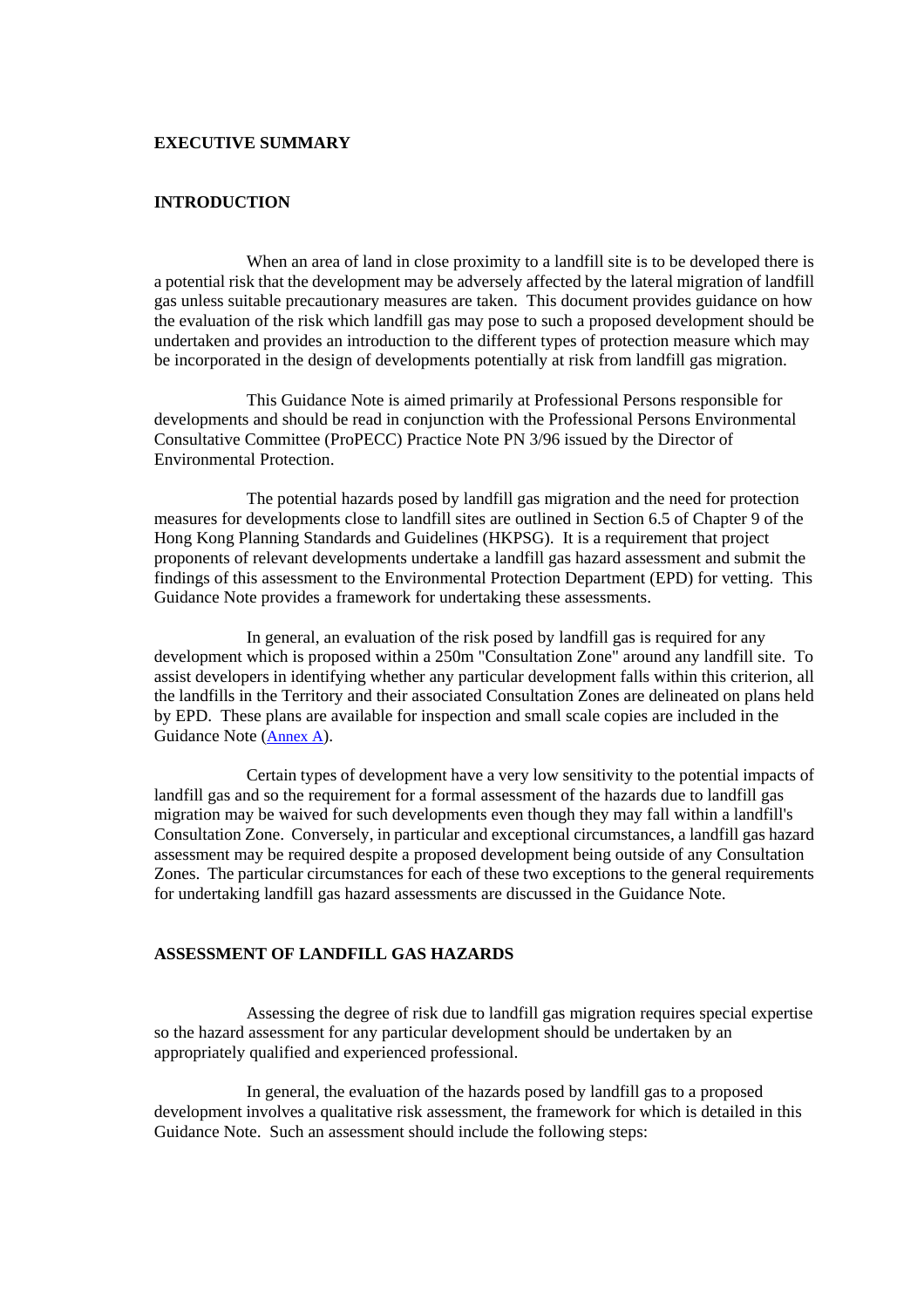#### *Review of Background Information*

 Any relevant information should be collected and assessed to determine the likelihood of landfill gas having an impact on the proposed development. Such information will include historical information about how the landfill was engineered and operated, geological and hydrogeological data and results of any environmental monitoring. A more comprehensive list of the type of information which should be obtained, typical sources of the information and the way in which the gathered information should be presented are detailed in [Section 2.](#page-11-0) 

#### *Evaluation of Sources*

The nature and extent of the source $(s)$  of landfill gas, including the likely concentrations and volumes of hazardous emissions which may have the potential to affect the proposed development need to be assessed. Where direct measurements of gas concentration and flowrate are not available, information about amount, nature and age of the waste will need to be used to assess the rate of gas evolution.

#### *Identification of Pathways*

 Possible pathways along which gas could travel from the landfill site to the development site, through the ground, underground cavities, utilities and groundwater, should be identified and their nature evaluated.

#### *Identification of Potential Targets*

 The different elements of the proposed development which will be sensitive to the impacts of landfill gas must be identified. Such potential "targets" will include building basements and ground level rooms, underground car parks, service ducts and manholes, unventilated excavations and other confined spaces at or below ground level.

#### *Assessment of the Risk to Each Target*

 A methodology for qualitatively assessing the degree of risk which hazardous emissions may pose to each of the identified targets is presented in **Section 3**. Specific guidance is provided to assign each source, pathway and target to one of three categories and a matrix has been developed to classify the overall risk for each Source-Pathway-Target combination into one of five risk categories.

 Any particular, proposed development can then be assigned to an overall risk category depending on the number and level of risks associated with each of the potential impacts identified from the Source-Pathway-Target analyses. The method of categorising developments is detailed in [Section 4](#page-24-0) and three worked examples of qualitative risk assessments are presented in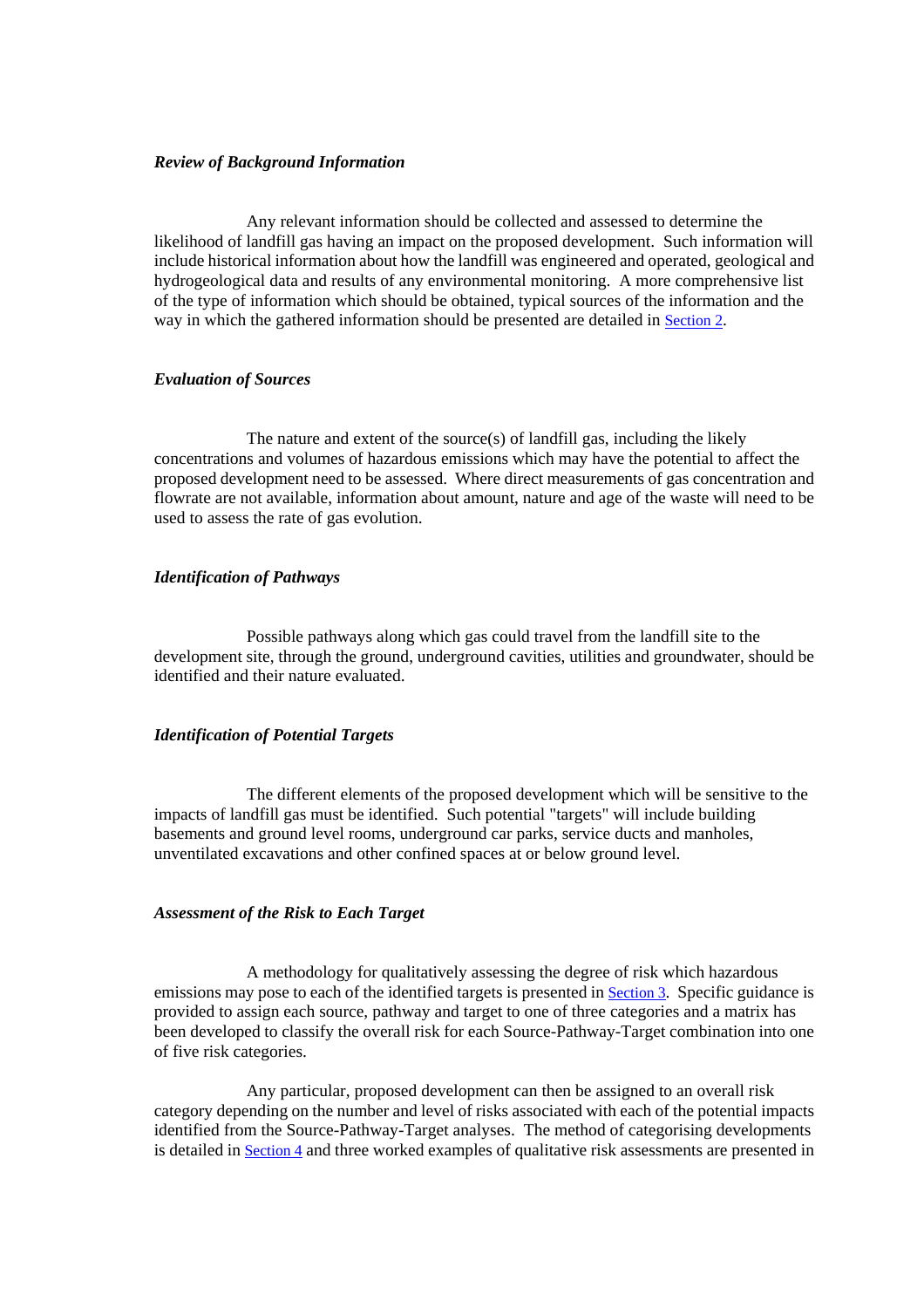#### [Annex C.](#page-61-0)

 The assessment process often comprises two stages. The first stage, or 'Preliminary Qualitative Assessment', is carried out at the planning stage of a development project and its scope is necessarily limited by the level of available detail about the proposed development. It may be used to determine the acceptability in principle of a proposed development and to identify the scope of any further investigations which may be required to complete the assessment.

 In many cases, the existing information about the landfill site and potential routes by which gas may migrate to the proposed development will need to be supplemented by a site investigation in order to allow a full assessment of the potential risks. Typical parameters to be monitored in such a site investigation are discussed i[n Section 5.](#page-27-0) 

 The Stage II or 'Detailed Qualitative Risk Assessment' is undertaken at the stage when the project is definitely proceeding and when all the relevant details of its design and results of any site investigations are known. The detailed assessment will review and, where necessary, revise the findings of the initial assessment [\(Section 6\).](#page-31-0) In many cases, due to project constraints, the two stages of assessment may be combined.

# **DESIGN OF PROTECTION MEASURES**

 In undertaking the assessment of the potential risks, it is essential that any protection measures are designed by an appropriately qualified and experienced person. Whereas guidance can be given for the assessment of potential landfill gas hazards, the design of gas protection measures is more site specific and dependent on the particular targets identified as being at risk. However, a number of generic types of measure which may be employed for protecting developments from the affects of landfill gas are discussed in [Section 7.](#page-32-0) 

 In general, to provide confidence that failure of a single measure will not result in a hazardous situation, it is necessary to adopt a multiple system approach to the provision of gas protection measures. This is particularly the case where active systems, such as those which involve mechanical ventilation, are involved. In most cases, passive systems of control are preferred for the same reason.

 In addition to designing an appropriate gas protection scheme it is also essential that it is properly constructed and maintained and that monitoring is undertaken to confirm its ongoing effectiveness.

 Sub-surface building services are particularly important in the protection of developments against lateral landfill gas migration because, if not properly designed, they can provide a direct route by which landfill gas can enter a building. General guidance on measures which may be applied to services is included i[n Section 7 a](#page-32-0)nd more specific advice together with typical design drawings are presented in [Annex B.](#page-55-0) 

# **POTENTIAL HAZARDS DURING CONSTRUCTION AND SAFETY MEASURES WHICH SHOULD BE ADOPTED**

 The potential hazards due to landfill gas which may be encountered during the construction of developments close to landfill sites and the safety procedures which should be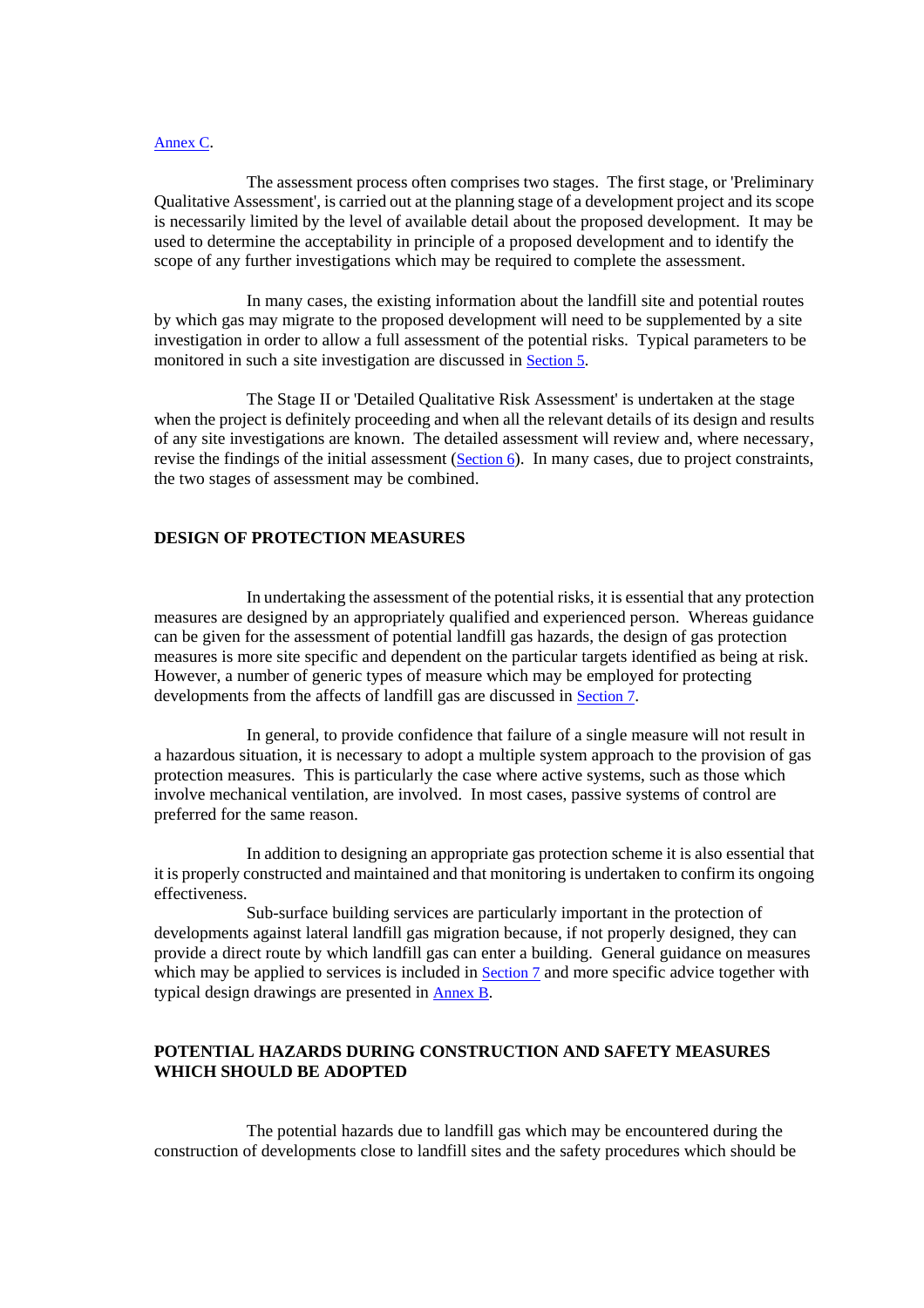implemented to minimise the risks are discussed i[n Section 8.](#page-44-0) 

 The precautions recommended include the appointment of a Safety Officer trained in the use of appropriate gas monitoring equipment, the implementation of specific safety measures, such as controls on methods of working and possible sources of ignition, and the undertaking of gas monitoring. The contractor also needs to develop a 'permit to work' system for any work involving potential sources of ignition within any trenches or confined spaces.

 The actions to be taken for different levels of gas which are detected are also discussed and specific advice is provided regarding the drilling of boreholes.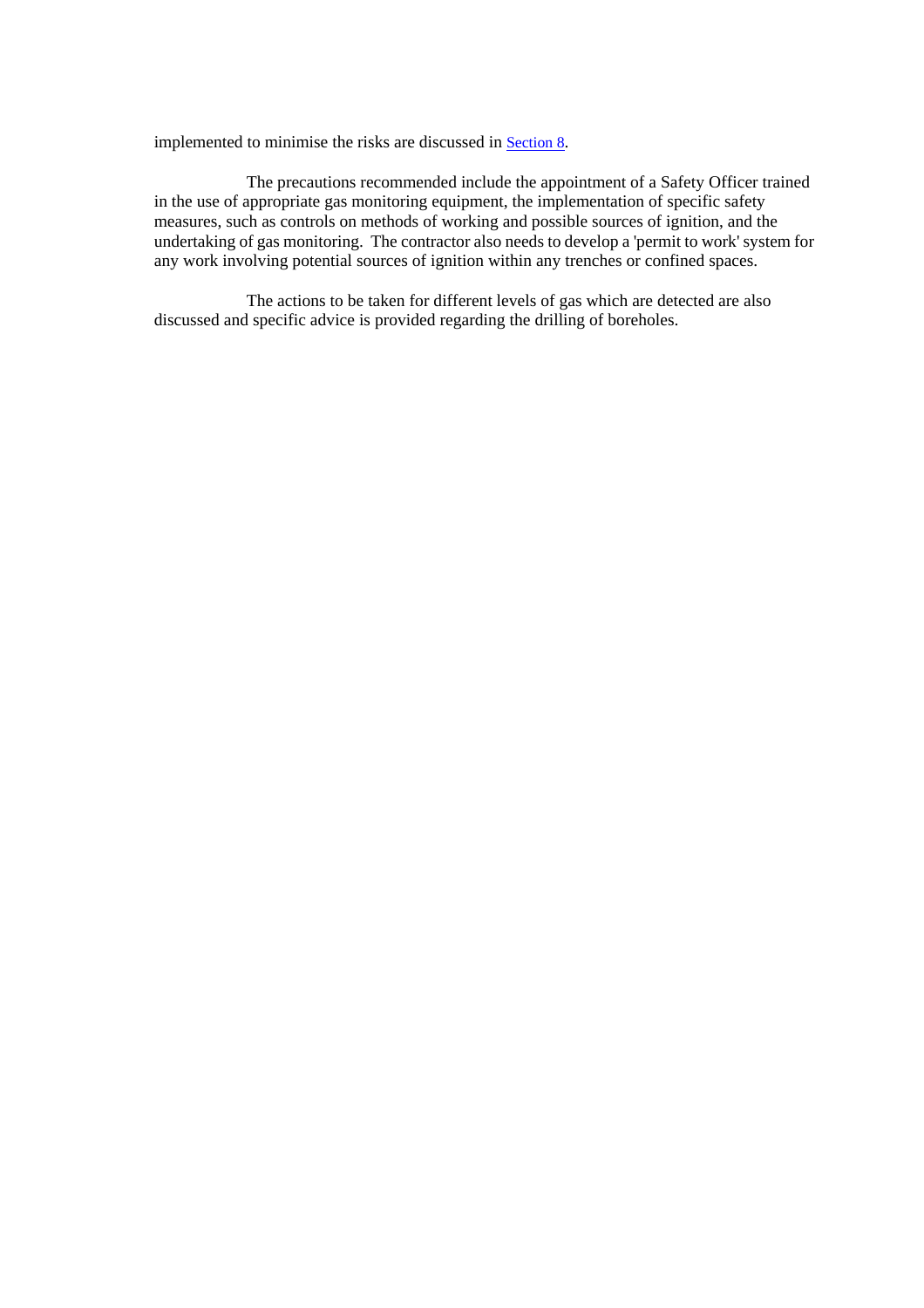# <span id="page-6-0"></span>*1 INTRODUCTION*

# *Purpose*

1.1 It is recognised that development of land adjacent to landfill sites may be affected by problems associated with migrating landfill gas and/or leachate unless specific precautions are taken to control these potential hazards. A Practice Note for Professional Persons (ProPECC PN 3/96) has been issued by the Environmental Protection Department (EPD) to set out the conditions when a landfill gas hazard assessment may be required and to provide general guidelines on how such an assessment should be undertaken. The purpose of this Guidance Note is to describe in more detail the process which should be followed by a Professional Person working in the private sector or public sector in evaluating the risk to development due to landfill gas and designing appropriate protection measures. The Guidance Note is not intended to provide comprehensive guidance on all aspects of risk assessment or design of precautionary/protection measures, but rather to give general guidance on important issues such as the factors to be considered when assessing the level of risk and the procedures which should be followed in undertaking the assessment. This Guidance Note is intended to provide a risk assessment framework to be followed by project proponents when evaluating the risk related to developments described under *Section 6.5, Chapter 9* of the Hong Kong Planning Standards and Guidelines.

1.2 The general location of each of the landfill sites in Hong Kong is shown on Figure 1.1

# *Hazards Associated with Landfill Gas*

1.3 Landfill gas can present a number of potential hazards if it is not adequately controlled. The following properties of landfill gas are of particular note when considering development close to landfill sites.

- *Methane,* one of the major components of landfill gas, is flammable and will burn when mixed with air between approximately 5% by volume and 15% by volume (the Lower Explosive Limit (LEL) and Upper Explosive Limit (UEL) respectively). If a mixture of methane and air with a composition between the LEL and UEL is ignited in a confined space, the resulting combustion may give rise to an explosion. Methane is also an asphyxiant.
- *Methane* is odourless and colourless although in landfill gas it is typically associated with numerous highly odoriferous compounds which gives some warning of its presence. However, the absence of odour should not be taken to mean that there is no methane - this can only be confirmed by using appropriately calibrated methane detectors.
- *Carbon Dioxide,* the other major component of landfill gas, is asphyxiating and causes adverse health effects at relatively low concentrations. The long-term Occupational Exposure Limit (OEL) is 0.5% by volume. Like methane, in the pure form, it is odourless and colourless and its presence (or absence) can only be confirmed by using appropriately calibrated detectors.

1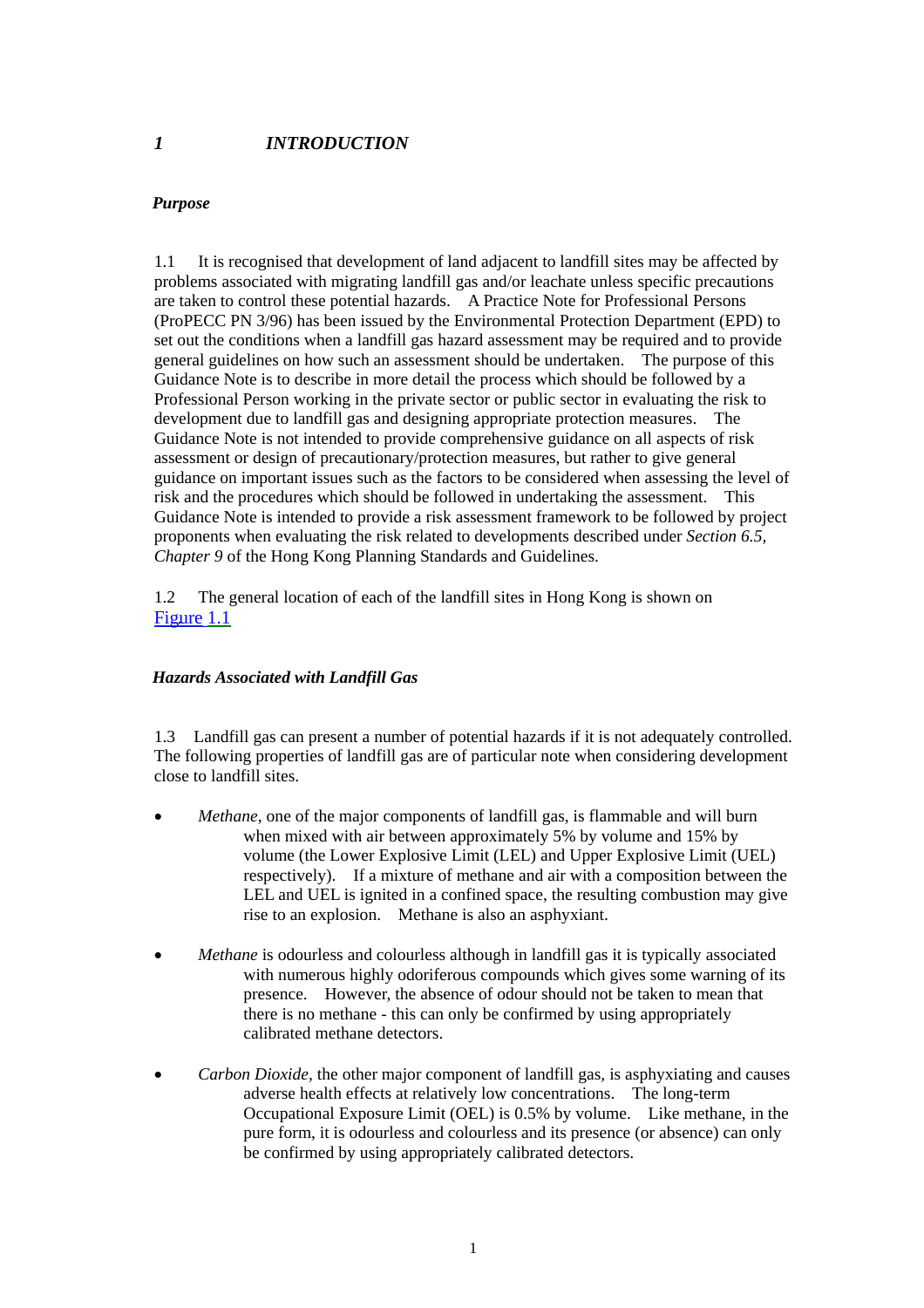• *Gas Buoyancy.* Methane is lighter than air whereas carbon dioxide is heavier than air. Typical mixtures of Landfill gas are likely to have a density close to or equal to that of air. However, site conditions may result in a ratio of methane to carbon dioxide which may make the gas mixture lighter than air or heavier than air. As a result, landfill gas may collect in the bottoms of trenches or excavations, or may rise up and accumulate beneath structures and foundations.

#### *Definitions*

1.4 A number of definitions have been developed, for use in this Guidance Note, to describe the areas under consideration and the processes being used. These are defined below:

1.5 *Development*: Under the Town Planning Ordinance (TPO), development is defined as "carrying out building, engineering, mining or other operations in, on, over or under land, or making a material change in the use of land or buildings."

1.6 *Building*: Under the Town Planning Ordinance, building includes a structure or part of a structure.

1.7 *Consultation*: A process required for all development proposed in the Consultation Zone whereby the project proponent should consider the potential for hazards to affect the development arising from the close proximity of a gassing landfill including liaison with concerned Government departments (such as EPD). A procedure for this process is described in the Guidance Note, outlined in Figure 1.2.

1.8 *Consultation Zone*: The area of land surrounding the landfill boundary as defined by a line running parallel to and 250 m away from the edge of the waste if this can be identified or, if not, the recognised landfill site boundary. Detailed plans delineating the Consultation Zone for each of the landfill sites are kept by EPD and are available for inspection.

1.9 In general, if a proposed development is to be located within the Consultation Zone of a landfill, the project proponent or professional person responsible for the development is required to undertake a landfill gas hazard assessment and submit a report to EPD for vetting. If the proposed development is of a sufficiently low sensitivity to the effects of landfill gas,

2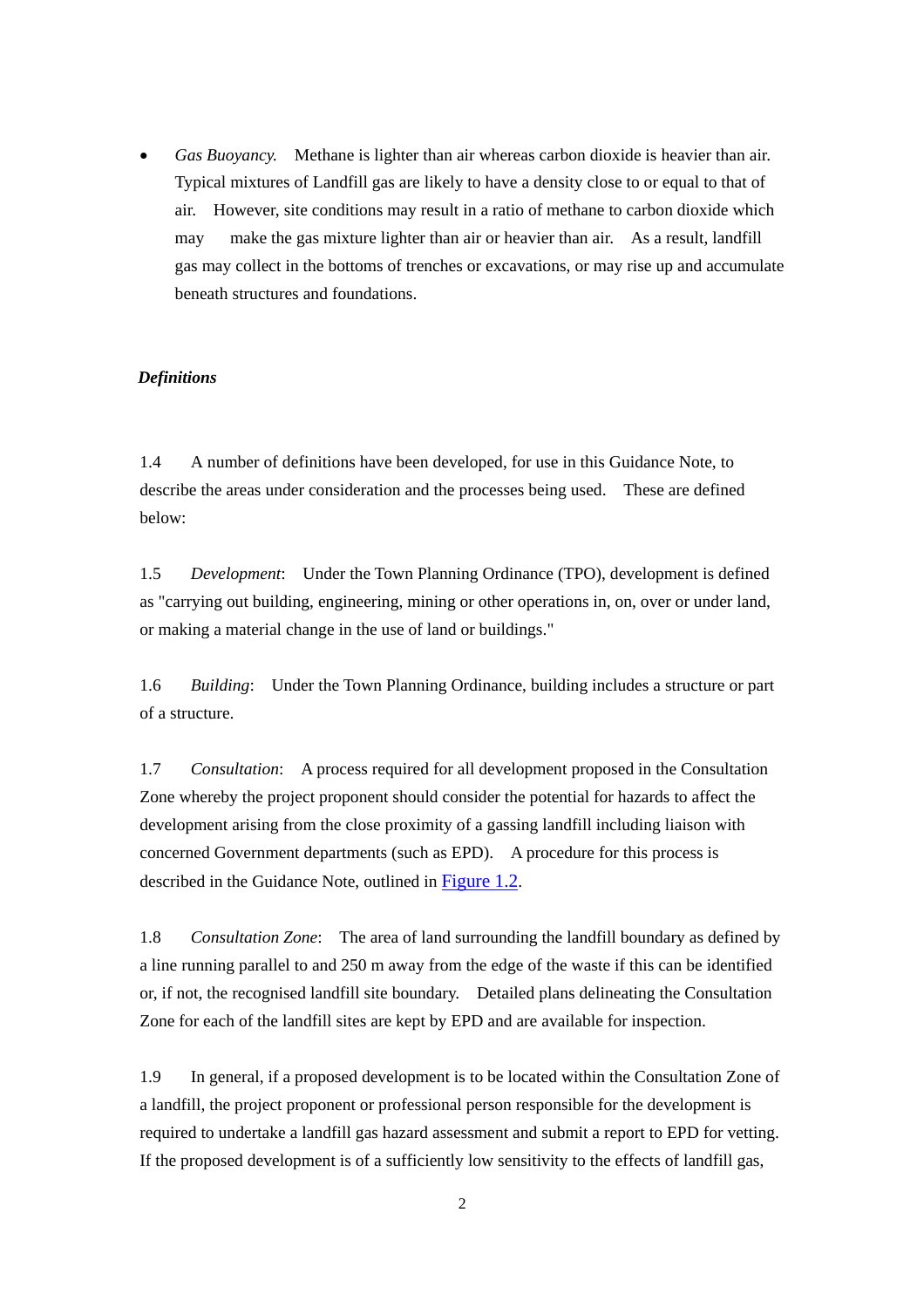however, the requirement for the hazard assessment may be waived even though the development falls within a Consultation Zone. The general criteria for determining whether the hazard assessment may be waived are discussed below.

1.10 Conversely, in some particular, exceptional, circumstances a landfill gas hazard assessment may be required even though the proposed development is located outside any Consultation Zones. This would be the case in any situation where the ground between a landfill site and the proposed development site is identified as having distinct geological features, such as fault lines or lineaments, or predominant artificial buried structures, such as utility conduits, which might act as preferential pathways for gas migration. If the need for a landfill gas hazard assessment is in doubt, advice can be sought from EPD.

1.11 *No Build:* A restriction on the construction of any form of development in a "no build zone" which is set aside for monitoring/landfill control works. The land may be landscaped or used for open car parking areas, but should remain accessible for plant and equipment to carry out work to the landfill control measures, if found necessary in the future. Although there may be existing buildings or structures present within the "no build" zone, restrictions may need to be applied at any time such land is redeveloped. The restriction on construction should preferably include services which can act as conduits for gas migration but, where it is essential that such services or roads cross the zone, or there is limited intrusion of other structures, it is important that these do not impact on the accessibility of the zone for monitoring and possible future engineering works.

1.12 *No Build Zone:* The dimensions of the no build zones have been determined individually for each site to allow for the possible need to install additional monitoring facilities or gas controls and taking into account the access requirements and physical constraints specific to each site. For most landfill sites, the allocated area for the restoration contract encompass all of the No Build Zone. For a few particular sites the No Build Zone extends beyond the allocated area.

1.13 Detailed plans have been prepared to indicate the Consultation and No Build Zones for each of the landfills in the territory and are available for inspection at EPD's office. A4 sized plans showing the approximate extent of the Consultation Zone around each of the landfills, together with outline planning information, are presented in [Annex A](#page-54-0) to this Guidance Note.

3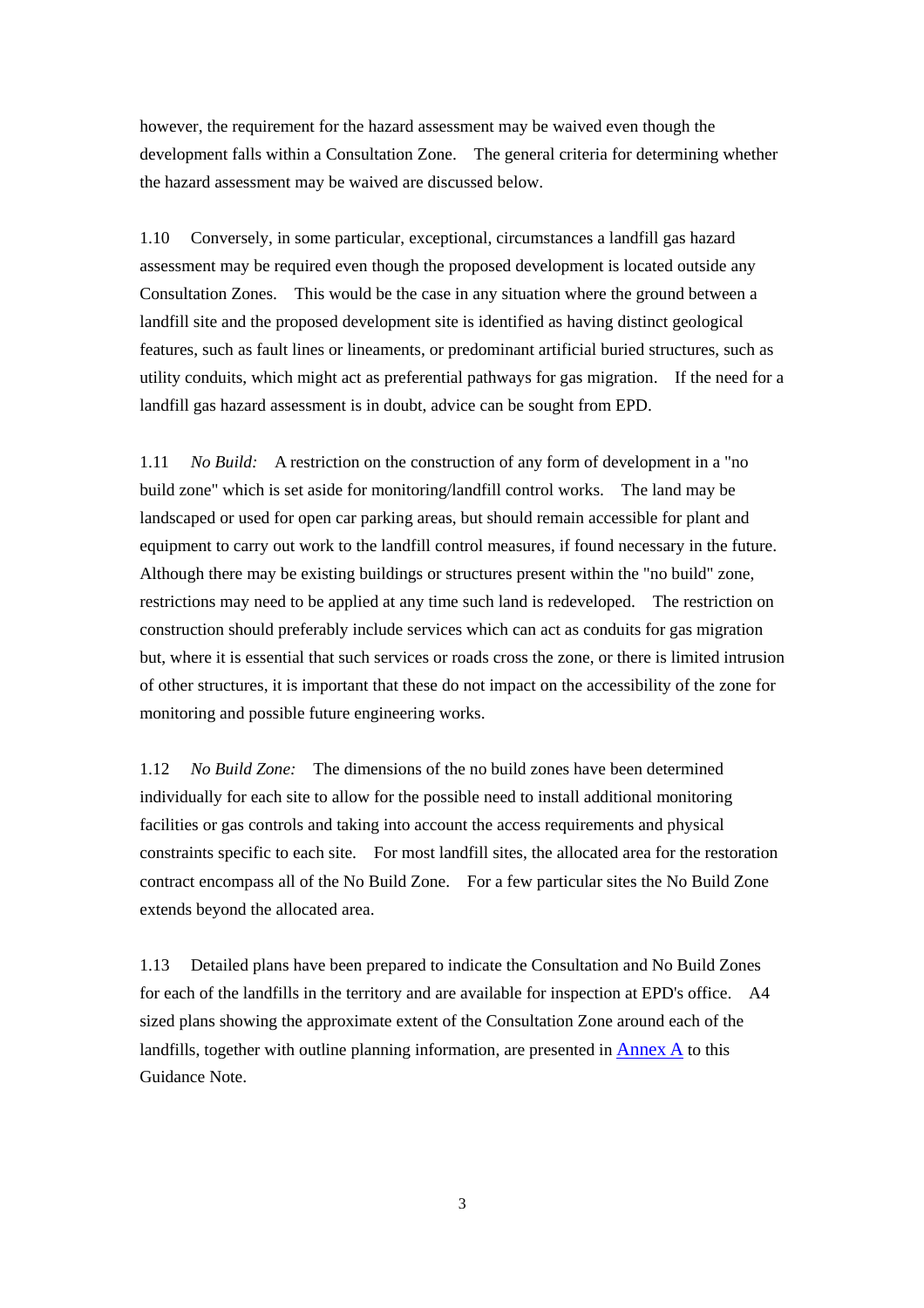#### *Phased Approach*

1.14 In many cases there will be two stages to undertaking the landfill gas hazard assessment which will each require a different level of detail in terms of background information and accuracy of assessment. Stage I is the planning stage when a development is first proposed, but specific details are not finalised and the suitability of the particular form of development may still be uncertain. For many "low risk" developments, such as public open space, car parking, open storage and any uses which do not involve buildings with ground floor rooms, the Stage I assessment to determine their suitability in principle may require only a very simple and quick assessment of the potential risks. The Stage I assessment (as indicated by the flowchart shown in Figure 1.2) is, nevertheless, important because many such developments have ancillary structures or services associated with them which could be at potential risk from landfill gas migration. In addition, the development may affect the general pattern of gas migration thereby altering the risk to other nearby developments. Certain types of development have a low enough sensitivity that risk assessment can be waived. In general, such developments must fulfill all of the following conditions:

- have no underground services and conduits;
- not significantly reduce the permeability of the surface soils, alter groundwater flows or change the drainage pattern of the land;
- have no fully enclosed spaces; and
- have no sources of ignition (such as electrical or other equipment which may give rise to sparks).

1.15 Stage II, the development stage, assumes that the project is definitely proceeding and investment in site investigation is sanctioned by the project proponent. The output of Stage II includes a review of the preliminary qualitative risk assessment, preparation of a detailed qualitative risk assessment and preparation of detailed design of gas protection measures for submission to EPD. The detailed design submission should include maintenance and monitoring programmes to ensure the continued performance of the proposed control measures.

1.16 In some cases the distinction between the Stage I and Stage II assessments is blurred because the nature of the development and its outline design have already been decided before there is an assessment of the risks due to landfill gas. In these cases a combined Stage I/II assessment will need to be undertaken covering all of the elements indicated on the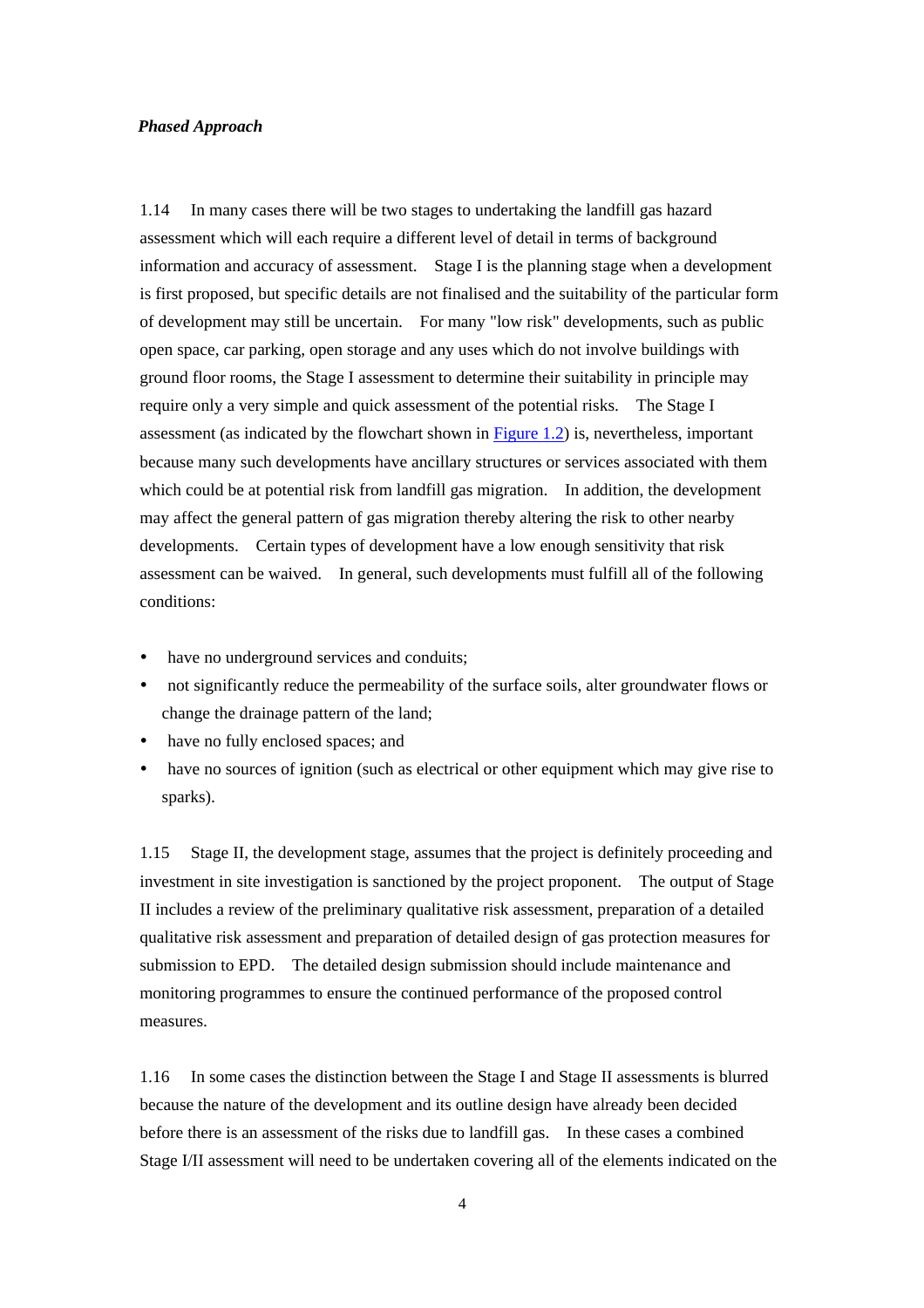flowchart shown on **Figure 1.2.** 

#### *Process of Assessment*

1.17 A flow chart illustrating the process is given as **Figure 1.2**. This Guidance Note follows the procedures in the flow chart and expands upon each element to provide for information to assist in the assessment of risk. The tasks envisaged in Figure 1.2 should be conducted such as to be compatible with the requirements under the TPO, and current land exchange processes, managed by the District Planning Offices and District Lands Offices respectively.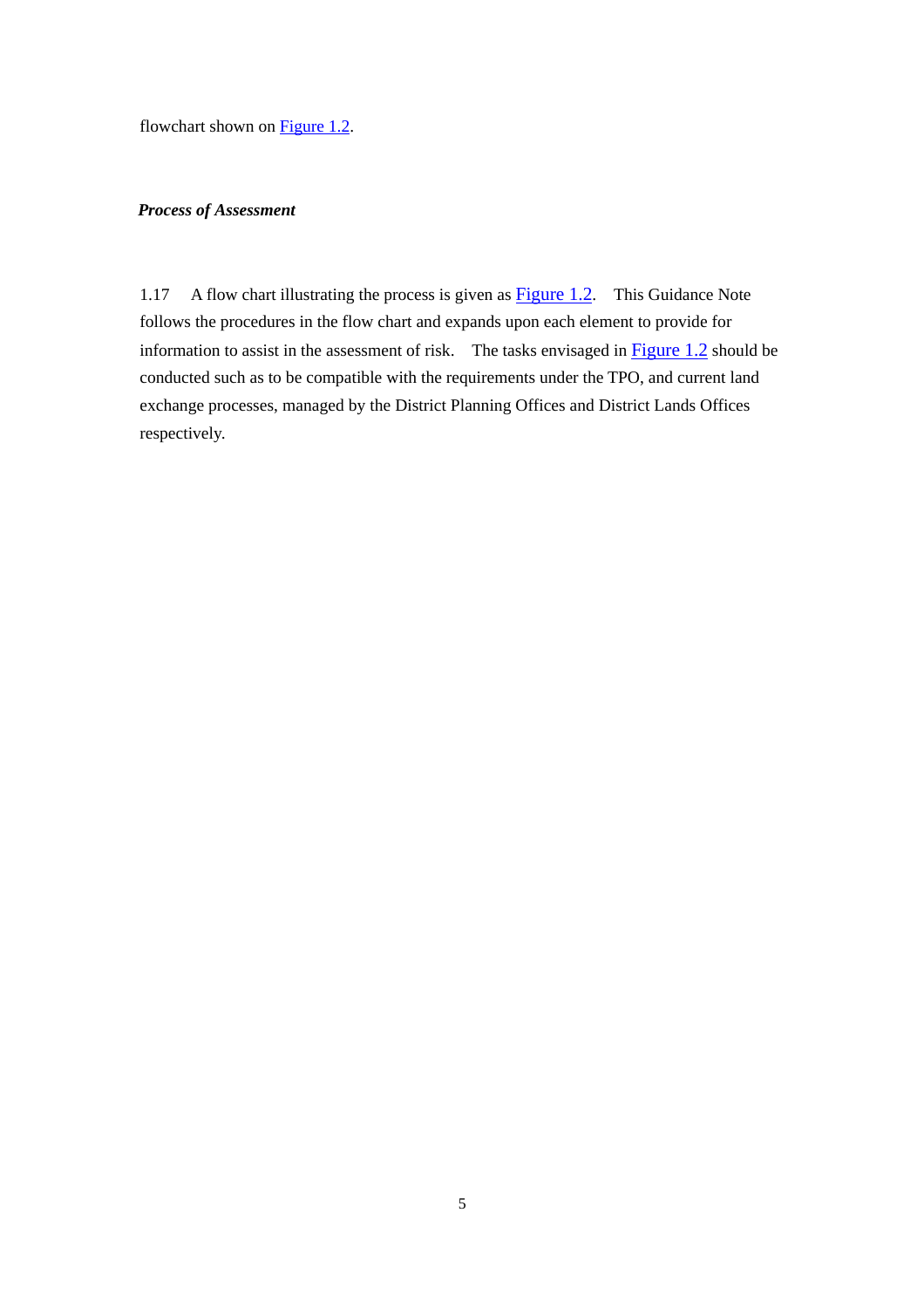#### <span id="page-11-0"></span>*Types and Sources of Information*

2.1 To understand better the conditions existing at and around a landfill site which may affect a development, the first step should be to collect and collate all available relevant information. A step-by-step procedure for this activity is given in the flow chart on Figure 2.1. This desk-based study should draw upon records held by the project proponent or the landowner and any other third parties who may have relevant data. At this stage it is not the intention to require the project proponent to carry out ground investigations.

2.2 Sources of information are listed in *Table 2.1*, but this list is not exhaustive. As can be seen from the table, the type of data which should be considered for the assessment includes, but may not be limited to, the following:

- topographical information for both current and previous landforms to assess whether land has been built up in level by import of fill;
- historical information about the landfill including how the site was prepared prior to filling, the nature and amount of wastes deposited, the period over which the site was filled and the extent of any gas controls employed at the site;
- environmental data such as the presence of gas both within and beyond the landfill boundary, or the extent of groundwater contamination by leachate;
- y geological and hydrogeological information to assess the likely ground conditions, permeability of soil/rock, level of groundwater, etc;
- location of utilities trenches in the ground which may form high permeability pathways; and
- evidence of gas emissions through, for example, the presence of bubbles in standing water on site.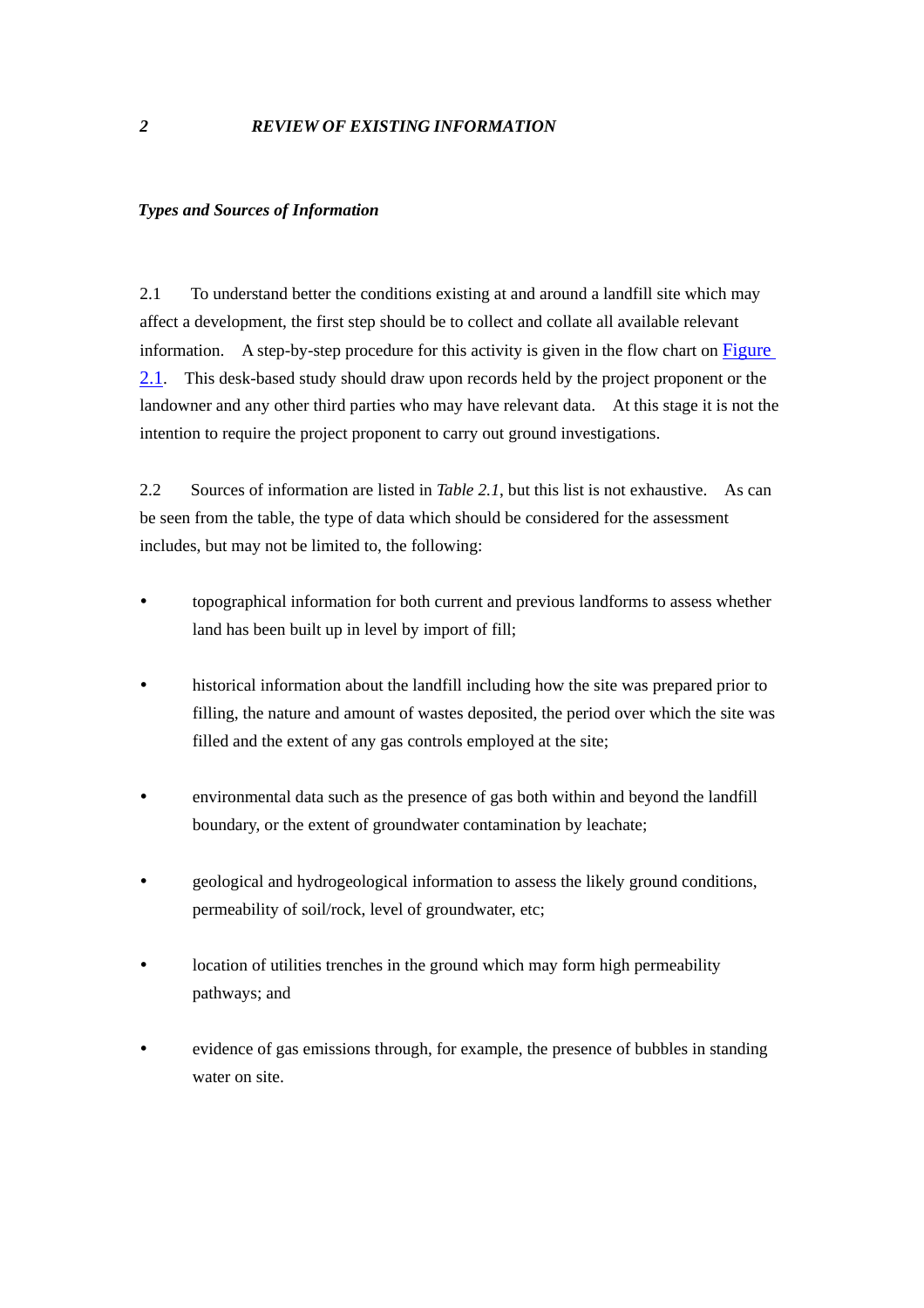| Type of Data |                                | Source                                    |
|--------------|--------------------------------|-------------------------------------------|
| 1.           | Large-scale topographic maps   | Survey and Mapping Office, Lands          |
|              |                                | Department.                               |
| 2.           | Geological maps                | Survey and Mapping Office, Lands          |
|              |                                | Department.                               |
| 3.           | Aerial photographs             | Survey and Mapping Office, Lands          |
|              |                                | Department.                               |
| 4.           | Location of utilities (gas,    | <b>Utilities Companies</b>                |
|              | electricity, etc)              |                                           |
| 5.           | Information from previous      | Existing or previous land owners          |
|              | ground investigations at       |                                           |
|              | development site.              |                                           |
| 6.           | Information from previous      | Hong Kong Government Civil Engineering    |
|              | ground investigations between  | Department Library.                       |
|              | development site and landfill. |                                           |
| 7.           | Information regarding landfill | Hong Kong Government - Environmental      |
|              | including engineering and      | Protection Department and Civil           |
|              | dates of filling.              | <b>Engineering Department.</b>            |
| 8.           | Gas monitoring data            | EPD's computer database                   |
| 9.           | Visual data at development     | Site visit and walkover                   |
|              | site surface                   |                                           |
| 10.          | Background/informal            | Site visit, discussion with neighbours to |
|              | information                    | site, contractors working in vicinity.    |

# **Table 2. 1 List of Sources of Information**

(Note: See also Sub-Chapter 2.2, Chapter 12 of the Geotechnical Manual for Slopes)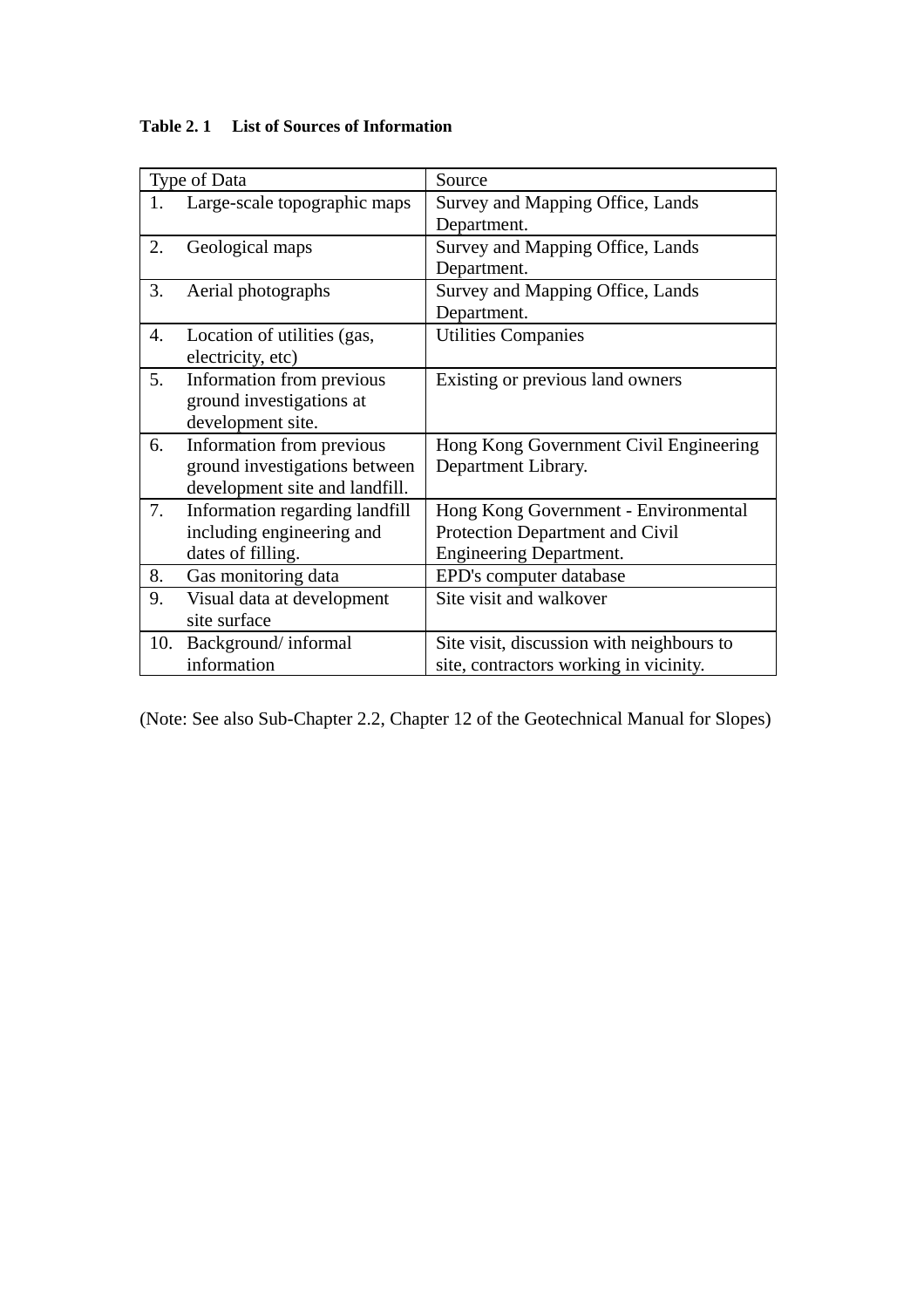# *Presentation of Information*

2.3 It is expected that the Professional Person or an appointed specialist consultant will obtain all available data of this nature, such that a picture can be built up of the conditions which exist at the landfill, the development site and any intervening ground. It would be appropriate to present the data in its collated form, and usually to include a plan and a simple section.

# *Plan of Site*

2.4 The plan typically should have a scale in the range 1:500 to 1:2000 and should include, but not be limited to, the following:

- the relevant area of the landfill;
- the development site;
- all intervening land;
- positions of monitoring wells (gas and leachate/groundwater);
- position and nature of any landfill gas/leachate control measures;
- nature and location/alignment of utilities:
- any relevant surface features;
- y position of proposed development including its various components such as buildings, car parks, manholes (if such details are available);
- major dimensions such as distance from edge of waste to buildings;
- position of surface water courses; and
- location and orientation of any cross-section lines.

# *Cross-Sections*

- 2.5 Where possible, the section should include, but not be limited to, the following:
- the same area of land shown in the plan:
- depth and edge of waste;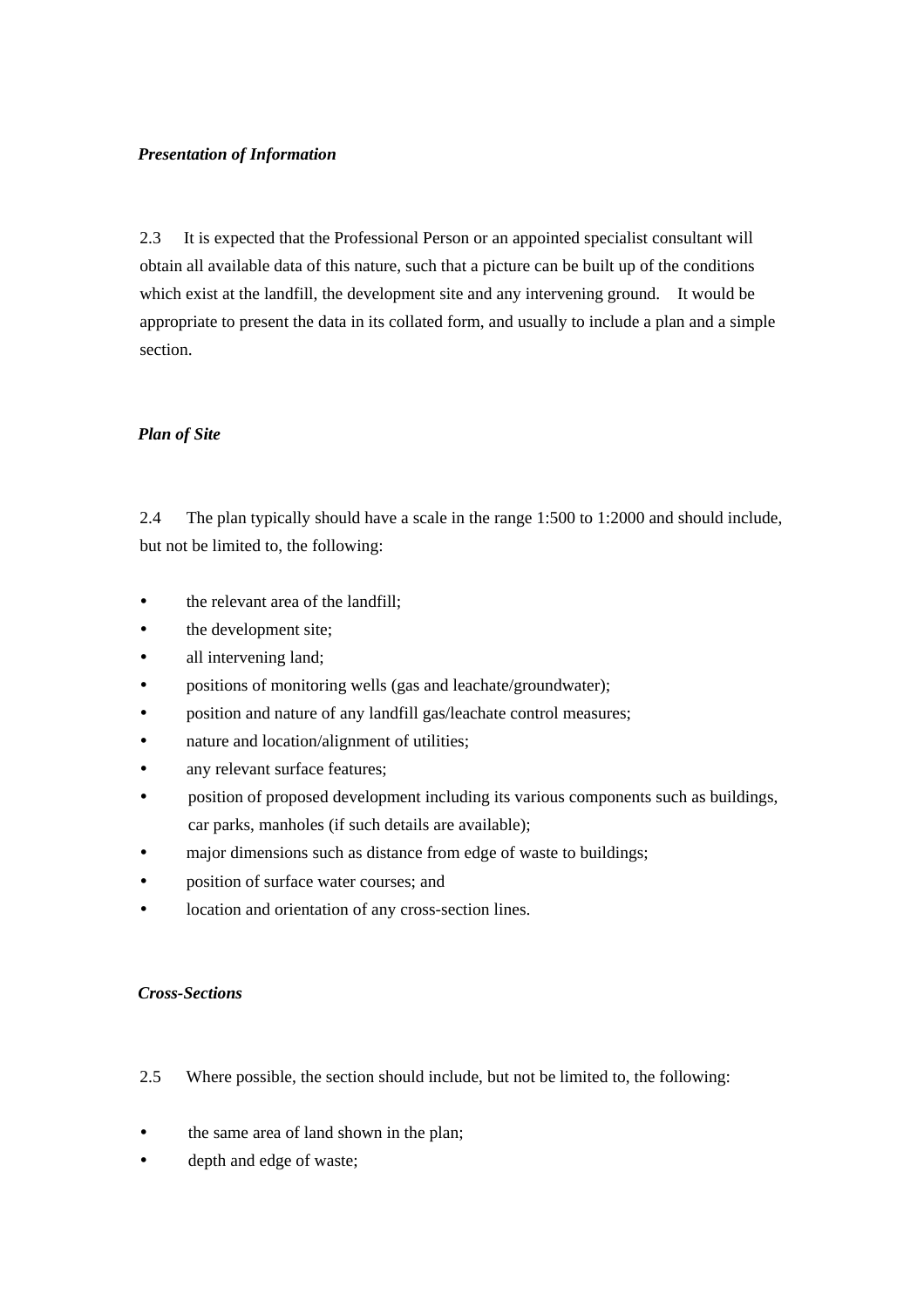- geology of ground from landfill through to development site;
- groundwater levels;
- position and depth of landfill monitoring wells including the screened sections;
- y position and nature of any landfill gas/leachate control measures such as barriers, liners and vent trenches;
- location of utilities; and
- topography along section line.

2.6 More than one section should be shown if there is an extensive linear interface and, for developments which cover a large frontage, cross-sections should be provided at 100m intervals. In such cases a long section through the development site (parallel to the site/landfill interface) should also be provided.

# *Other Data*

2.7 Other data, such as landfill gas/leachate monitoring results should be clearly tabulated for boreholes along the boundary of the landfill relevant to the proposed development.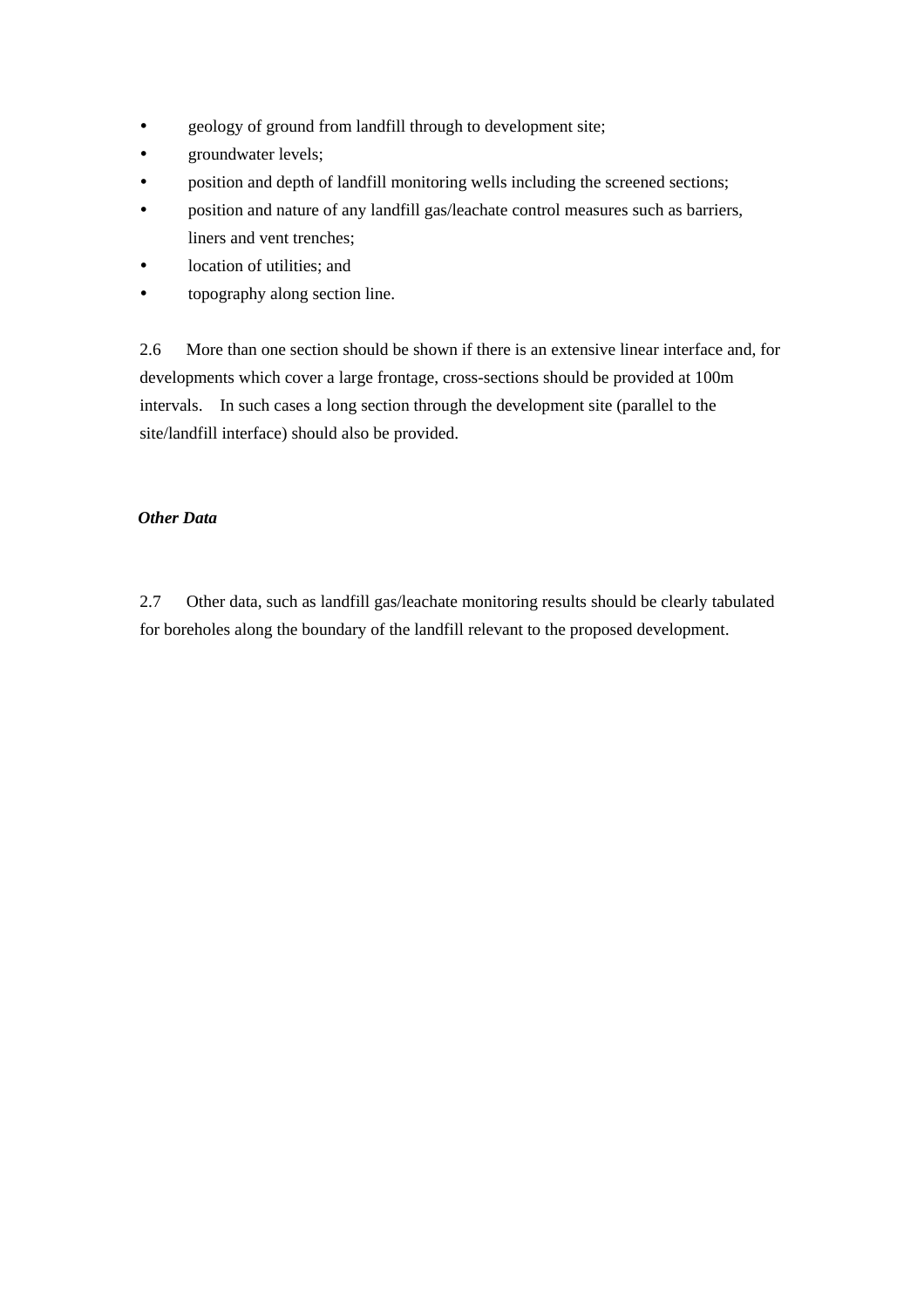# <span id="page-15-0"></span>*3 PRELIMINARY QUALITATIVE ASSESSMENT*

# *Assessment Model*

3.1 A relatively simple procedure is used to evaluate the degree of risk which landfill gas may create for a particular development. The procedure is based on the "Source - Pathway - Target" model and requires the following information:

3.2 **Source** - the location, nature and likely quantities/concentrations of hazardous materials which have the potential to affect development.

3.3 **Pathway** - the ground and groundwater conditions, through which the hazardous materials must pass if they are to reach the development.

3.3 **Target** - the elements of the development which are sensitive to the effects of the hazardous materials.

3.5 For a particular risk to be identified, there must be a source of hazard which has one or more viable pathways by which it may reach a sensitive target and cause a problem. This Guidance Note is primarily concerned with the potential hazards caused by the migration of landfill gas towards development sites. Thus, the hazardous material of concern is landfill gas. In certain circumstances landfill gas may be transported in solution in leachate or may be generated from the anaerobic degradation of organic compounds in the leachate. Hence, when considering the possible risks due to gas migration it is important to assess leachate controls and groundwater flows. The hazards, other than those related to landfill gas, which may be posed by leachate are beyond the scope of this Guidance Note. The procedure for the preliminary qualitative risk assessment is given in Figure 3.1.

# *Input Data*

3.6 At the planning stage, the assessment will be limited in scope and degree of confidence due to the probable lack of ground investigation data beyond the landfill and at the development site. However, the data can be used as far as practicable to evaluate sources, pathways and targets. Information obtained under [Section 2](#page-11-0) can be used in the model as follows:

# *Source*

- Location of gas-producing wastes, likely volumes of gas evolution may be estimated from concentrations of methane, carbon dioxide and oxygen and gas pressures or flow rates measured within the landfill and at its boundaries over the preceding six months.
- Where information relating to gas concentrations and pressures/flowrates is not available, the age of the waste (time since deposition) and type of material deposited should be used to assess the likely rate of gas evolution.
- y Level and location of leachate, data on concentration of major components of leachate, data on leachate in perimeter monitoring wells, including apparent flow directions of groundwater and perched water tables.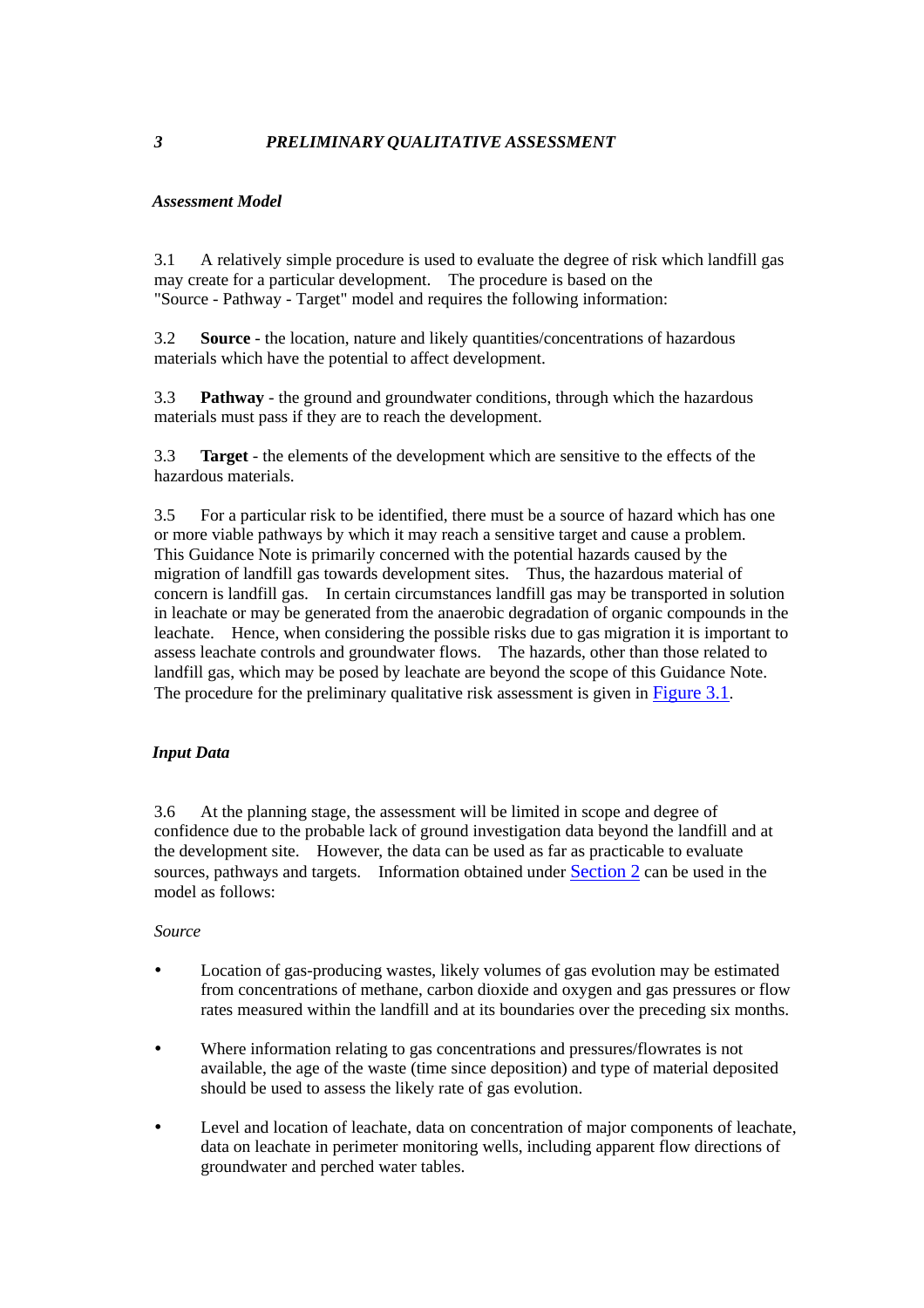The nature of the lining of the site (if any) and any gas/leachate controls which are in place.

# *Pathways*

- Location of soils/rocks with a high primary permeability including depth and thickness.
- Location of soils/rocks with a high secondary permeability due to discrete fissures and joints. (Information on joint patterns and bedding planes etc should be included where possible).
- Location and nature of different utilities noting those with permeable backfill.
- Location of any tunnels, shafts, mines etc.
- Groundwater depths and flow patterns.

# *Targets*

Locations of the following elements of the proposed development noting, in each case, the likely presence of any sources of ignition and the general nature of access (frequency and persons involved):

- y Building basements or ground floor rooms in contact with the ground.
- Service ducts, cupboards or other confined spaces at basement or ground floor levels.
- External manholes, inspection chambers, ducts or other accessible enclosed spaces in the ground.
- Outbuildings, sheds and temporary structures such as construction site offices.
- Deep unventilated excavations such as pile shafts, trenches for utility installation and basement excavations.

# *Process of Assessment*

3.7 The linkage of source, pathway and target should be set out in a logical manner, and where more than one pathway exists from the source which affects the same or a different target, then this should be easily discernible. The identification of a potential impact (by having a viable source-pathway-target), then requires an assessment of the risk that this impact poses to the target. In qualitative risk assessment, this assessment is a matter for professional judgement based upon experience of the issues and a well rounded knowledge of the technical background to the subject.

# *Categorisation of Inputs*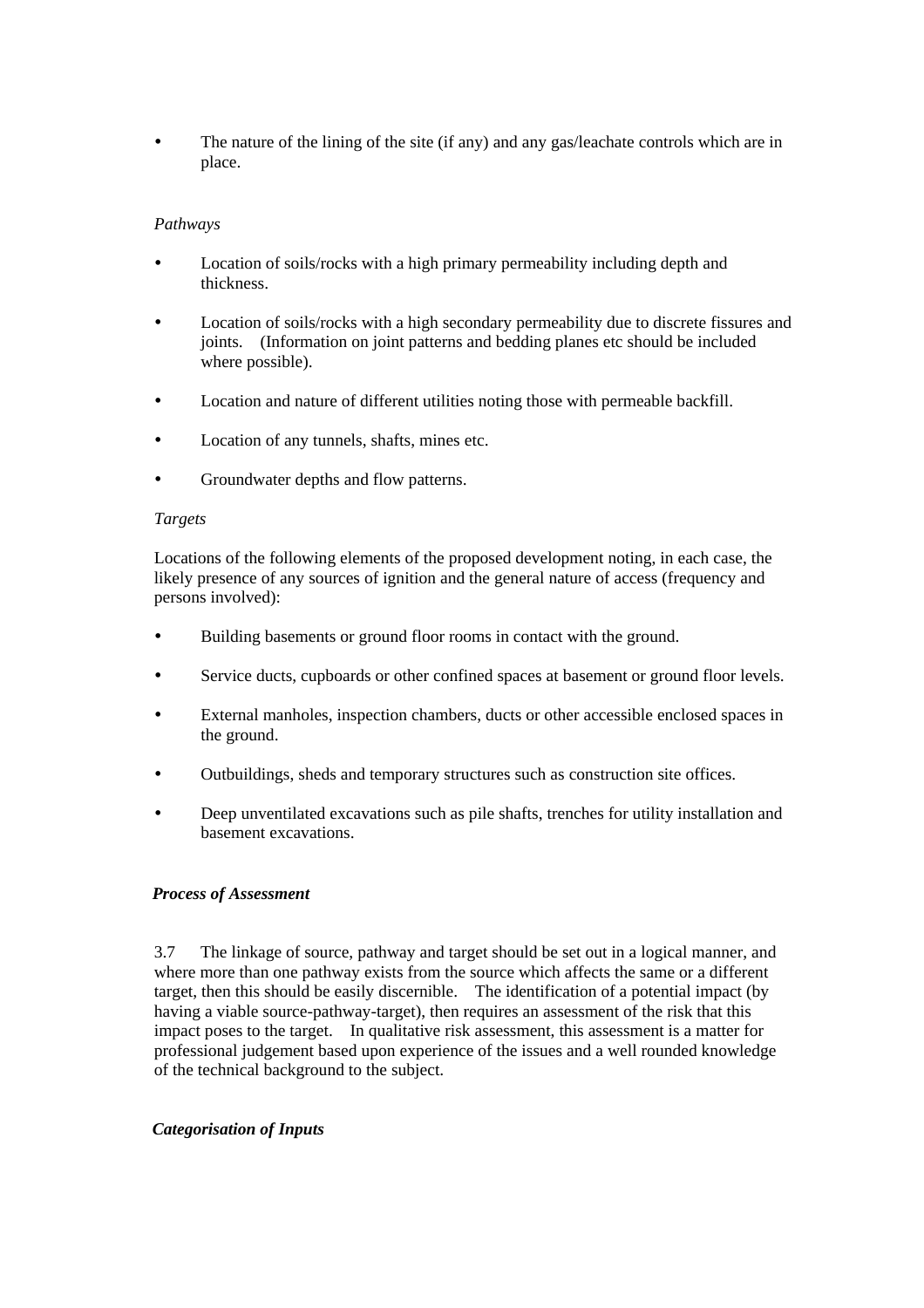3.8 Prior to carrying out the preliminary qualitative risk assessment, each of the source, pathway and target elements need to be categorised in order to facilitate the assessment process. At this preliminary stage, the following definitions may apply to the description of categories, although **it must be recognised that there will be exceptions to these guidelines**, as each combination of landfill site and development will have different characteristics.

#### *Source*

- 3.9 The classification of the Source (ie the landfill) should be undertaken as follows:
- **Minor** Landfill sites at which gas controls have been installed and proven to be effective by comprehensive monitoring which has demonstrated that there is no migration of gas beyond the landfill boundary (or any specific control measures) **and** at which control of gas does not rely solely on an active gas extraction system or any other single control measure which is vulnerable to failure; or

 Old landfill sites where the maximum concentration of methane within the waste, as measured at several locations across the landfill and on at least four occasions over a period of at least 3 months (preferably longer), is less than 5 % by volume  $(v/v)$ .

**Medium** Landfill site at which some form of gas control has been installed (eg lined site or one where vents or barriers have been retrospectively installed) but where there are only limited monitoring data to demonstrate its efficacy to prevent migration of gas; or

> Landfill site where comprehensive monitoring has demonstrated that there is no migration of gas beyond the landfill boundary but where the control of gas relies solely on an active gas extraction system or any other single control system which is vulnerable to failure.

**Major** Recently filled landfill site at which there is little or no control to prevent migration of gas or at which the efficacy of the gas control measures has not been assessed; or

> Any landfill site at which monitoring has demonstrated that there is significant migration of gas beyond the site boundary.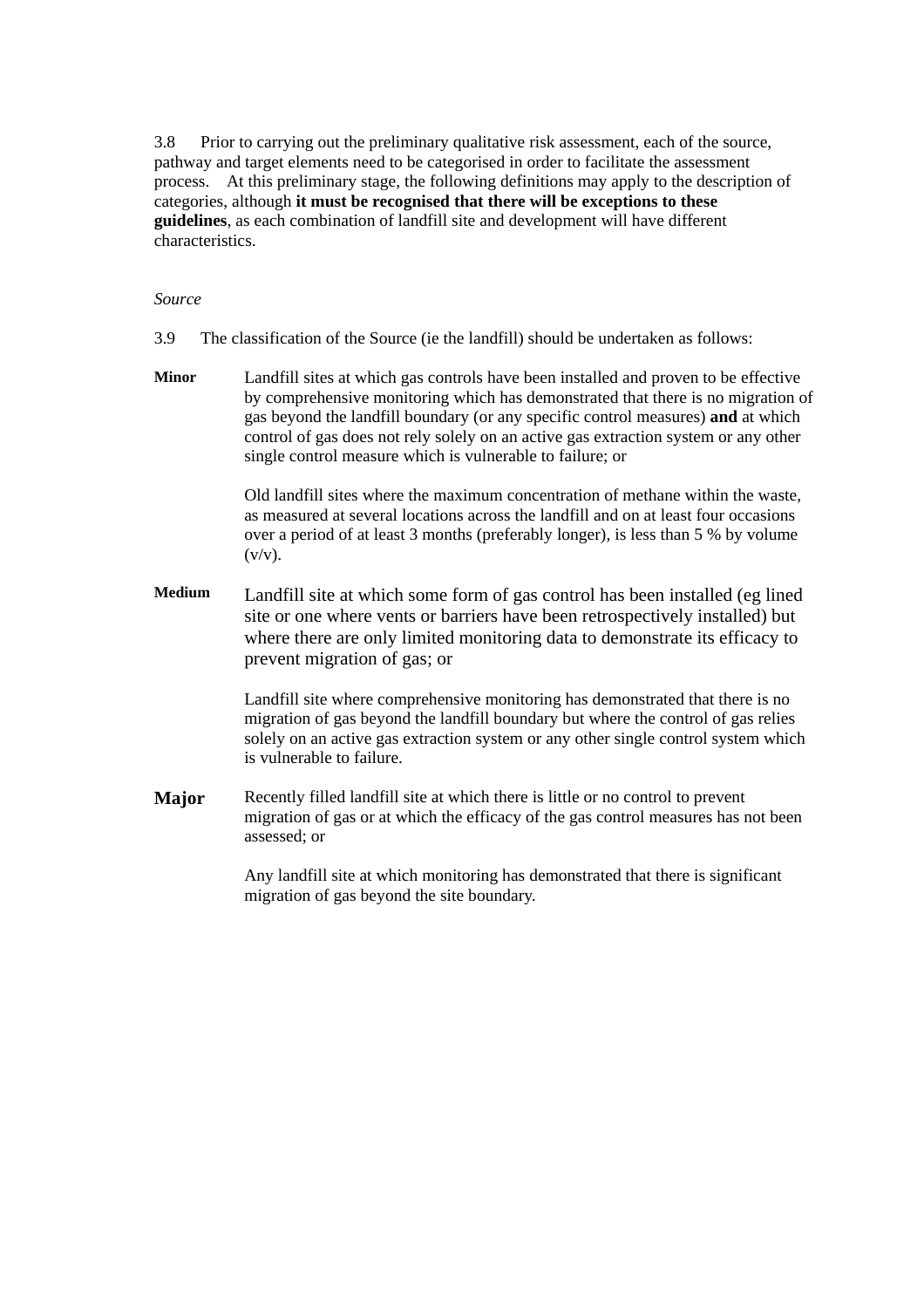3.10 The 'significance' of migration should be assessed by reference to the concentration, frequency and location at which gas is detected. For guidance, it should be assumed that **any** concentration of methane or carbon dioxide greater than 5% v/v above background levels in **any** monitoring well outside the landfill's boundary indicates significant migration. Lower concentrations may still be 'significant' if they are observed in more than one monitoring well, on several occasions or in monitoring wells located some distance from the site boundary. In general, concentrations of greater than 1% v/v methane or 1.5% v/v carbon dioxide (above background levels in each case) indicate less than adequate control of the gas at source.

3.11 In classifying the source term, account needs to be taken of the likelihood and probable effect of a failure of the gas controls. Thus, if it has been demonstrated that there is no migration of gas and there is little danger of the gas controls failing (eg if these comprise solely of passive measures such as a liner) it can be assumed that the site represents a "Minor" *Source*. Where there is no gas migration but this may be as a result of a single, "vulnerable" control measure (eg. an active extraction system with no warning of failure), the site should be regarded as a "Medium" or even a "Major" *Source* depending on the other factors (eg size of site and age of waste).

3.12 Where the effectiveness of the gas controls has not been proven by off-site monitoring or if there is some doubt as to the adequacy of the monitoring, this should be taken into account when considering the impact of the control measures on the *Source* term. Assessments should always err on the side of caution and, in general, if the effectiveness cannot be demonstrated the assessment should be undertaken on the same basis as if the controls were not in place.

3.13 The reliability of the monitoring, for determining the efficacy of the gas controls, needs to take account of the design, number and location of the monitoring points together with the frequency and duration over which monitoring has been undertaken. Monitoring should have been undertaken under different weather conditions including, in particular, periods of low or falling atmospheric pressure.

# *Pathway*

3.14 The broad classification of the Pathway should be undertaken as follows:

| Very short/direct              | Path length of less than 50m for unsaturated permeable<br>strata and fissured rock or less than 100m for man-made<br>conduits |
|--------------------------------|-------------------------------------------------------------------------------------------------------------------------------|
| <b>Moderately short/Direct</b> | Path length of 50-100m for unsaturated permeable soil or<br>fissured rock or 100-250m for man-made conduits                   |
| Long/indirect                  | Path length of 100-250m for unsaturated permeable soils<br>and fissured rock                                                  |

3.15 In classifying the pathway, however, adjustment to the above general guidelines will often be required to take account of other factors which will affect the extent of gas migration including the following:

- particular permeability of the soils;
- spacing, tightness and direction of the fissures/joints;
- topography;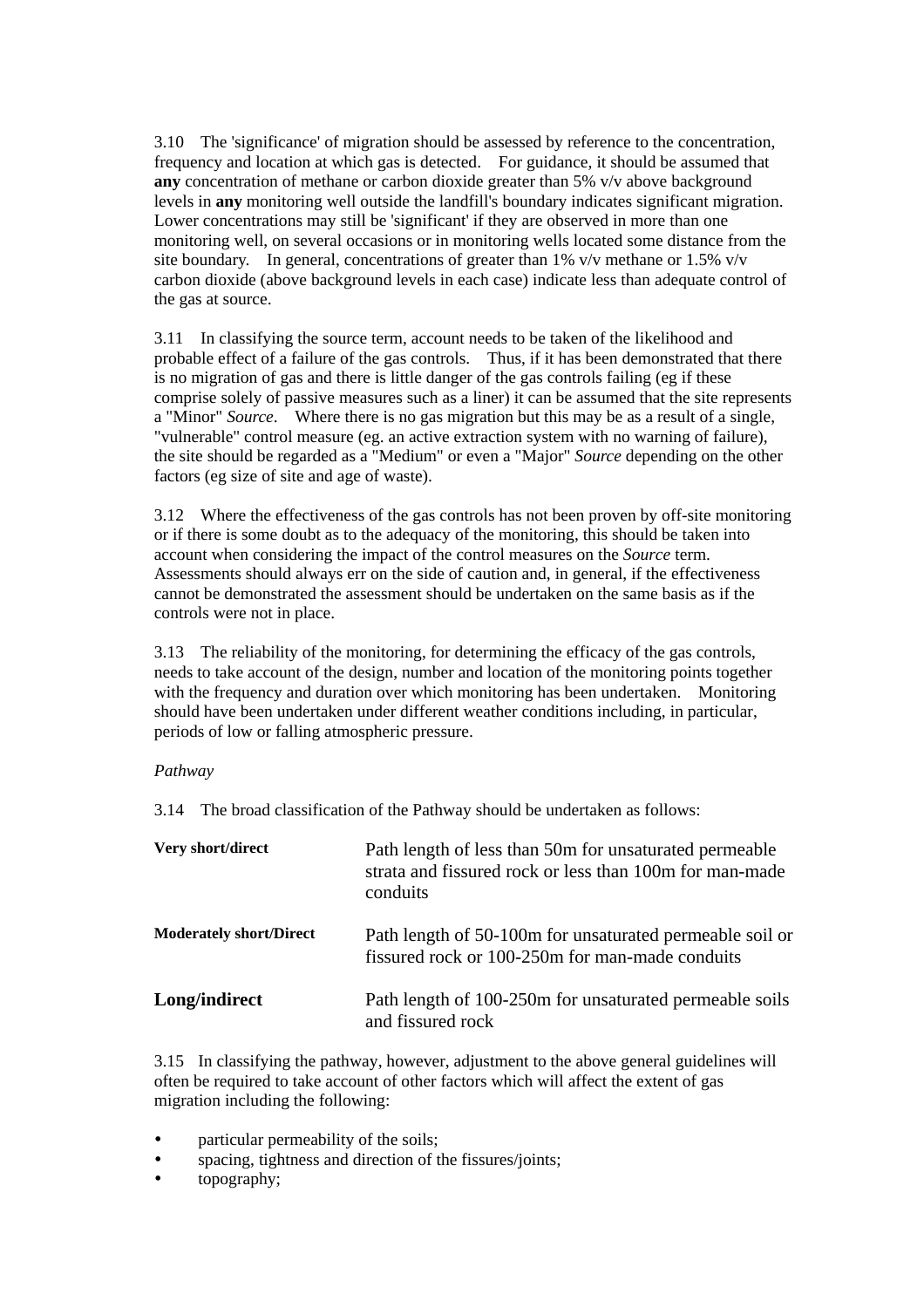- depth and thickness of the medium through which the gas may migrate (which may be affected by groundwater level);
- the nature of the strata over the potential pathway;
- the number of different media involved; and
- depth to groundwater table and flow patterns.

3.16 Thus, although there may be permeable soil between the landfill site and a proposed development say 80m from the edge of the site, if the soil layer is very shallow and thin with its upper surface exposed to the atmosphere then it will be appropriate to consider this as a long/indirect pathway. This could of course alter if the land between the landfill site and the development was paved over or altered in some other way which reduced the potential for gas release. Similarly, if the land is flat, the surface may be prone to waterlogging which will also effectively seal it at times of heavy rain. In general, a conservative approach should be adopted and it should be assumed that any such permeable surface soils may become less permeable in the future.

3.17 If it is known that a conduit (man-made or natural feature such as a fault plane) leads directly from the landfill to the development area, it should be regarded as a "direct/short" pathway even if it is longer than 100m.

# *Target*

3.18 Different types of target may be broadly classified as follows:

| <b>Highly Sensitive</b>   | Buildings and structures with ground level or below ground<br>rooms/voids or into which services enter directly from the ground<br>and to which members of the general public have unrestricted access<br>or which contain sources of ignition.                                            |
|---------------------------|--------------------------------------------------------------------------------------------------------------------------------------------------------------------------------------------------------------------------------------------------------------------------------------------|
|                           | This would include any developments where there is a possibility of<br>additional structures being erected directly on the ground on an ad<br><i>hoc</i> basis and thereby without due regard to the potential risks.                                                                      |
| <b>Medium Sensitivity</b> | Other buildings, structures or service voids where there is access<br>only by authorised, well trained personnel, such as the staff of utility<br>companies, who have been briefed on the potential hazards relating<br>to landfill gas and the specific safety procedures to be followed. |
|                           | Deep excavations.                                                                                                                                                                                                                                                                          |
| <b>Low Sensitivity</b>    | Buildings/structures which are less prone to gas ingress by virtue of<br>their design (such as those with a raised floor slab).                                                                                                                                                            |
|                           | Shallow excavations.                                                                                                                                                                                                                                                                       |
|                           | Developments which involve essentially outdoor activities but where<br>evolution of gas could pose potential problems.                                                                                                                                                                     |

3.19 Again, the above examples of the different categories should be used as a general guide only and particular aspects of a building or development may render it more or less sensitive than indicated. Account should be taken of any particular circumstances when assigning a target to one of the three categories.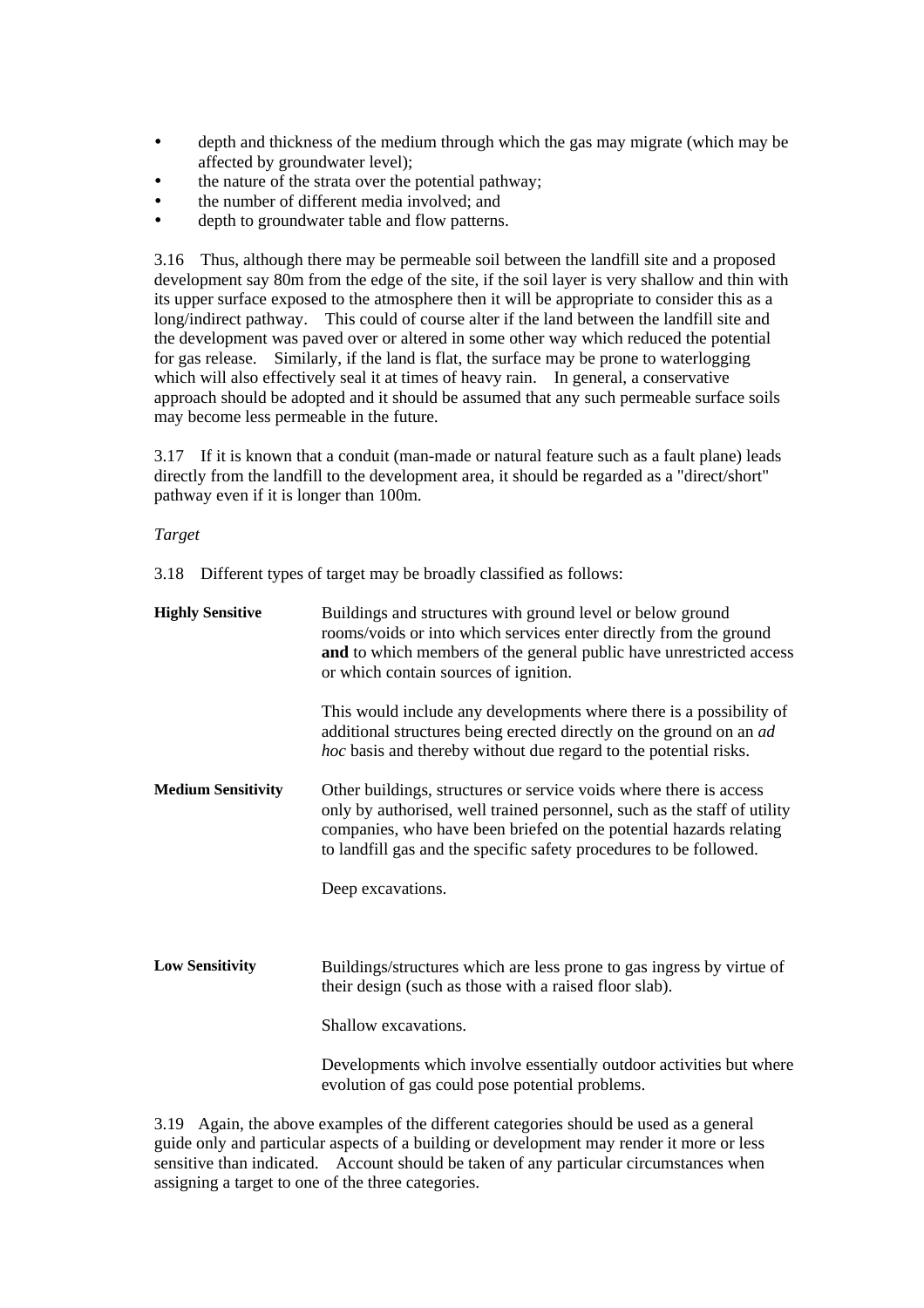# *Assessment of Risk Category*

3.20 Having determined into which categories of source, pathway and target the combination of landfill and development fall, a preliminary assessment of the overall risk may be made by reference to *Table 3.1*.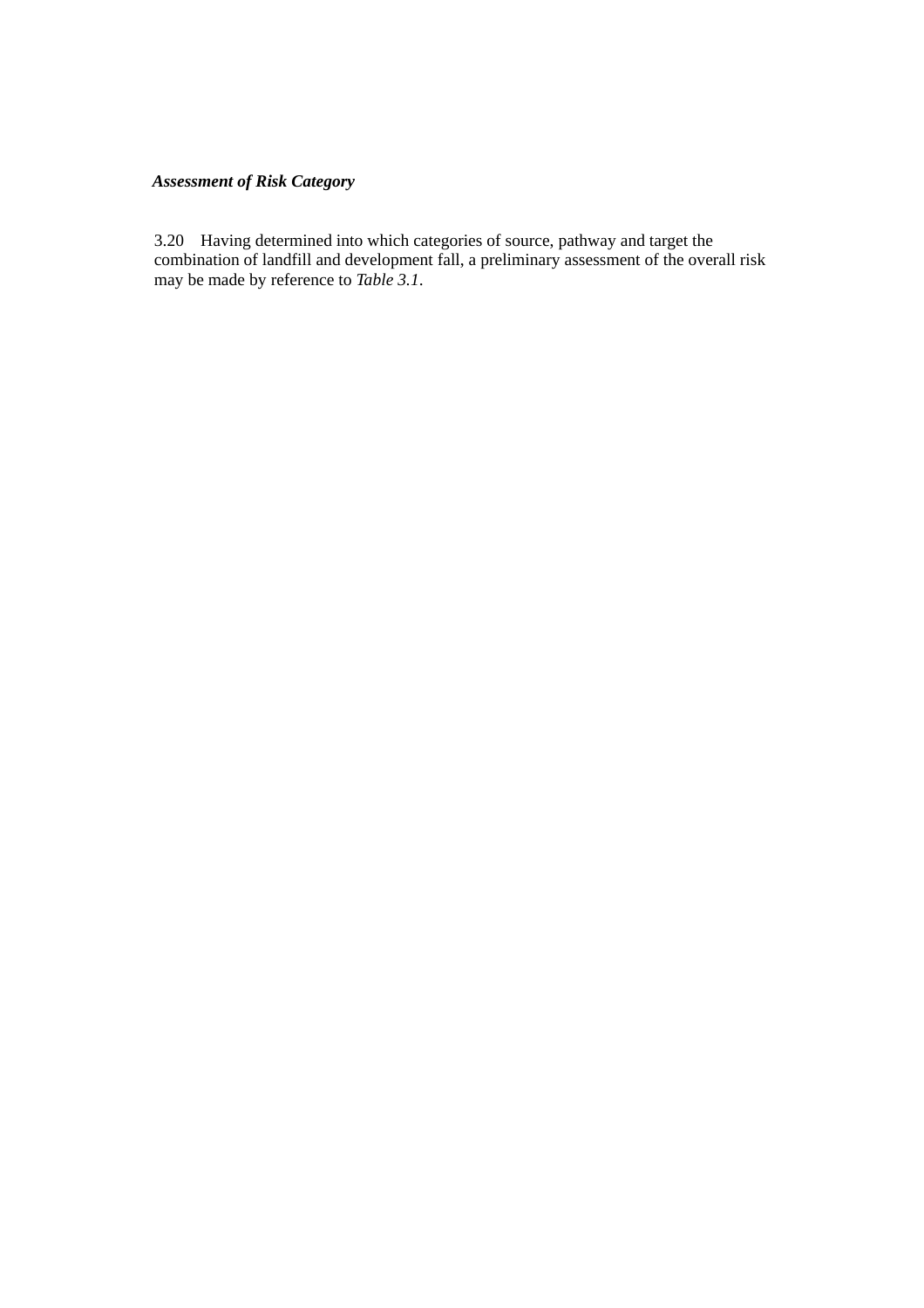| <b>Source</b> | Pathway           | <b>Target Sensitivity</b> | <b>Risk Category</b> |
|---------------|-------------------|---------------------------|----------------------|
| Major         | Very short/direct | High                      | Very high            |
|               |                   | Medium                    | High                 |
|               |                   | Low                       | Medium               |
|               | Moderately        | High                      | High                 |
|               | Short/direct      | Medium                    | Medium               |
|               |                   | Low                       | Low                  |
|               | Long/indirect     | High                      | High                 |
|               |                   | Medium                    | Medium               |
|               |                   | Low                       | Low                  |
| Medium        | Very short/direct | High                      | High                 |
|               |                   | Medium                    | Medium               |
|               |                   | Low                       | Low                  |
|               | Moderately        | High                      | High                 |
|               | Short/direct      | Medium                    | Medium               |
|               |                   | Low                       | Low                  |
|               | Long/indirect     | High                      | Medium               |
|               |                   | Medium                    | Low                  |
|               |                   | Low                       | Very low             |
| Minor         | Very short/direct | High                      | High                 |
|               |                   | Medium                    | Medium               |
|               |                   | Low                       | Low                  |
|               | Moderately        | High                      | Medium               |
|               | Short/direct      | Medium                    | Low                  |
|               |                   | Low                       | Very low             |
|               | Long/indirect     | High                      | Medium               |
|               |                   | Medium                    | Low                  |
|               |                   | Low                       | Very low             |

**Table 3.1 Classification of Risk Category** 

The classification matrix for an example typical landfill gas qualitative risk assessment is given in *Table 3.2*.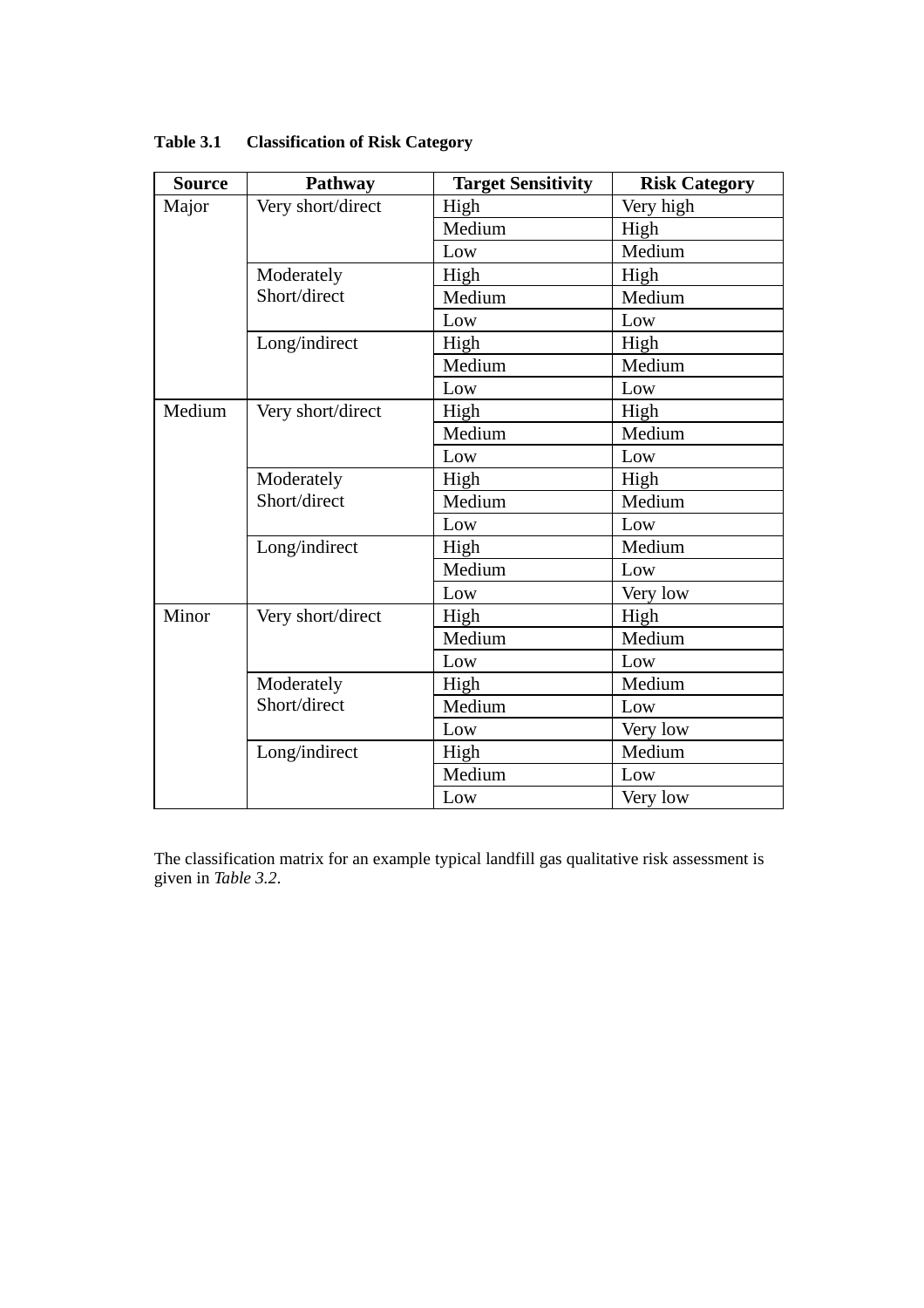# **Table 3.2 Example of Qualitative Risk Assessment Matrix**

| <b>Source</b>                                                                                                                                                                                                   | <b>Pathway</b>                                                                                                                               | <b>Target</b>                                                                                         | <b>Assessment of Risk</b> |
|-----------------------------------------------------------------------------------------------------------------------------------------------------------------------------------------------------------------|----------------------------------------------------------------------------------------------------------------------------------------------|-------------------------------------------------------------------------------------------------------|---------------------------|
| Recently deposited domestic and<br>commercial wastes. Landfill gas<br>measured in perimeter monitoring<br>boreholes at landfill with 50% by<br>volume methane (flammable gas)<br>and 20% carbon dioxide. No gas | Via unsaturated fissures and joints (tightly<br>spaced) in granite bedrock.<br>Source-Target distance $= 40m$<br>(Very short/direct pathway) | 1.<br>Basement of building<br>development with utilities<br>entering via ducts,<br>(Highly sensitive) | Very High                 |
| controls at the landfill.<br>(Major source)                                                                                                                                                                     | Via unsaturated fissures and joints in granite<br>bedrock.<br>Building located 200m from the landfill<br>(Long/indirect pathway)             | 2.<br>Ground floor rooms of<br>building with basement.<br>(Highly sensitive)                          | High                      |
|                                                                                                                                                                                                                 | Via unsaturated fissures and joints in granite<br>bedrock.<br>Targets located 150-200m from the landfill<br>(Long/indirect pathway)          | 3.<br>Manholes for drainage pipes.<br>Access by utilities personnel<br>only.<br>(Medium sensitivity)  | Medium                    |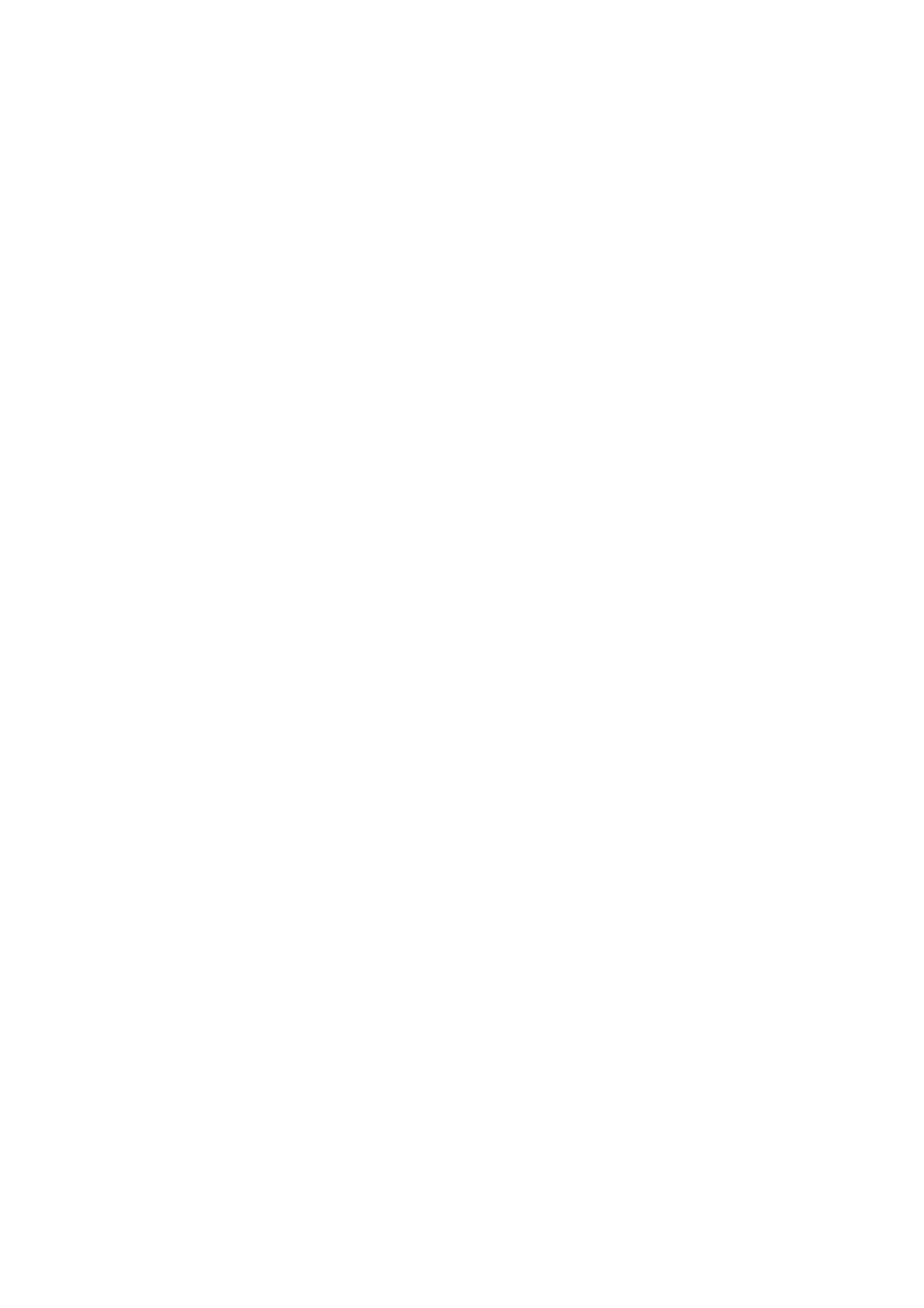#### <span id="page-24-0"></span>*Purpose*

4.1 The qualitative risk assessment provides a means of understanding the degree of risk which landfill gas may pose to a particular development, but does not identify the nature of gas protection measures which a development will require. At the preliminary assessment stage it is not practicable to determine detailed protection, but a provisional classification of the site into one of five categories will allow the Professional Person a means of understanding the generic types of protection which would be appropriate. A simple flow chart for this stage of the procedure is given in Figure 4.1.

#### *Method Of Categorisation*

4.2 The preliminary risk assessment will have already defined a number of potential impacts, ie links from source via pathway to target, and assigned a risk level based upon professional judgement and the criteria set out above. For the purposes of categorising the site at the planning stage (Stage I), the category will be based upon the highest level of risk nominated for any of the potential impacts identified. For example, a site with three low risks, and one medium risk will fall into Category C, and a site with three low risks, three medium risks and one high risk will fall into Category B (See *Table 4.1*).

4.3 If four or more different impacts arise in a particular risk category, however, then the overall risk classification may be considered to be one category higher. For example, a site with two low risks and five medium risks will fall into Category B.

4.4 *Table 4.1* summarises the general implications for developments which fall into the different overall risk categories.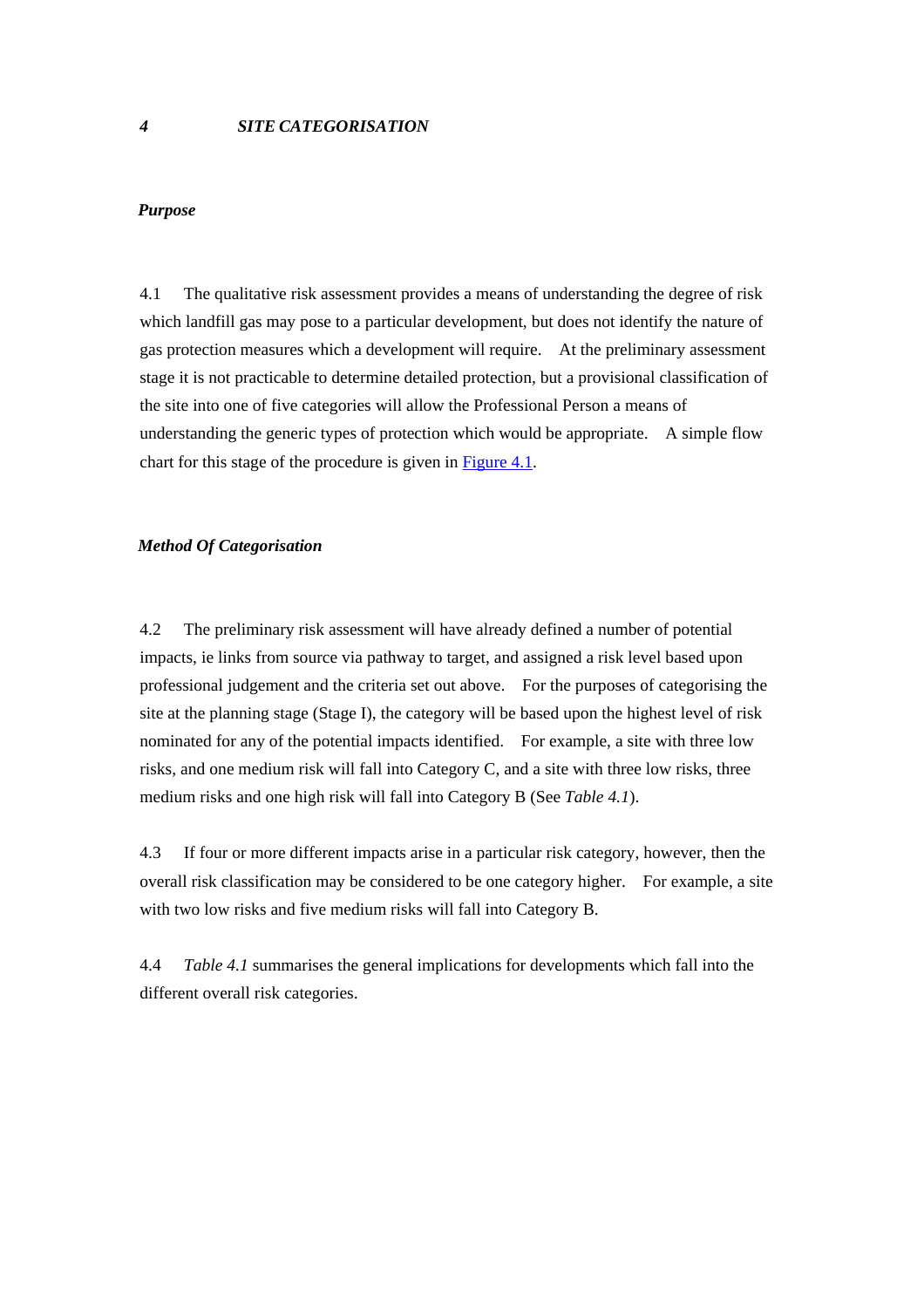| Table 4.1 |  | <b>Summary of General Categorisations of Risk</b> |  |
|-----------|--|---------------------------------------------------|--|
|           |  |                                                   |  |

| Category      | <b>Level of Risk</b> | <b>Implication</b>                                     |  |
|---------------|----------------------|--------------------------------------------------------|--|
| A             | Very high            | The type of development being proposed is very         |  |
|               | (Undesirable)        | undesirable and a less sensitive form of development   |  |
|               |                      | should be considered. At the very least, extensive     |  |
|               |                      | engineering measures, alarm systems and emergency      |  |
|               |                      | action plans are likely to be required.                |  |
| B             | High                 | Significant engineering measures will be required to   |  |
|               |                      | protect the planned development.                       |  |
| $\mathcal{C}$ | Medium               | Engineering measures will be required to protect the   |  |
|               |                      | proposed development.                                  |  |
| D             | Low                  | Some precautionary measures will be required to ensure |  |
|               |                      | that the planned development is safe.                  |  |
| E             | Very low             | The risk is so low that no precautionary measures are  |  |
|               | (Insignificant)      | required.                                              |  |

# *Generic Protection Measures*

4.5 It is expected that five generic forms of protection will be used in mitigating the hazards to developments. Generally, higher risk categories will warrant the use of more active control measures, or more sophisticated combinations of control measures. These generic forms, corresponding to the five risk levels, are set out in *Table 4.2*.

4.6 It must be emphasised that **this classification is intended only as preliminary guidance on the nature of protective works anticipated for the development,** and that more detailed investigation and reassessment at the Development Stage II will allow targeted and more accurate design of protective measures.

# **Table 4.2 Generic Protection Measures for Planning Stage Categorisation**

| Category | <b>Generic Protection Measures</b>                                                                                                                                           |
|----------|------------------------------------------------------------------------------------------------------------------------------------------------------------------------------|
| A        | For the planned development active control of gas, supported by barriers<br>and detection systems. Another, less sensitive form of development<br>should also be considered. |
| B        | Active control of gas, including barriers and detection systems <sup>(1)</sup> .                                                                                             |
| $\Gamma$ | Use of 'semi active' or enhanced passive gas controls. Detection systems<br>in some situations.                                                                              |
|          | Passive control of gas only.                                                                                                                                                 |
| E        | No precautionary measures required.                                                                                                                                          |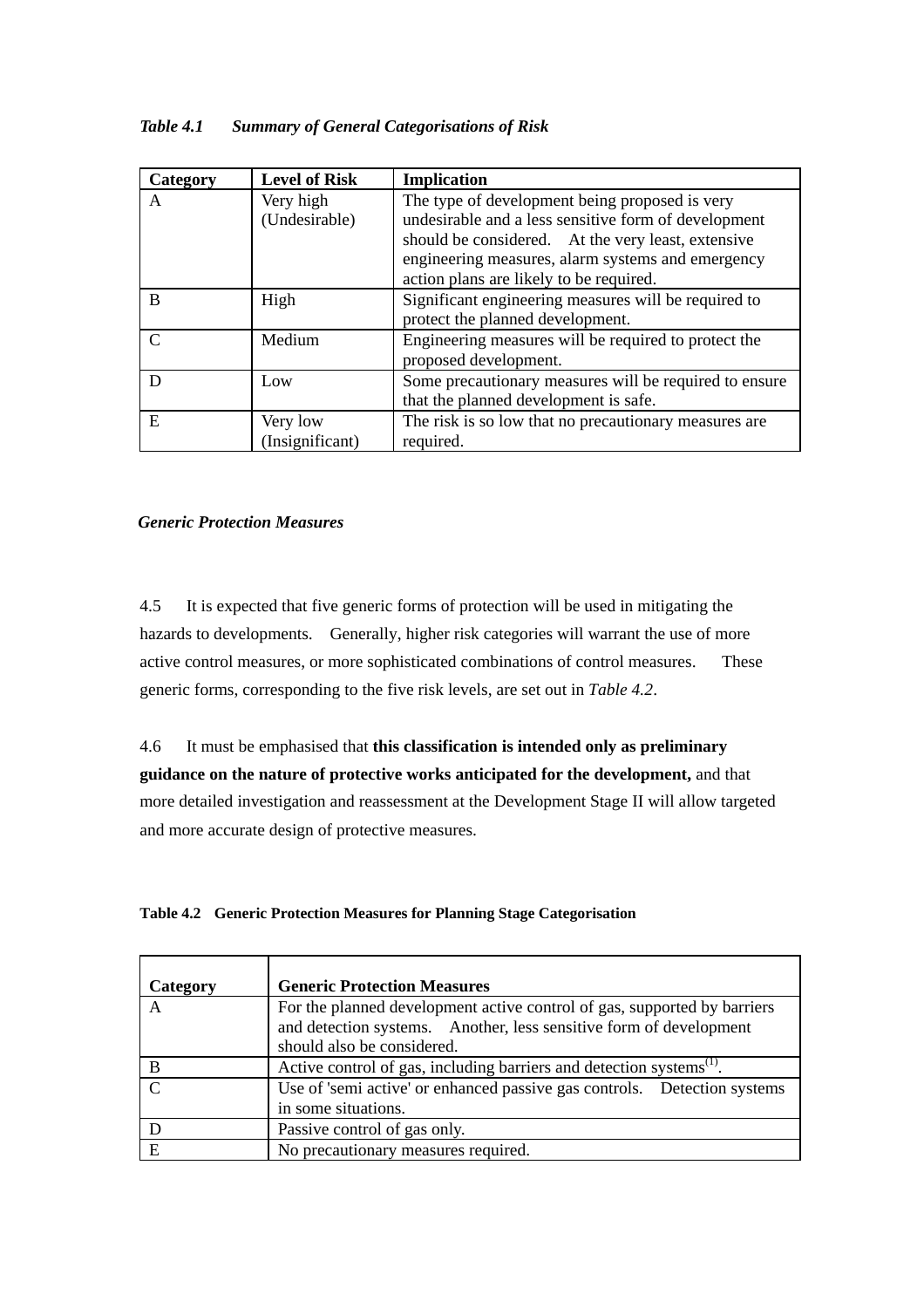Note : (1) The gas protection measures required to allow the safe development of a Category A risk development will need to be more extensive than those for a Category B risk development.

# *Definitions*

4.7 The terms used in *Table 4.2* are defined in *Table 4.3* below.

| <b>Term</b>           | <b>Definition</b>                                                                                                                                                                                                                |  |
|-----------------------|----------------------------------------------------------------------------------------------------------------------------------------------------------------------------------------------------------------------------------|--|
| Active control        | Control of gas by mechanical means eg ventilation of spaces<br>with air to dilute gas, or extraction of gas from the<br>development site using fans or blowers.                                                                  |  |
| 'Semi active' control | Use of wind driven cowls and other devices which assist in<br>the ventilation of gas but do not rely on electrically powered<br>fans.                                                                                            |  |
| Passive control       | Provision of barriers to the movement of gas eg membranes in<br>floors or walls, or in trenches, coupled with high permeability<br>vents such as no-fines gravel in trenches or voids/permeable<br>layers below structures.      |  |
| Detection systems     | Electronic systems based upon, for example, catalytic<br>oxidation or infra-red measurement principles, which can<br>detect low concentrations of gas in the atmosphere and can be<br>linked to alarms and/or telemetry systems. |  |

### **Table 4.3 Definition of Control Terms**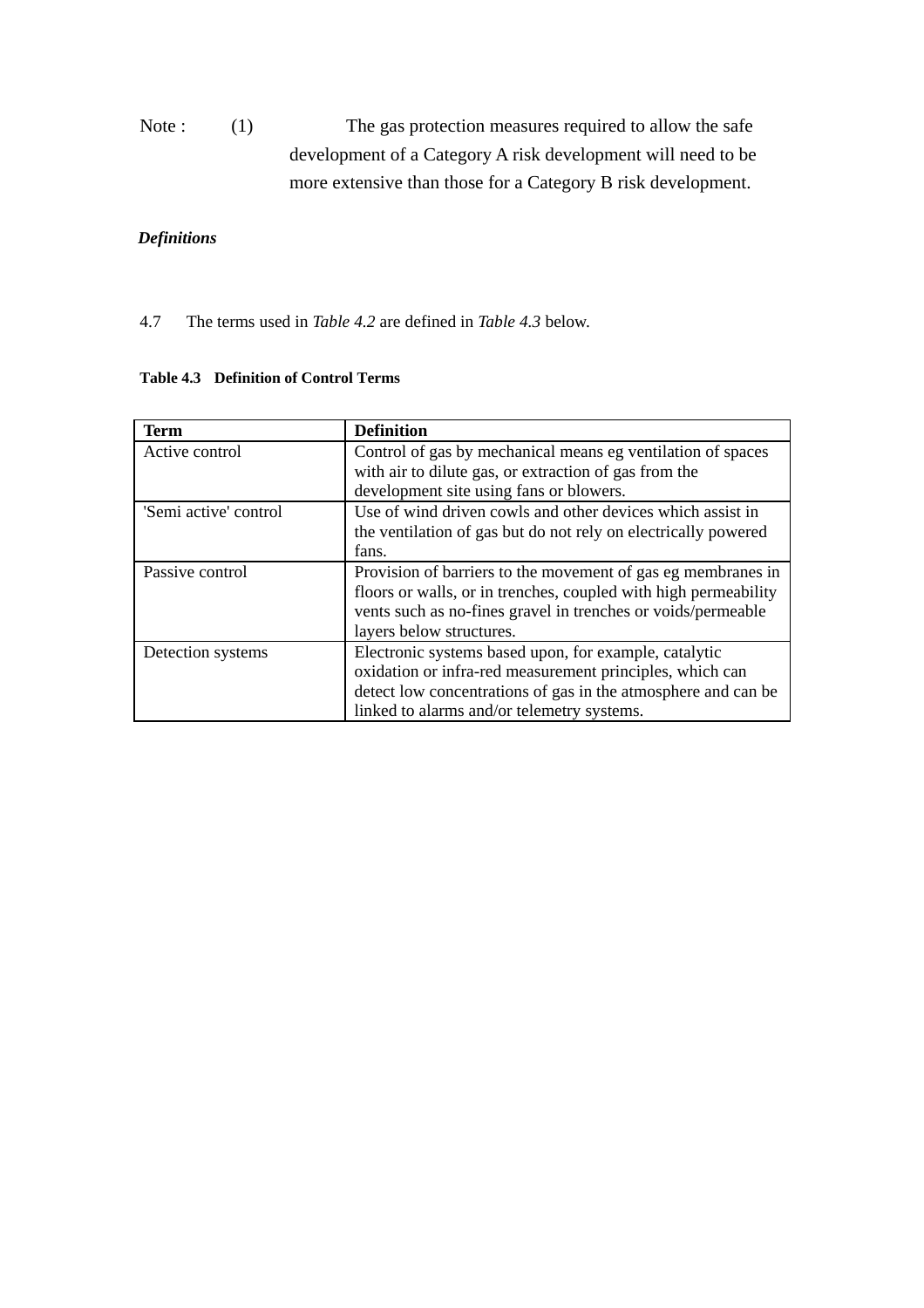#### <span id="page-27-0"></span>*Introduction*

5.1 When a decision is taken to proceed with the development, it will be necessary to carry out a site investigation targeted towards understanding the occurrence of gas and leachate at the development site. The output from the investigation should bring the level of knowledge of these parameters up to a level sufficient to allow for the proper assessment of the risk and design of appropriate protection measures. When carrying out the investigation, it must be borne in mind that flammable gas can occur in the soil as a result of other factors besides landfills. Other sources of flammable gas include:

- marine sediments:
- wetlands (marshes, peat bogs etc.);
- sewer gas;
- geological methane;
- y groundwater; and
- mains (piped) gas.

5.2 In addition to methane, carbon dioxide is produced by landfills and some of the above sources. Other gases can occur in particular circumstances such as hydrogen sulphide, hydrogen, ammonia and carbon monoxide.

5.3 Where a site investigation reveals the presence of flammable or other gases within the ground which are not related to the migration of landfill gas, the particular source giving rise to the gas(es) and the risk they pose to the development will need to be assessed. Although similar risk categorisation techniques to those presented in this Guidance Note may be applicable, discussion of the hazards posed by such gases is beyond the scope of this document.

#### *Site Investigation Procedure*

5.4 A simple, step by step, procedure for procuring and undertaking the specialist gas investigation is given in Figure 5.1. The first step for the Professional Person must be to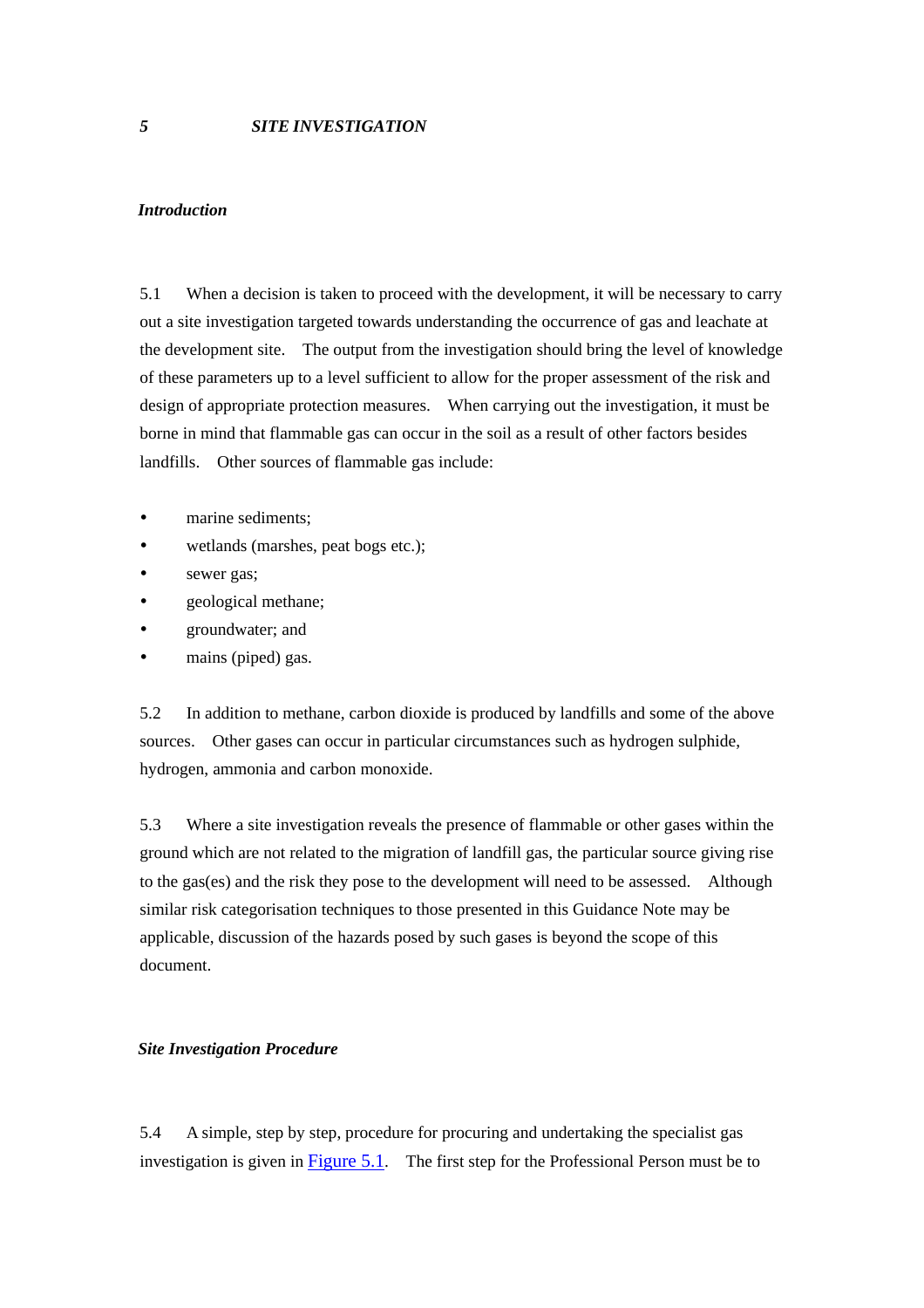ensure that the next stage of work is carried out with appropriate specialist support. A specialist consultant should be retained, if expertise is not already held by the Professional Person, to plan and design the investigation, supervise the works and interpret the results with respect to risk assessment and building protection.

5.5 A site investigation for gas and leachate normally follows four stages:

- 1. Desk Study a review of existing information
- 2. Main investigation
- 3. Supplementary investigation (optional)
- 4. On-going monitoring

5.6 The desk study has already been described under [Section 2](#page-11-0) of this Guidance Note. Where all available information sources have been consulted and a thorough review has been undertaken, then it is appropriate to move on to the main investigation. Depending upon the extent of available information, this may need to involve investigation of the landfill site as well as the proposed development site and the ground between the two sites.

5.7 The main investigation may benefit from an initial use of screening techniques which allow the investigator, at low cost, to gain an overview of any surface gas emissions. Such techniques may include:

- Site walkover with a sensitive portable gas detector which can detect low concentrations of gas being emitted from the ground surface.
- Grid of temporary soil probes across the development site using simple hand-driven measuring probes to monitor gas composition and concentrations in the upper one metre of ground.

5.8 Other remote sensing techniques, such as aerial photography (infra-red and visible from a full-scale aircraft, radio controlled model aircraft or tethered balloon) can be used but are not widely available in Hong Kong and may require special clearances.

5.9 The results of these types of investigations can be beneficial in planning the locations of boreholes in the main investigation.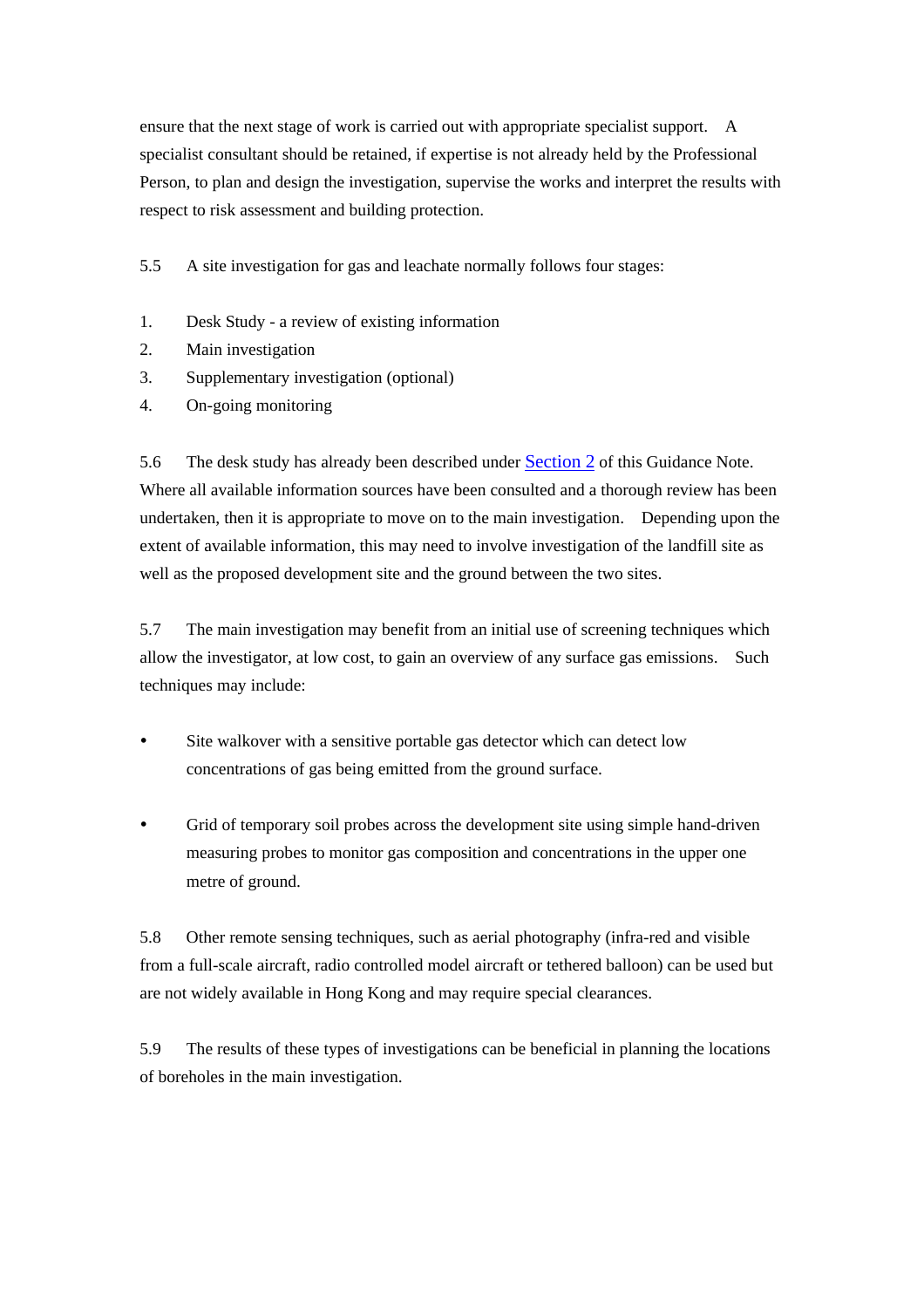5.10 Methods of investigation are described in great detail in a number of published documents (UK HM Inspectorate of Pollution 1991, Hooker and Bannon 1993, Crowhurst and Manchester 1993) and it is not intended to go into such detail in this Guidance Note. The reader is referred to these documents for information. It is expected that the specialist consultant will be fully familiar with their content. The main gas investigation will draw upon the following techniques in order to install gas monitoring points and allow *in situ* measurement of gas in the ground:

- wells with monitoring/gas sampling device(s):
- trial pits with monitoring/gas sampling device(s); and/or
- permanent driven probes.

5.11 The investigation of the development site should obtain sufficient information in relation to the following relevant aspects to enable the detailed qualitative risk assessment to be completed:

- y gas concentrations, particularly methane, carbon dioxide and oxygen;
- gas emission rates;
- *in situ* gas pressure with respect to atmospheric pressure;
- the likely variation in the above as a result of normal meteorological variations with time;
- identification of the source of gas;
- the extent of any lateral migration from the landfill:
- the presence of methane or other gases in the groundwater; and
- the geology/hydrogeology of the site.

# *Site Specific Factors and General Requirements*

5.12 The design of the investigation, in terms of the techniques to be employed, number of boreholes to be drilled and type/layout of the monitoring wells will very much depend upon the location, size and configuration of the development site. However, as general guidance, the following points should be noted:

at least three monitoring wells should penetrate to a depth where groundwater levels can be measured and water samples taken;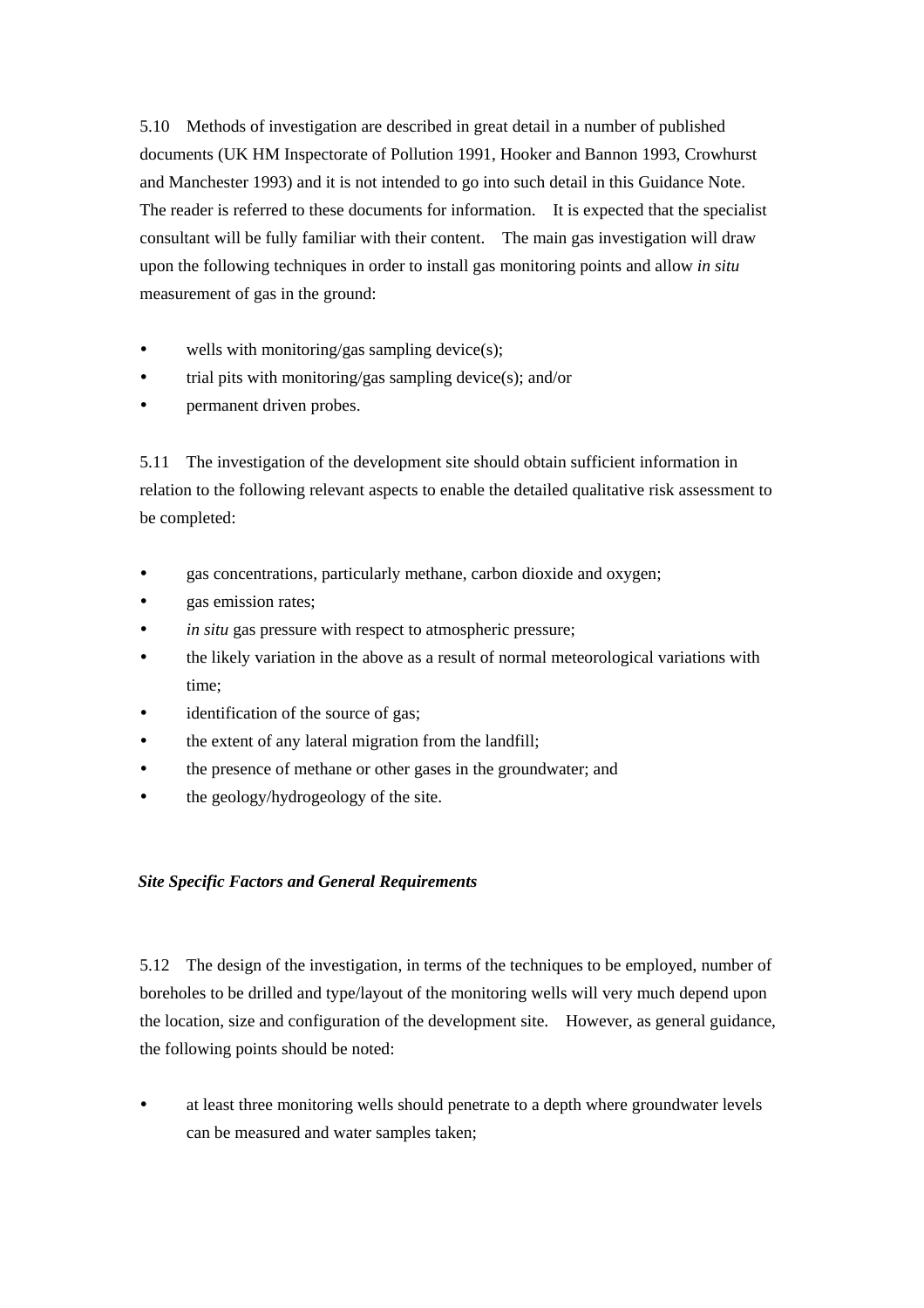- monitoring wells along the edge of the site nearest to the landfill should penetrate to a depth equivalent to the waste depth or one metre below groundwater level, whichever is shallower;
- a series of shallow probes may be used within the area of the development site; and
- the boreholes and trial pits should all be logged to provide engineering records of strata encountered.

5.13 It is not possible to define absolute depths of boreholes/wells and the criteria set out above should be followed in designing the investigation.

5.14 Gas monitoring and sampling should be undertaken by competent and trained operators who are familiar with the limitations of the equipment being used. Appropriate portable equipment should be used and a proportion of *in situ* monitoring data should be checked by taking samples of gas and carrying out laboratory analysis using gas chromatography.

5.15 Monitoring should be continued for a period of at least 3 months, and preferably for six months, after installation of sampling points. At least six sets of readings should be obtained before the results are interpreted and a report produced.

5.16 At this stage, sufficient information should be available to allow progression to the finalisation of qualitative risk assessment and building protection design. However, if the results of the investigation are contradictory or require further clarification, then it may be appropriate to carry out a supplementary investigation. This should draw on the techniques already described above.

5.17 It is good practice to continue monitoring after completion of the main and supplementary investigations, typically at monthly intervals until the development is completed. Other arrangements for long-term monitoring will be determined as part of the overall building protection design.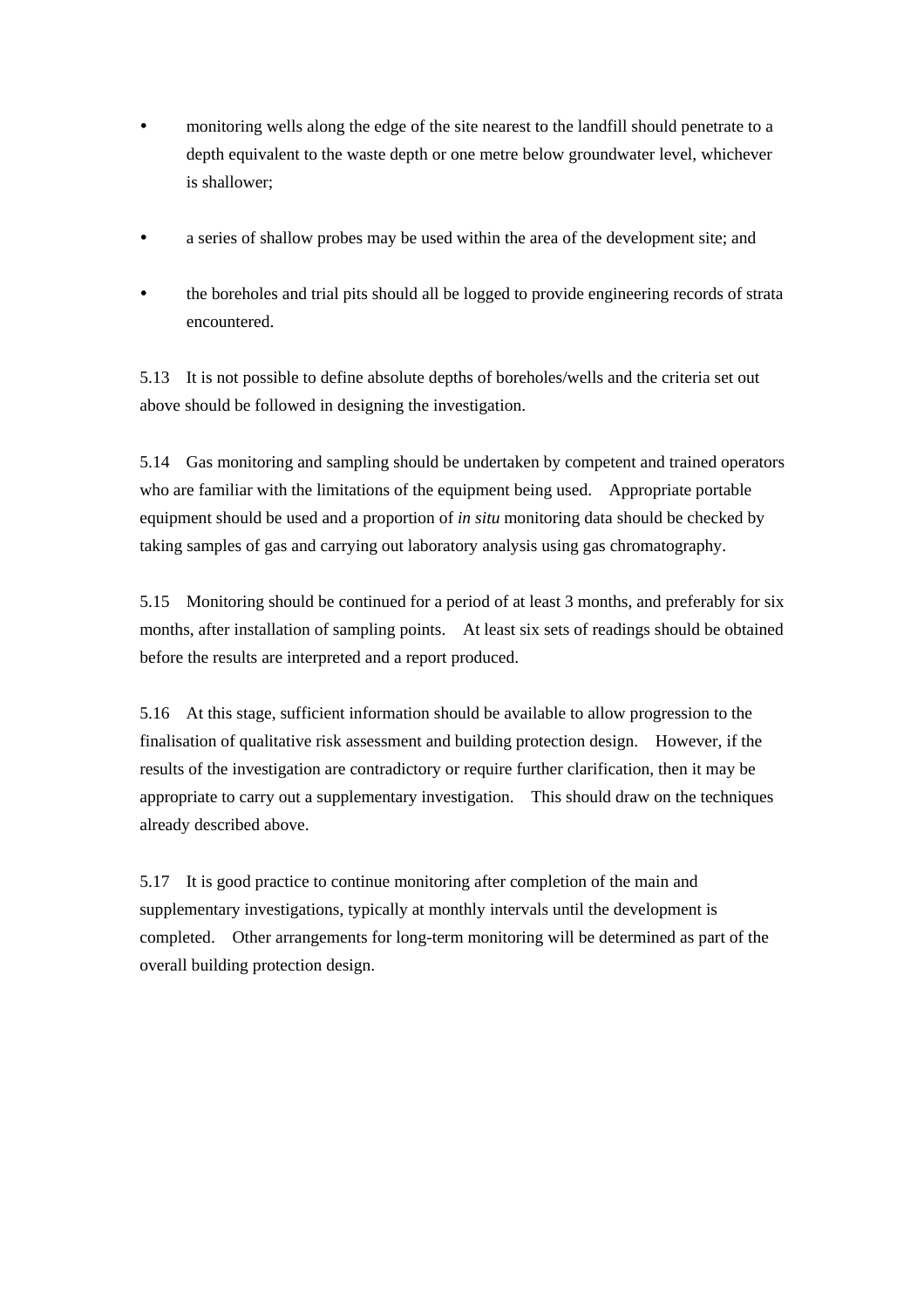<span id="page-31-0"></span>6.1 Completion of the site investigation allows a much more detailed and accurate picture of ground conditions and evidence of gas migration to be built up. The information is likely to affect the results of the preliminary qualitative risk assessment, and it is therefore appropriate to review the preliminary assessment and to produce a revised output. The format of the assessment can remain the same, although some new pathways may have come to light, and some presumed pathways may be discounted. The procedure for this review is given in Figure 6.1.

6.2 Whereas the results of the preliminary assessment were used to categorise the site into five risk groups, this is not the purpose of the final assessment. Rather the final assessment should highlight the vulnerable aspects of the development and direct the specialist towards those areas of design which require upgrading or revising to take account of the presence of gas or leachate in the ground.

6.3 In some circumstances where the need to understand the degree of risk is critical, it may be necessary to undertake a quantitative risk assessment (QRA). This may require very detailed information on the source of gas, in particular data on volatile organic compounds (VOCs) both at the landfill and in gas reaching the development site, and on the nature of the activities to be undertaken at the development site. The procedures for carrying out the QRA are complex and beyond the scope of this Guidance Note.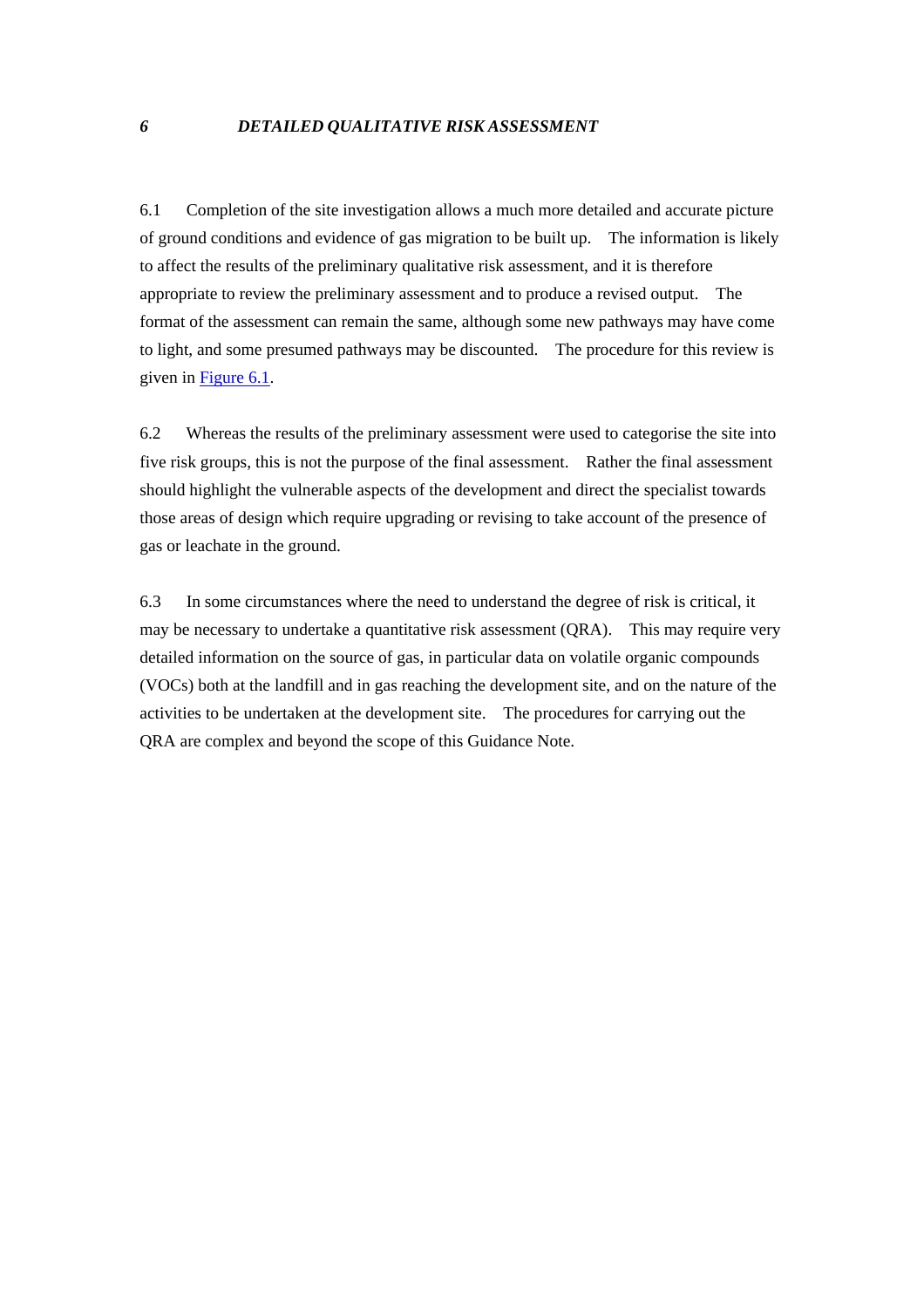#### <span id="page-32-0"></span>*Introduction*

7.1 In describing the planning stage (Stage 1), in [Section 4](#page-24-0) of this Guidance Note, a series of generic protection measures were described for each of the five different categories of development site. Whilst these generic groups will be helpful in forming an early indication of the nature of protection required for the development, they should not be seen to be absolute requirements. On the basis of detailed site investigation and revised risk assessment, specific protection measures can then be designed which are directly related to the targets identified as being at risk in the assessment. A flow chart for procedures at this stage is given on Figure 7.1.

#### *Design Objectives*

7.2 It is important when designing gas protection measures to establish a set of objectives which must be achieved by the final design. The gas protection measures may be located on the boundary of the development site closest to the landfill (to prevent gas migration into the area of the development), at the buildings or at both locations.

7.3 Control of landfill gas and leachate within landfills is the subject of detailed advice already available in, for example, Waste Management Paper 27 (UK HM Inspectorate of Pollution, 1991) and Guidelines for the Safe Control and Utilisation of Landfill Gas (UK Department of Trade and Industry et al 1993). The reader is referred to these documents for information and may consider the relevance of the guidance to the circumstances at their development.

7.4 A reasonable set of objectives for design of building protection may be:

- In terms of methane and carbon dioxide hazards, to exclude completely landfill gas from all buildings, services, ducts and enclosed spaces.
- y To design sufficient gas control methods to facilitate successful operation of the development throughout the remaining gas producing lifetime of the landfill site.
- To use a set of control systems which are simplest and require the least maintenance to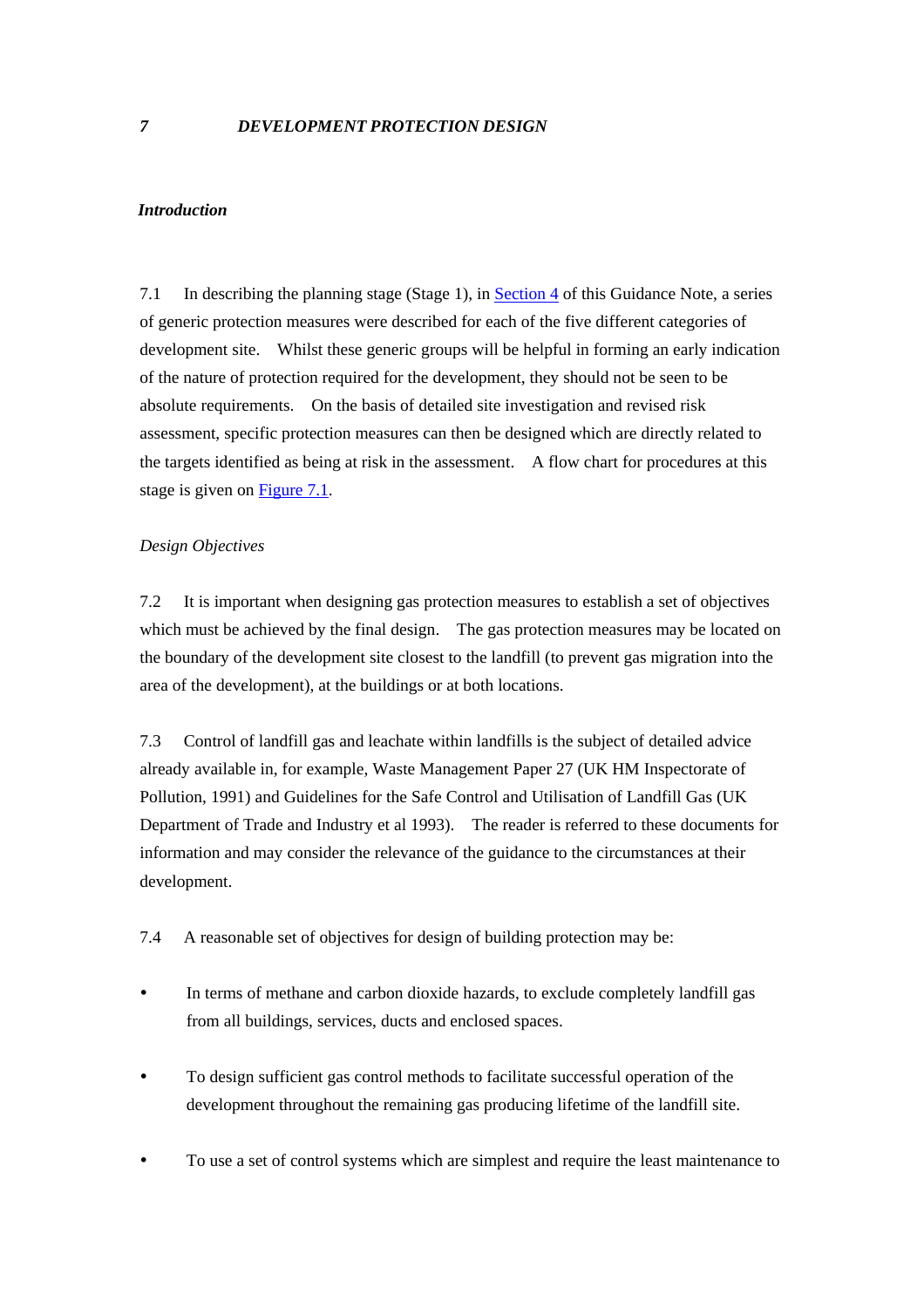achieve the above objectives.

#### *Multiple System Design*

7.5 In order to meet the general design objectives and to provide "sufficient gas control methods", it will generally be necessary to have more than one system of control to ensure that landfill gas does not affect the development. This is the basis of the concept of "multiple system" design. The number and type of "systems" provided is related to the perceived degree of risk from landfill gas to the development. The risk will depend on the nature of the development itself and will be different for, for example, buildings, car parks and landscaped areas. The design of the "systems" is carried out on the basis of each being able to stand in its own right as a means of controlling gas.

#### *Site Specific Design Measures*

7.6 It is inappropriate for this Guidance Note to be prescriptive regarding the detail of gas protection measures. However, the types of measures which can be adopted are described below in relation to the generic terms set out i[n Section 4 a](#page-24-0)nd *Table 4.2*. Selection of protection measures must be based upon the actual risk identified and should be designed to reduce the risk to a normally acceptable (or background) level.

7.7 Sketches showing the general concepts of the various types of gas protection measures and drawings of typical design details are provided in *Figures 7.2* to *7.9*. Drawings of typical design details for protection of services, are included in [Annex B.](#page-55-0) 

#### *General Protection Measures*

7.8 One approach to the protection of buildings against landfill gas ingress is to provide measures which prevent gas entering the ground on which the buildings are to be constructed. This approach has the advantage that it is largely independent of the design of the buildings, or their foundations, and also protects services running through the same area of land as the development.

#### *Passive Systems (Gas Barriers and Vents)*

7.9 The most common way of preventing gas from entering an area of ground is to set a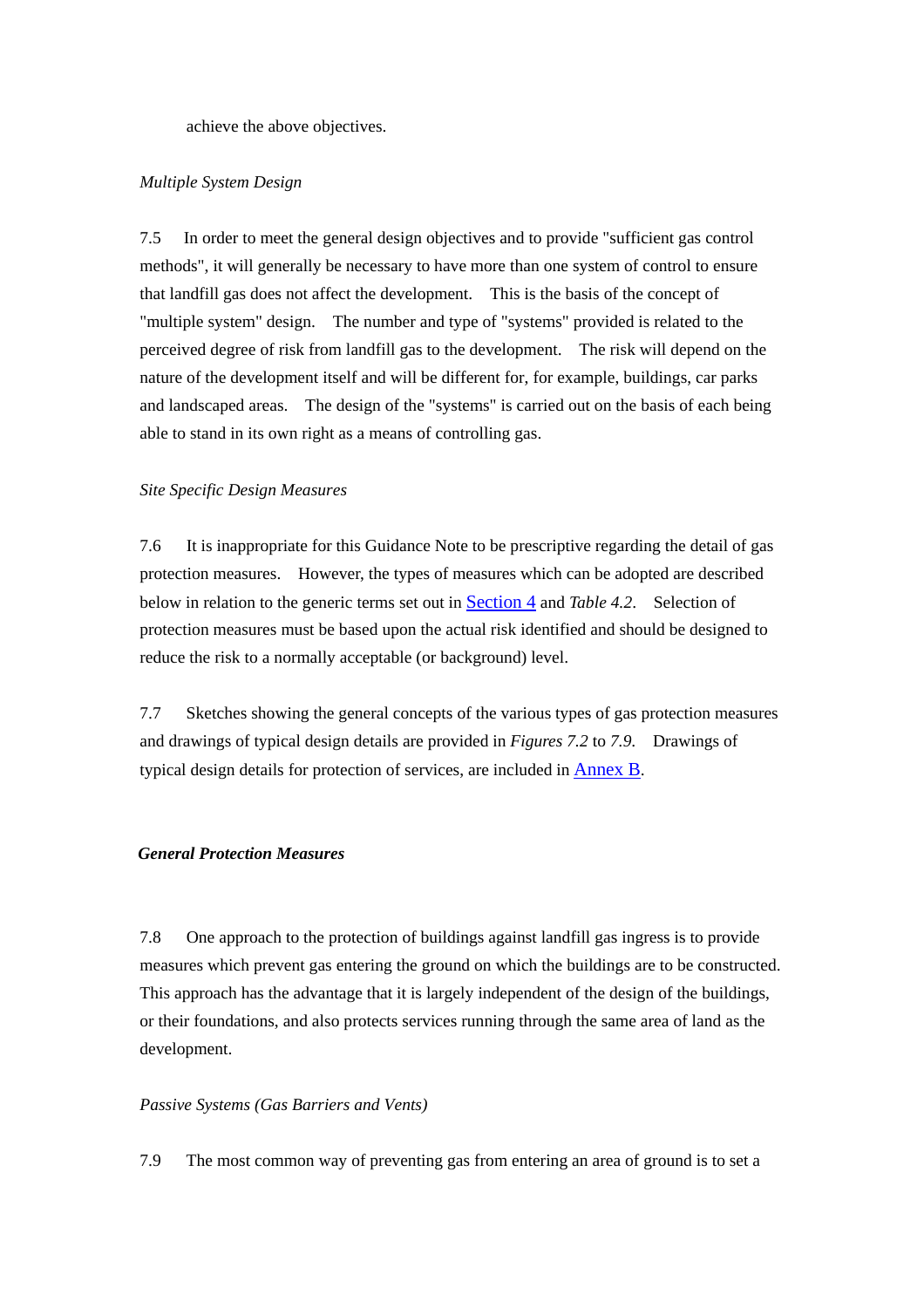'gas barrier' into the ground which is either keyed into low permeability strata or extends at least 1 metre below the lowest groundwater level.

7.10 Any gas barriers used for this purpose should be engineered to be effectively impermeable to gas transport and, as such, for natural material barriers (for example soil bentonite mixes) the permeability (hydraulic conductivity) should be  $10^{-9}$  ms<sup>-1</sup> or lower and for membrane liners the hydraulic conductivity should be  $10^{-12}$  ms<sup>-1</sup> or lower. The difference in these values reflects the relative thickness of a soil-bentonite filled trench compared with a membrane lined trench, which is generally three orders of magnitude.

7.11 Barriers using membranes, often called 'Flexible Membrane Liners' (FMLs), may utilise polyethylene (low or medium density), asphaltic composites or other polymeric materials which can be demonstrated to possess a long-term stability which will guarantee a lifetime of at least 30 years.

7.12 The presence of a gas barrier to the movement of gas may lead to a gradual build up of gas on the landfill side of the barrier if the gas migration pathway is covered by low permeability materials. To relieve the potential build up of gas, it may be necessary to install additional measures for venting the gas such as trenches filled with no-fines, granular material, such as gravel, connected to venting pipes which will provide a preferential pathway for the release of gas to atmosphere. An outline of this type of protection measure is shown on Figure 7.2 and a more detailed cross-section of a typical design is presented on Figure 7.3.

7.13 The current level of understanding of gas transport in soils around landfill sites does not allow rigorous analysis and consequently there are no 'design equations' for cut-off barrier specifications. **It is therefore essential to seek expert advice before finalising the design detail of any cut-off barrier.**

# *Active Systems*

7.14 Active systems for preventing gas entering an area of land usually comprise a series of vertical wells arranged in a line across the route of gas migration. By applying suction to the wells gas is drawn out of the ground and gas which is migrating horizontally towards the development site is intercepted. In practice, such systems are generally not employed, unless there are substantial volumes of gas migrating through the ground, because there are a number of potential drawbacks to the method as follows: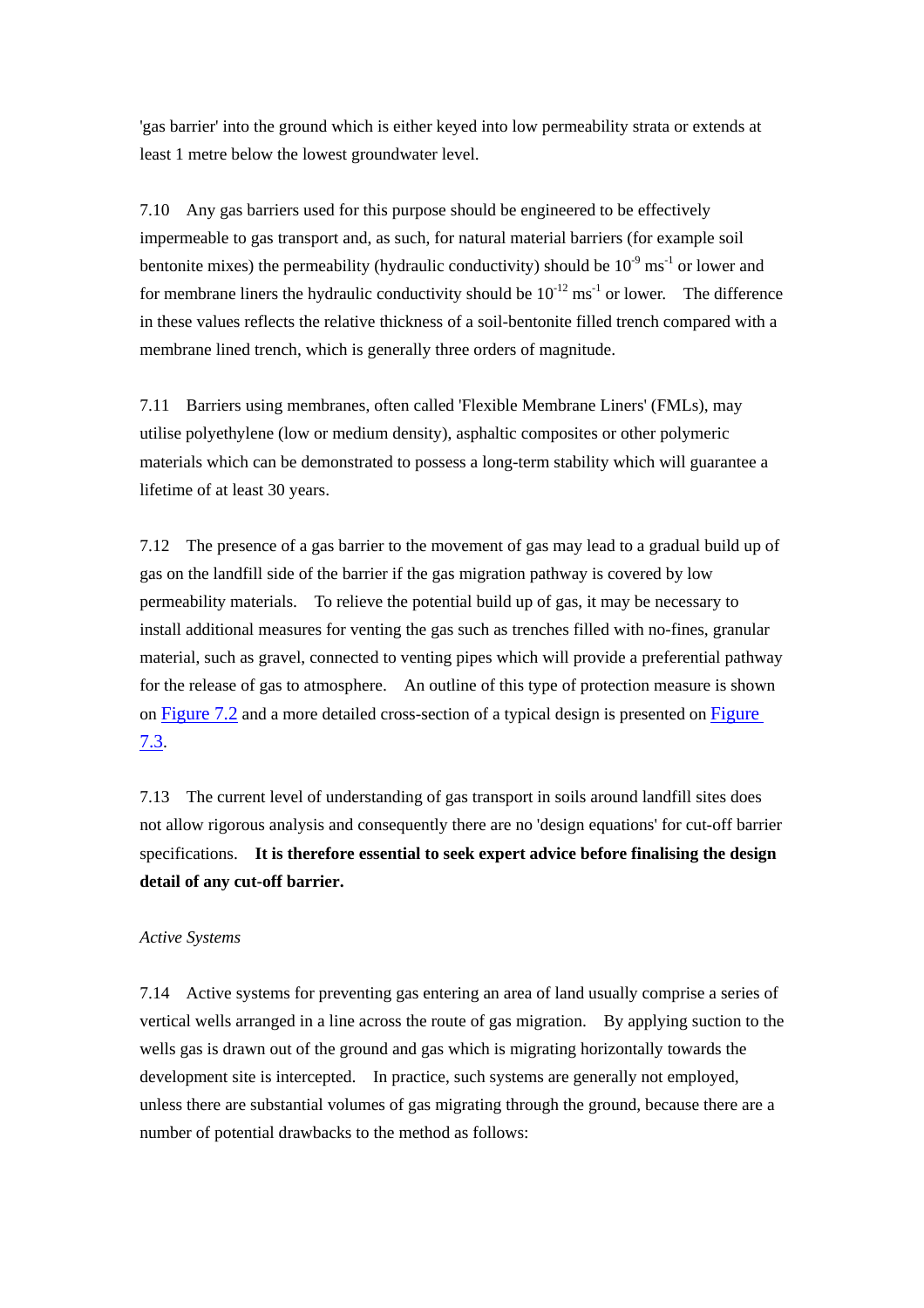- y By applying suction to the ground at the development site, gas will tend to be drawn away from the landfill site and encouraged to migrate laterally into the ground outside the landfill. This goes against the general philosophy of landfill gas control which is to contain the gas within the landfill site. (Installation of wells within the waste, however, is a commonly and successfully used technique for controlling the gas at source - see UK HM Inspectorate of Pollution 1991, UK Department of Trade and Industry et al 1993).
- Such systems have to be carefully controlled on an ongoing basis (eg. amount of suction applied to each well). As well as being expensive to install they are therefore expensive to maintain.
- Being mechanical systems they are prone to failure.

7.15 The alternative active control scheme of injecting an inert gas into the ground to create a positive pressure in order to reduce migration and cause dilution of the landfill gas is unproven and generally not used. The technique suffers most of the same problems as active extraction with the added complication, cost and uncertainties of introducing the inert gas into the ground.

7.16 Outlines of these two types of active protection measure are shown on Figure 7.4.

#### *Gas Monitoring*

7.17 With either the passive or active systems described above it is usual to install monitoring wells into the ground on the development side of the barrier or extraction wells. These are used to measure the concentrations of methane and carbon dioxide within the ground and hence determine the effectiveness of the measures in preventing landfill gas migration.

#### *Building Protection Design Measures*

7.18 Building design measures can be both passive, meaning they rely on natural air movement to prevent gas build-up, or active, meaning they require energy input to mechanically move air to protect against gas build-up.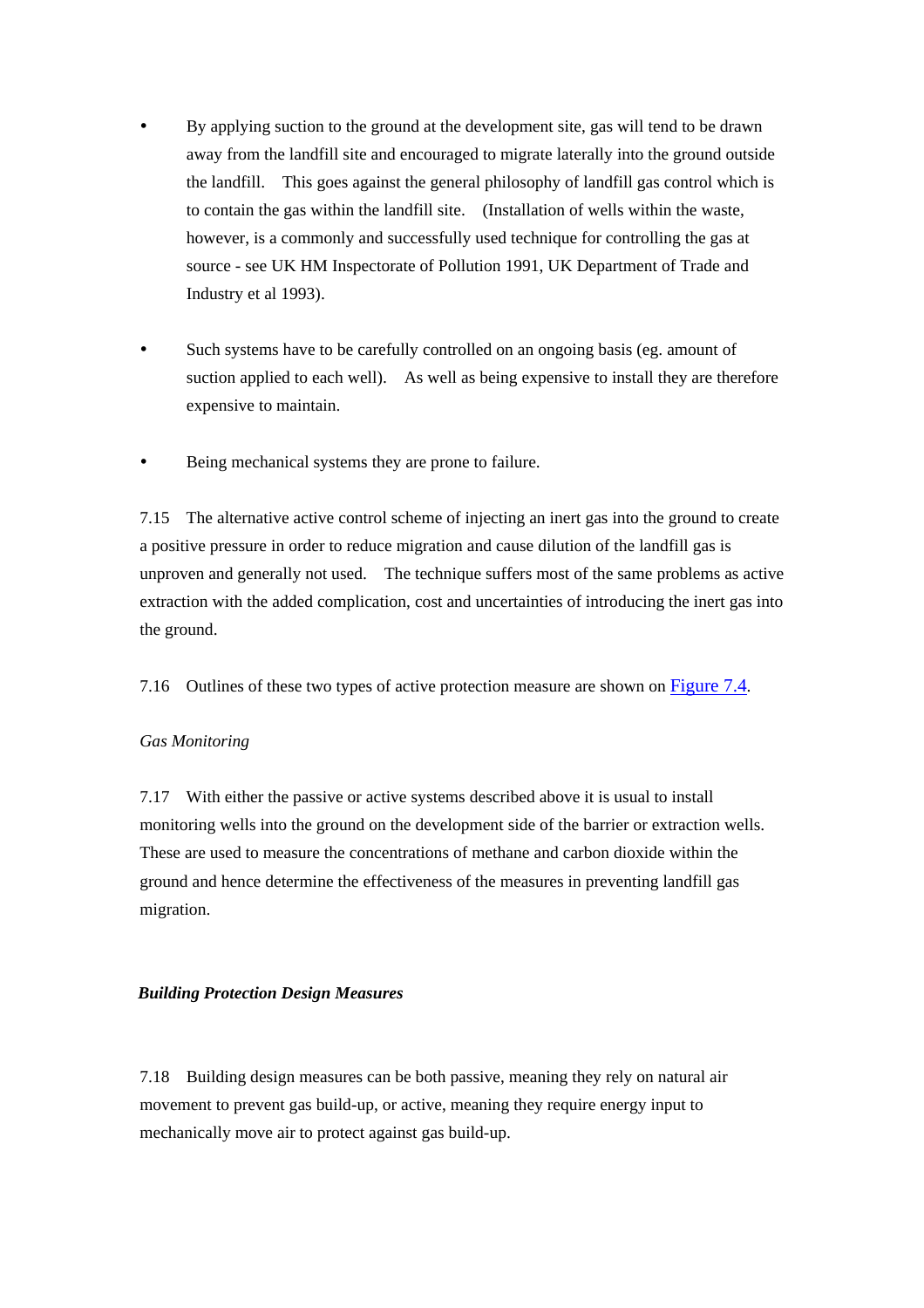#### *Passive Systems*

- 7.19 Passive control measures for buildings include the following:
- y Gas-resistant polymeric membranes which can be incorporated into floor or wall construction as a continuous sealed layer. Membranes should be able to demonstrate low gas permeability and resistance to possible chemical attack, and may incorporate aluminium wafers to improve performance.
- Other building materials such as dense well-compacted concrete or steel shuttering which provide a measure of resistance to gas permeation.
- Creation of a clear void under the structure which is ventilated by natural air movements such that any emissions of gas from the ground are mixed and diluted by air.
- y Synthetic composite geotextiles which provide a free-venting cellular structure and provide preferential pathways for release of gas.

7.20 Passive control measures may be used in low and medium risk situations where gas emissions are expected to be at relatively low rates and concentrations and venting to atmosphere is unlikely to cause a hazard or nuisance due to the low concentration or high dilution which will occur. Passive control measures are generally preferable, if the rates of gas emission are not too high, because they do not require as much maintenance or monitoring as active control systems.

7.21 The general principle of passive sub-floor venting is shown on Figure 7.5*(a)* and typical design details for flexible membrane protection measures are shown on Figure 7.6.

#### *Active Systems*

7.22 Active control measures are employed where the rates of gas emission are too high to rely on passive ventilation or in particular circumstances where, for example, there is a sensitive target to protect. Active control measures include the following.

A void under the structure, as discussed for passive control, but which is continuously ventilated by a fan, such that any emissions of gas from the ground are mixed and diluted in the air flow before discharge to atmosphere. The rate of ventilation is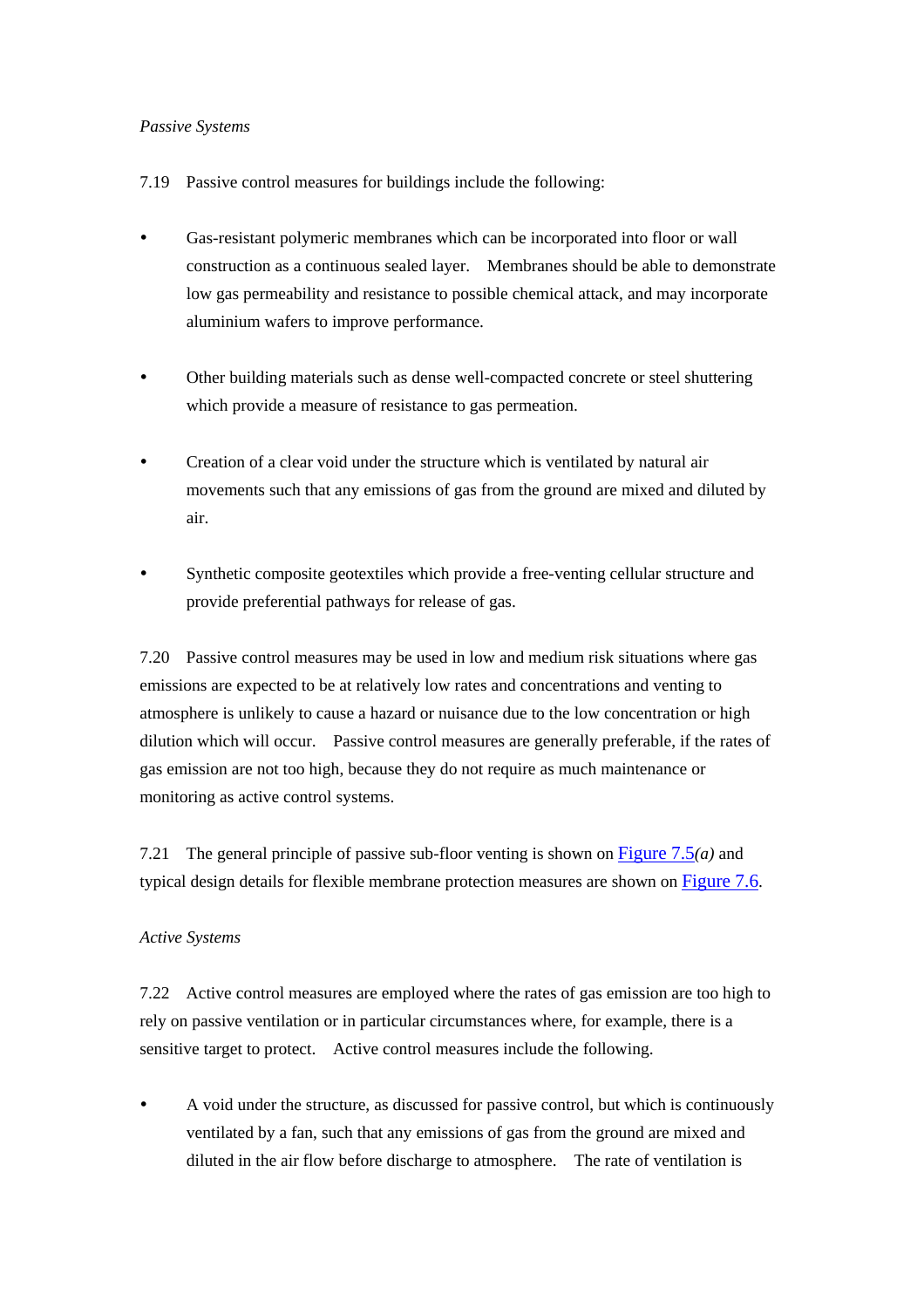usually expressed in terms of the number of air changes (volume of the void) per hour and is designed to ensure that, based on the estimated rate at which gas will enter the void, the landfill gas will be diluted to safe concentrations. Discharge to atmosphere usually takes place above the eaves level of the building or, in the case of high rise structures, at a minimum height of 10 metres above ground and away from air intakes to the building.

- Construction of a granular layer incorporating perforated collector pipes which is continually ventilated by a fan, such that any emissions of gas from the ground are drawn towards the end of the pipes and diluted in the air flow before discharge to atmosphere above the eaves level of the building, or in the case of high rise structures, at a minimum height of 10 metres above ground and away from air intakes to the building.
- Creation of a positive pressure zone below the building structure by injection of air from a blower into the granular layer.
- Creation of positive air pressure zones within building structures to counteract possible leakage of gas into the building from the ground.
- 7.23 The general principle of active sub-floor ventilation is shown in Figure 7.5*(b)*.

7.24 Active control measures should always be used in conjunction with passive barriers such as membranes in floors, in order that there is no leakage of air/gas flow through a floor or wall into a structure. Gas detection systems should also be used to monitor gas in extracted air flow, and to monitor internal spaces inside buildings. Active systems are normally required for high risk sites where gas has been measured in the ground at or close to the development site, and buildings are close to the source of gas.

#### *Gas Detection System*

- 7.25 Gas detection systems include the following:
- A series of sensors located in appropriate positions within a structure where gas has the potential to accumulate eg. near to service entries, in unventilated basements, cupboards or ducts. The sensors detect flammable gas by the catalytic oxidation or infra-red principles, and pass data back to a control panel by electrical cabling. The control panel can be set to have two triggers activating alarms, and may also be linked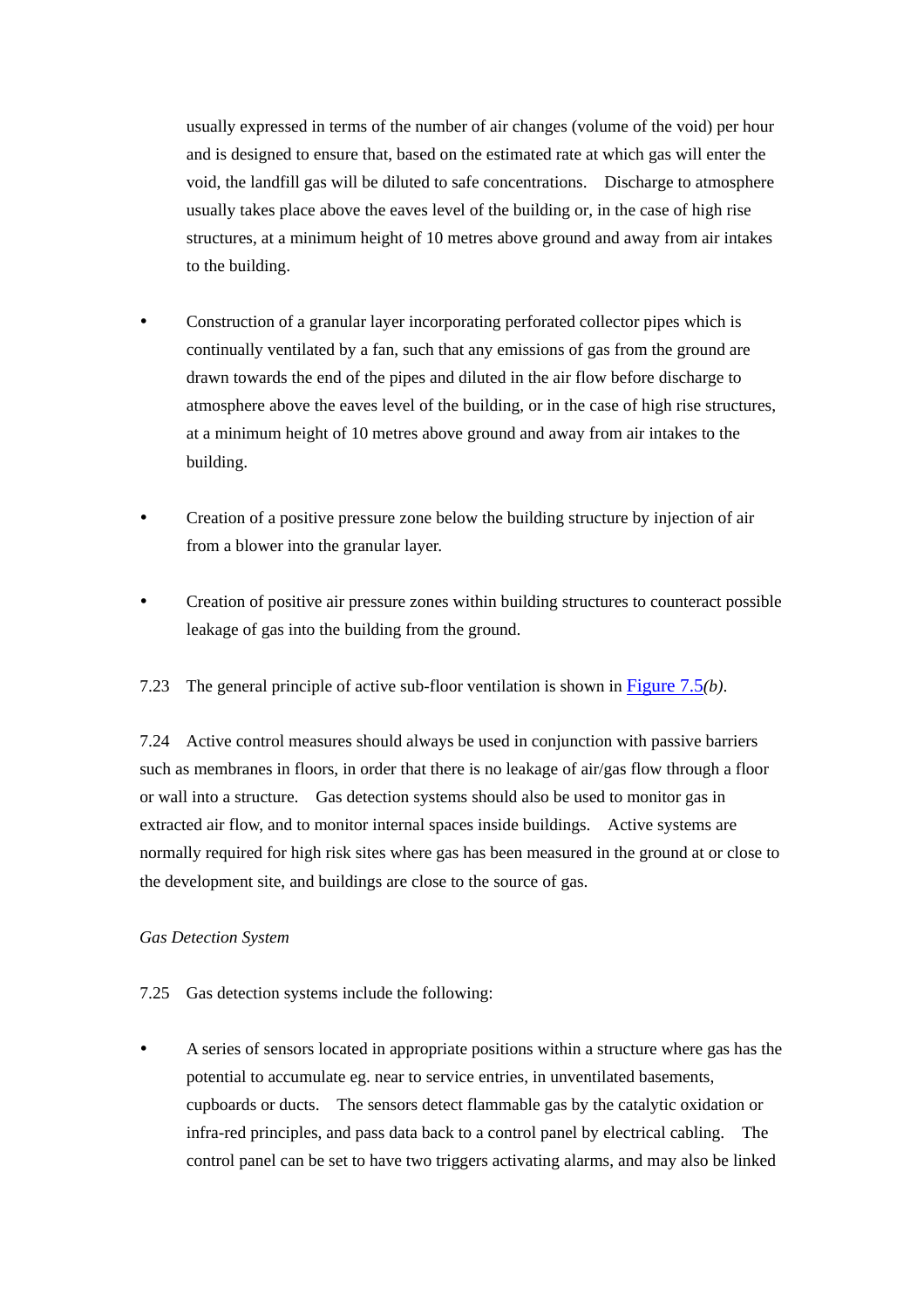by telemetry to off-site offices. A schematic of a typical gas detection system is presented in Figure 7.7. The sensors can also be used to activate fans, or increase speed of fans, in active gas control schemes.

- y A series of sampling tubes which are located in appropriate positions (see above) and run back to a single measurement station operating on infra-red measurement principles. A pump automatically draws samples of air/gas along each tube in a pre-set pattern such that measurements of flammable and/or other gases (such as carbon dioxide) can be taken at regular and frequent intervals. Triggers, alarms and telemetry systems can be incorporated.
- Manual monitoring can be undertaken using a range of portable instruments. Instruments used in areas where flammable gas may be present should be intrinsically safe.

7.26 Gas detection systems should only be proposed where there is an organisation involved in the long-term use of the development which can be relied upon to maintain and calibrate the system on a regular basis. The systems can be used in three ways:

- as a means of monitoring the amount of gas being extracted from below a building and initiating actions such as an increase in ventilation in the event of rising gas concentrations;
- as a final line of defence in detecting gas which has, by whatever means, by-passed other protective measures; and
- y as a means of demonstrating the effectiveness of gas protection measures.

7.27 Where a detection system is used as a final defence, it must be ensured that appropriate emergency actions, to be taken in the event of the trigger levels being exceeded, are specified. These should include procedures for evacuation if necessary.

#### *Maintenance of Control Measures*

7.28 Fundamental to the success of gas protection measures is the means by which they are monitored, managed and maintained, and thus all designs must be accompanied by a statement or set of procedures showing how the measures proposed can be confidently expected to operate satisfactorily for the duration of the potential gas-producing lifetime of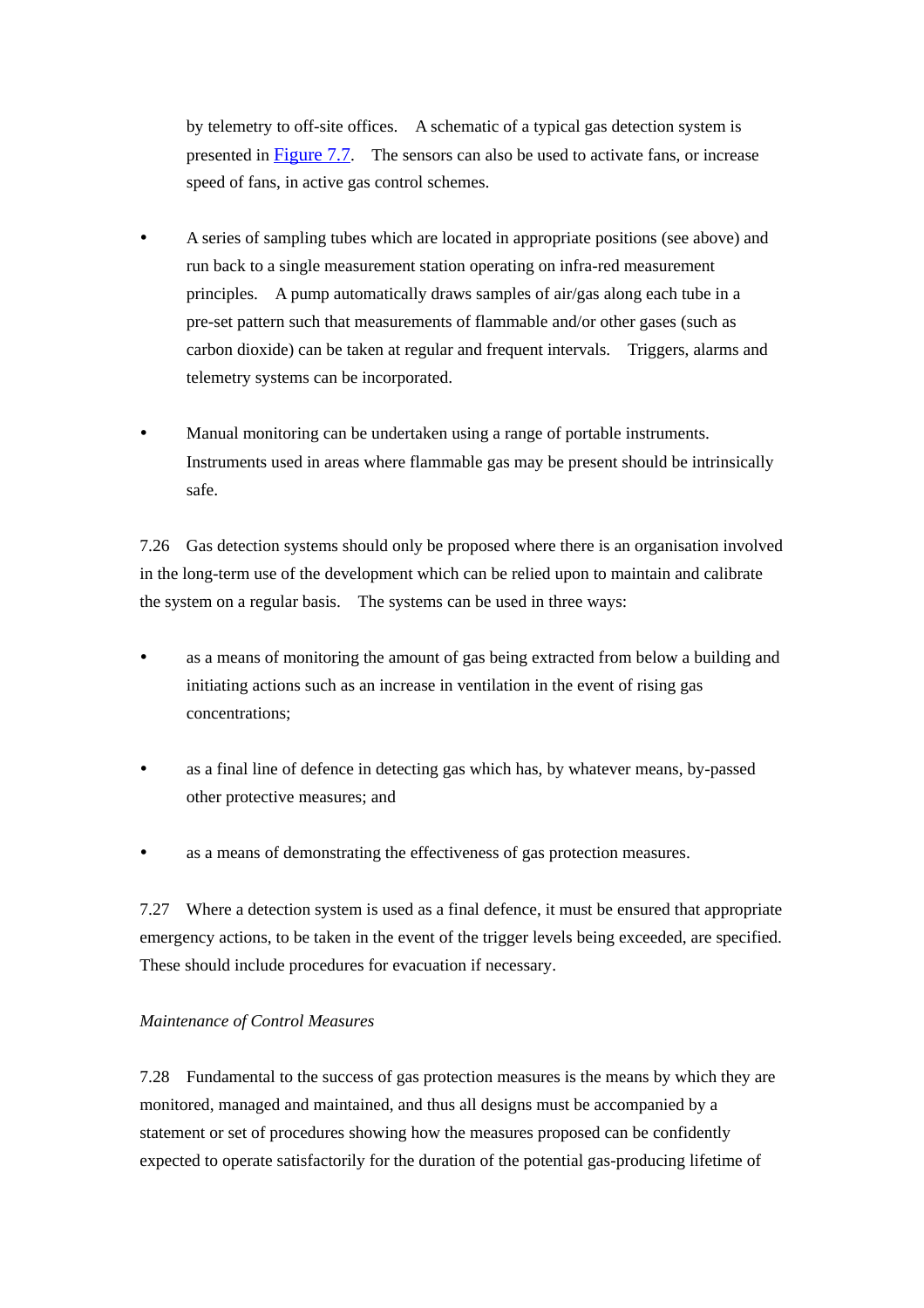the landfill.

#### *Design Measures for Sub-Surface Building Services*

7.29 Whilst the design of the development is the responsibility of the project proponent, there will be an interface with the utility companies, and the Professional Person should liaise with them about the gas protection measures being implemented for the development, particularly with respect to service entries and excavations for cable/pipe laying. The utility company should also ensure that their works, both feeding to the development site and in roads passing by, are protected from landfill gas and that their trench excavations do not form a route for gas migration.

#### *General*

7.30 Protection measures applied to service conduits should not be considered in isolation and it is essential that an integrated approach is adopted in which gas protection of the building (or development) is formulated in conjunction with the service conduits. However, there are a number of generic protection measures which may be applied to service conduits. The choice and exact details of any particular measures used for services must be considered in conjunction with the primary building protection strategy as discussed above.

7.31 The Professional Person's attention is drawn to the need to consult with Government and relevant utility companies prior to specification of the gas protection measures; including, but not limited to:

- Electricity supply utilities;
- Hong Kong and China Gas Co:
- Water Supplies Department; and
- Drainage Services Department.

7.32 Attention is also drawn to developments which may be located outside the consultation zone but which have service runs which pass through the zone. Under these conditions, whilst the building development itself falls outside the requirements of the Guidance Note, the service runs and any construction work which involves excavation deeper than 300mm which is located in the Consultation Zone should have some form of protection measures.

7.33 Therefore, the advice which follows applies equally to both service installations for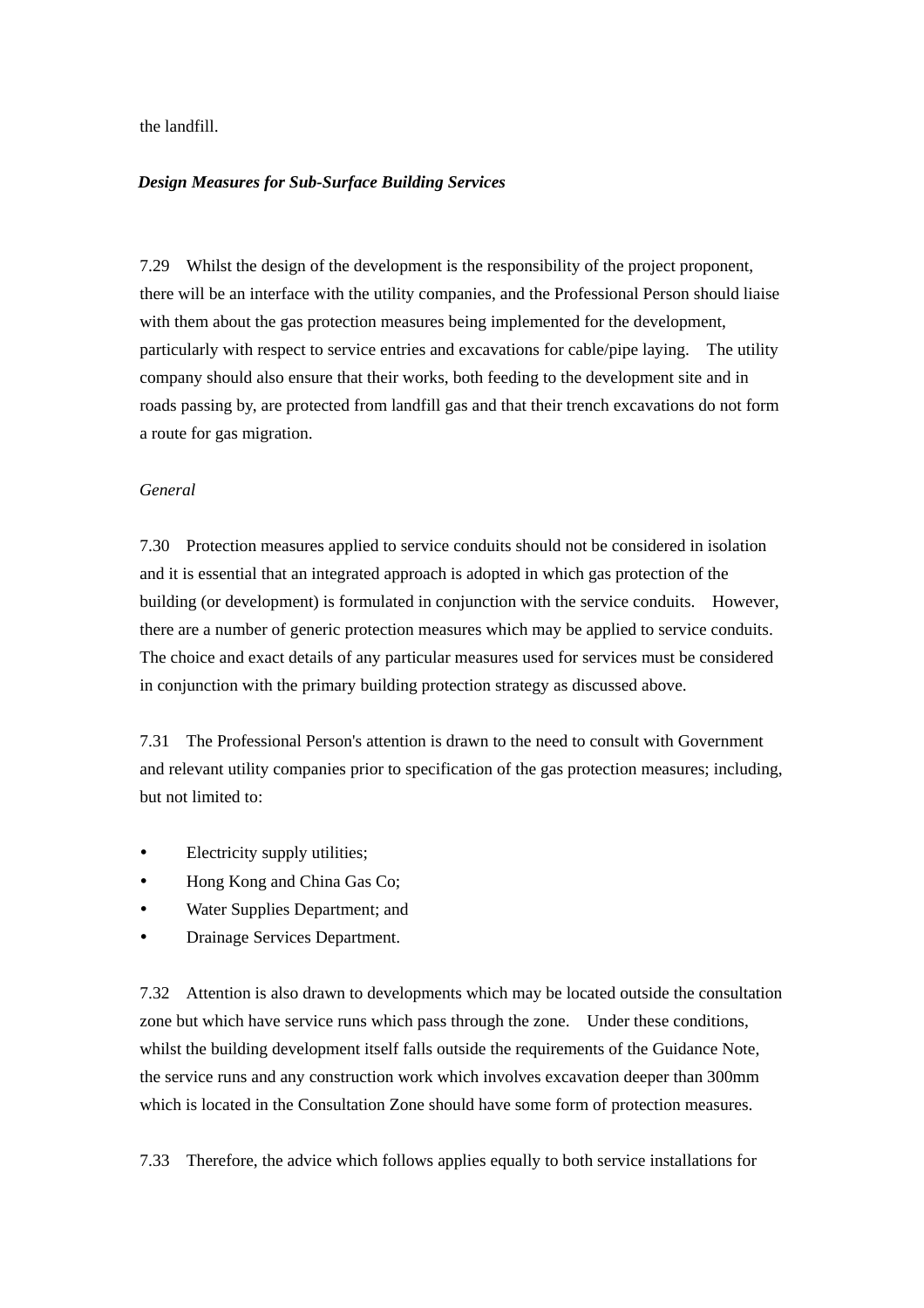developments within the Consultation Zone and also to service conduits and runs which are located within the Consultation Zone but which feed building developments located outside the Consultation Zone. Additional recommendations, specific to the case of service conduits which pass through the Consultation Zone, are also presented.

7.34 Basically, there are three generic measures which may be employed, as follows:

- barriers:
- vents: and
- location of the service utilities outside the potential gas migration pathway.

7.35 A general discussion on each of these types of protection measure is presented below and more detailed information is provided i[n Annex B.](#page-55-0) 

#### *Generic Protection Measures*

#### Gas Barriers

7.36 As for barriers used to prevent movement of gas through the ground, use may be made of clay (or clay-rich soils), bentonite or polymeric membranes (such as HDPE). A gas barrier used to prevent movement of gas through services may form part of a more extensive barrier to prevent general migration towards the development (see above). The design detail at the point where the service penetrates the membrane is important and, in the case of HDPE membranes, pre-formed shrouds are often available.

7.37 A schematic of a natural material cutoff barrier, including sealing of a service trench is shown in Figure 7.8 and a schematic for an HDPE flexible membrane cut-off is shown in Figure 7.9.

7.38 In the case of water pipes and sewers which are not always fully filled, water traps, such as U-bends, should be provided to effectively seal off the conduit and prevent gas-phase transport. Further discussion on the measures which may be applied to water pipes and those which may be used to prevent the ingress of gas into a building via the interface between a pipe and the backfilled soil are discussed i[n Annex B.](#page-55-0)

#### Gas Vents

7.39 Vent pipes or gridded manhole covers may be used to avoid build-up of gas in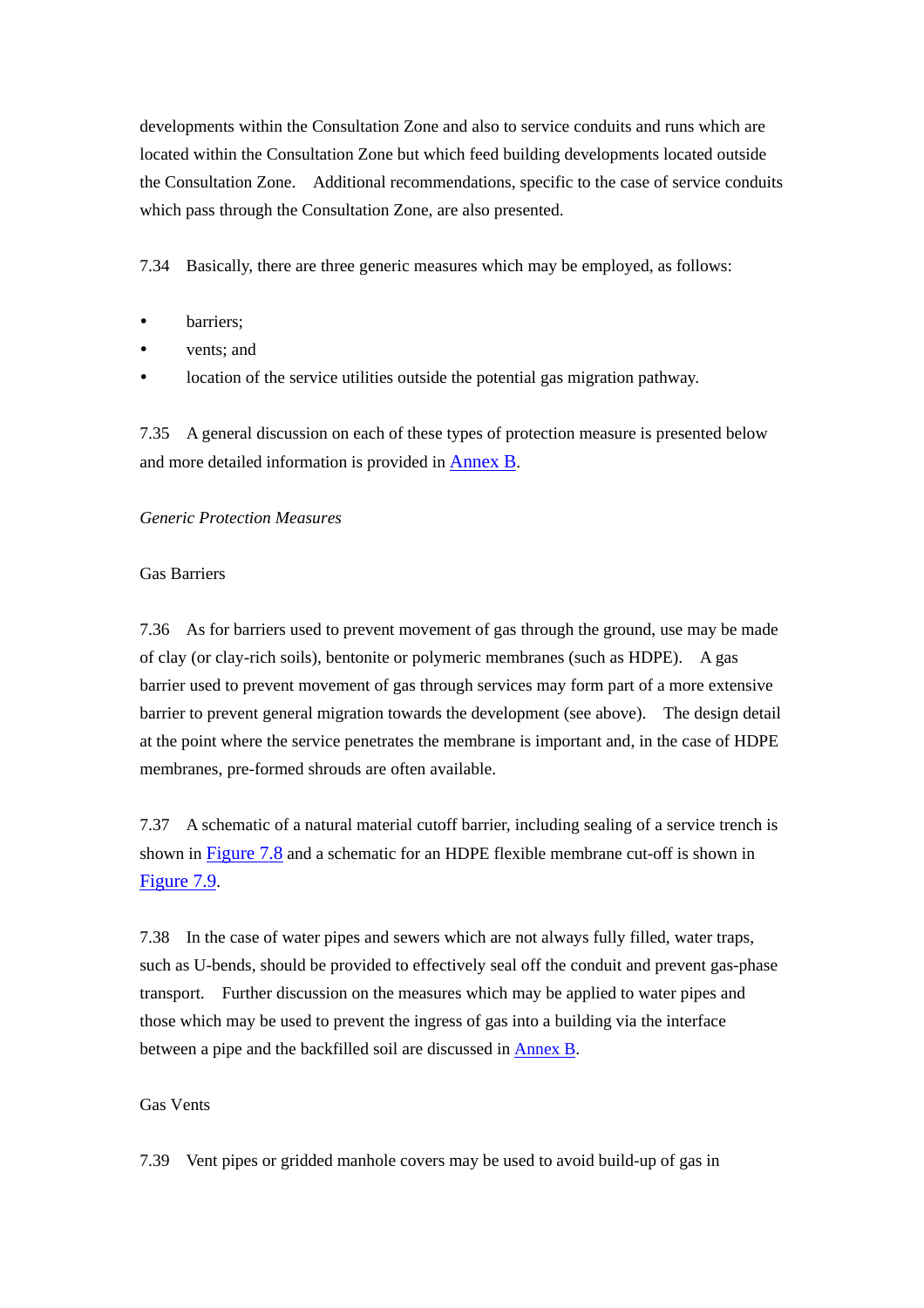underground utilities manholes. Venting stacks may be built into inspection chambers or connected to collection pipes within high permeability drainage layers adjacent to gas barriers. The various types of venting arrangement are discussed further in [Annex B.](#page-55-0) 

7.40 Under all circumstances, due to the possible accumulation of gas, care will be needed in accessing any manhole chambers, especially those which are not fitted with vents and the safety procedures detailed below must be rigidly followed.

## Location of Service Entry Points Above Ground

7.41 In some cases it is possible to route service entries into a building above ground level, thereby providing a discontinuity in the gas migration pathway and thus eliminating the risk of gas entry to the building interior. Further details, including means of overcoming potential architectural constraints of this approach, are presented i[n Annex B.](#page-55-0) 

## *Service Conduits Which Pass Through the Consultation Zone*

7.42 In addition to the general guidance given above, the following recommendations apply to service conduits which pass through the Consultation Zone with connections to developments outside the Zone:

- For all such service runs, the aim should be to provide a protection barrier located at the point (or points) where the trench passes through the perimeter of the Consultation Zone.
- The service runs through the Consultation Zone may remain 'unprotected' since the risks will be minimised by the protection measures installed at the perimeter of the Consultation Zone and because the general public do not have access to such underground features.
- The service run should be designated as a 'special route' and the utility companies should be informed to that effect so that they may implement precautionary measures (see below).
- Any future works such as maintenance or extension should be subject to the recommendations specified in this Guidance Note.
- Any above ground (minor) termination features, such as telecom cabinets, should be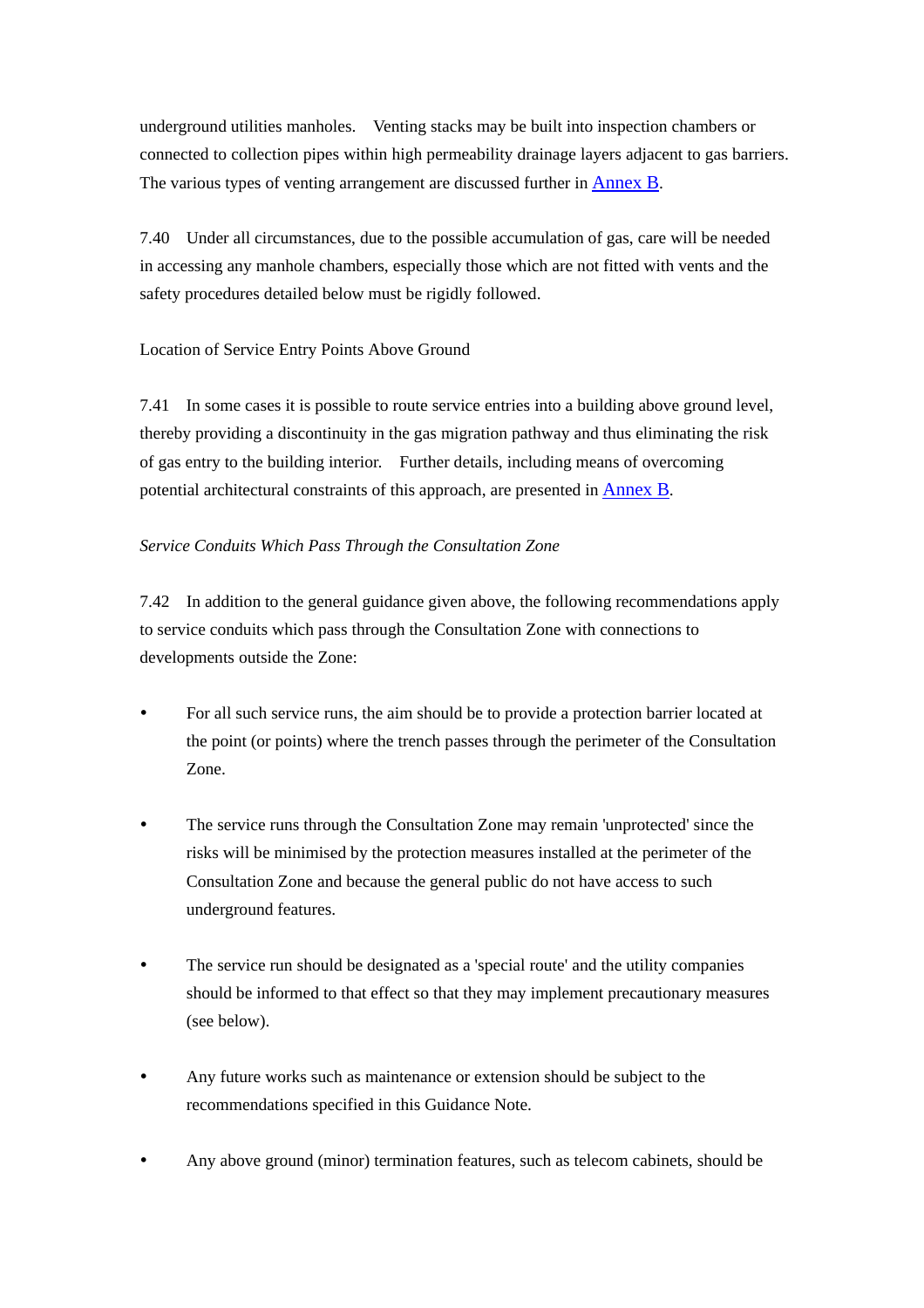considered to be 'buildings' and should be protected by, for example, membrane barriers to minimise the possibility of gas ingress.

7.43 Typical details of the measures required for services which pass through a Consultation Zone are shown in [Annex B.](#page-55-0)

### *Guidance for Entry Into Manholes and Chambers*

7.44 Any chamber, manhole or culvert which is large enough to permit access to personnel should be subject to entry safety procedures. Such work in confined spaces is controlled by the Factories and Industrial Undertakings (Confined Spaces) Regulations of the Factories and Industrial Undertakings Ordinance. Following the *Safety Guide to Working in Confined Spaces* ensures compliance with the above regulations.

7.45 The key issues with regards to confined spaces which are at risk of landfill gas build-up are set out below.

- The entry or access point should be clearly marked with a warning notice (in English and Chinese) which states that there is the possibility of flammable and asphyxiating gases accumulating within.
- The warning notice should also give the telephone number of an appropriate competent person who can advise on the safety precautions to be followed before entry and during occupation of the manhole.
- Personnel should be made aware of the dangers of entering confined spaces potentially containing hazardous gases and, where appropriate, should be trained in the use of gas detection equipment.
- Prior to entry, the atmosphere within the chamber should be checked for oxygen, methane and carbon dioxide concentrations. The chamber may then only be entered if oxygen is greater than 18% by volume, methane is less than 10% of the Lower Explosive Limit (LEL), which is equivalent to 0.5% by volume (approximately), and carbon dioxide is less than 0.5% by volume.
- If either carbon dioxide or methane are higher, or oxygen lower, than the values given above, then entry to the chamber should be prohibited and expert advice sought.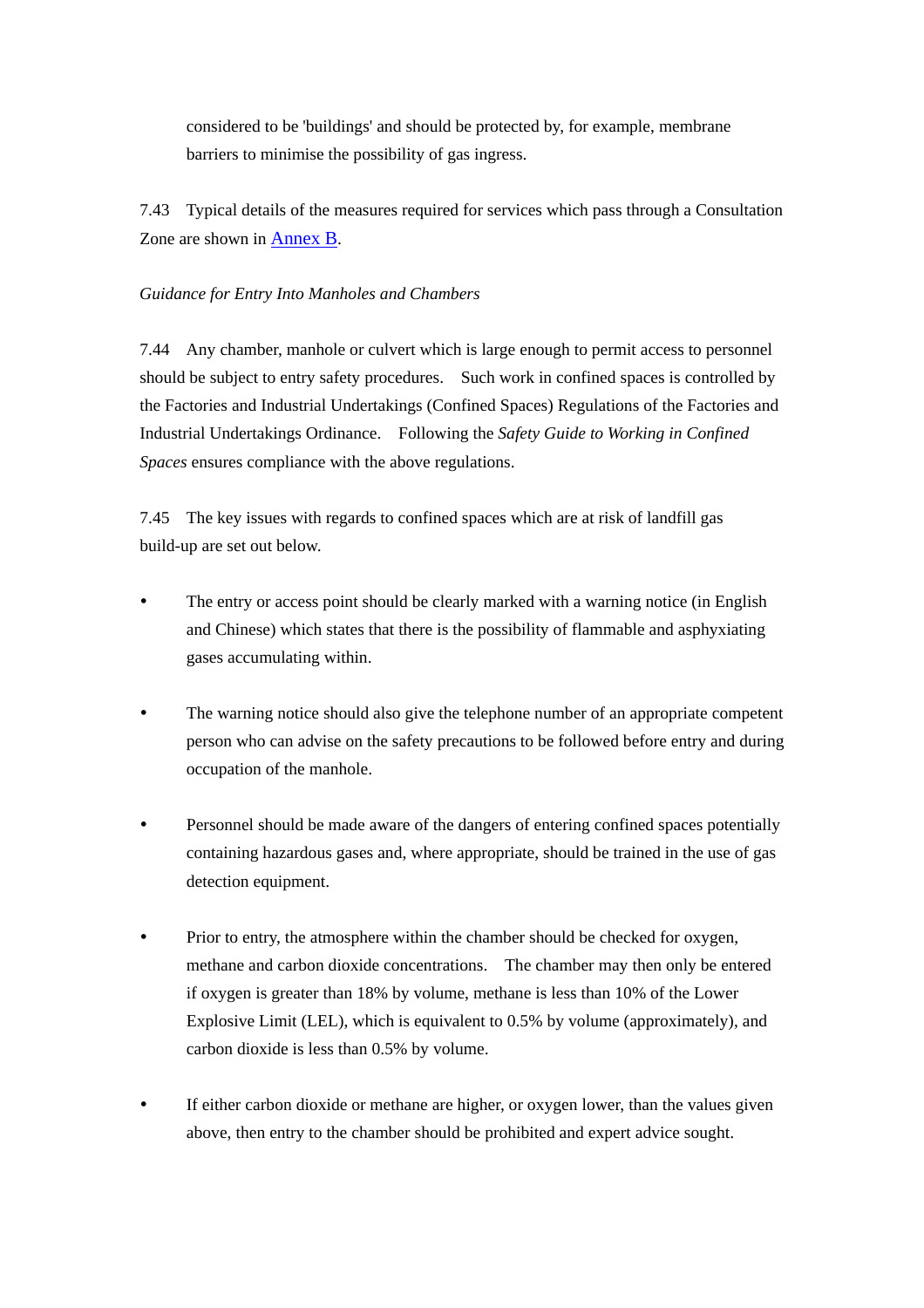y Even if conditions are safe for entry, no worker should be permitted to enter the chamber without having another worker present at the surface. The worker who enters the chamber should wear an appropriate safety/recovery harness and, preferably, should carry a portable methane, carbon dioxide and oxygen meter.

7.46 In general, when work is being undertaken in confined spaces sufficient approved resuscitation equipment, breathing apparatus and safety torches should be available. Persons involved in or supervising such work should be trained and practised in the use of such equipment. A permit-to-work system for entry into confined spaces should be developed by an appropriately qualified person and consistently employed.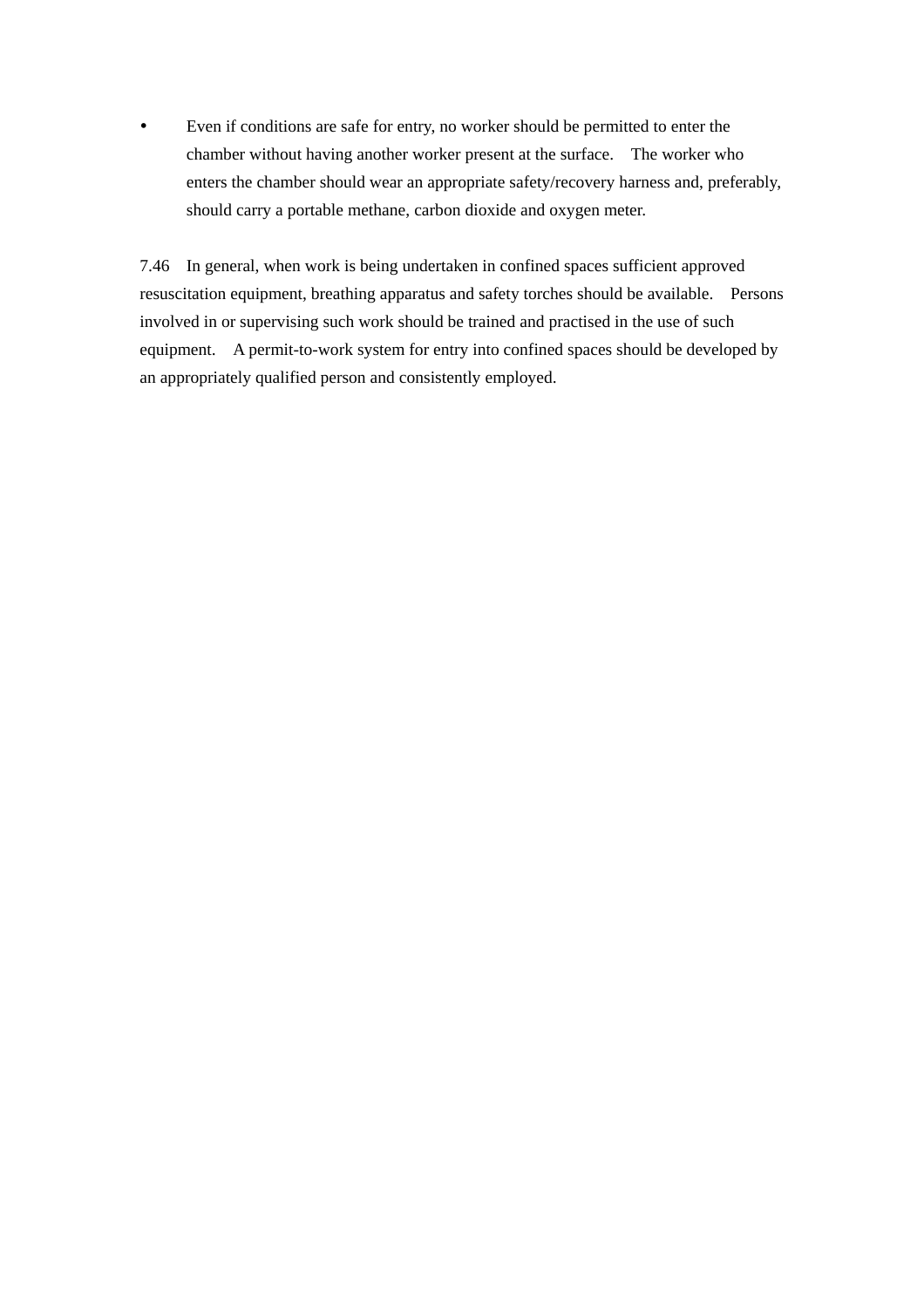#### <span id="page-44-0"></span>*Introduction*

8.1 During the construction phase, hazards may arise which are related either to the flammability of landfill gas or to it's potentially asphyxiating properties. In particular cases, it is possible that toxicity effects may be significant. The following sub-sections of the Guidance Note may be used to form the basis of Specification Clauses for incorporation in Contract Documentation for developments within the Consultation Zone.

#### *General Hazards Which May Be Encountered*

8.2 The developer should be aware of, and should inform construction contractors accordingly, that methane and carbon dioxide are always likely to be present in the soil voids. In addition the developer should be aware of the potential hazards and other properties of landfill gas as described in [Section 1.](#page-6-0)

#### *Outline of Safety Requirements*

8.3 In all construction work adjacent to landfill sites, safety procedures should be implemented to minimise the risks of:

- fires and explosions;
- asphyxiation of workers; and
- toxicity effects.
- 8.4 Precautions should be clearly laid down and rigidly adhered to with respect to:
- trenching and excavation; and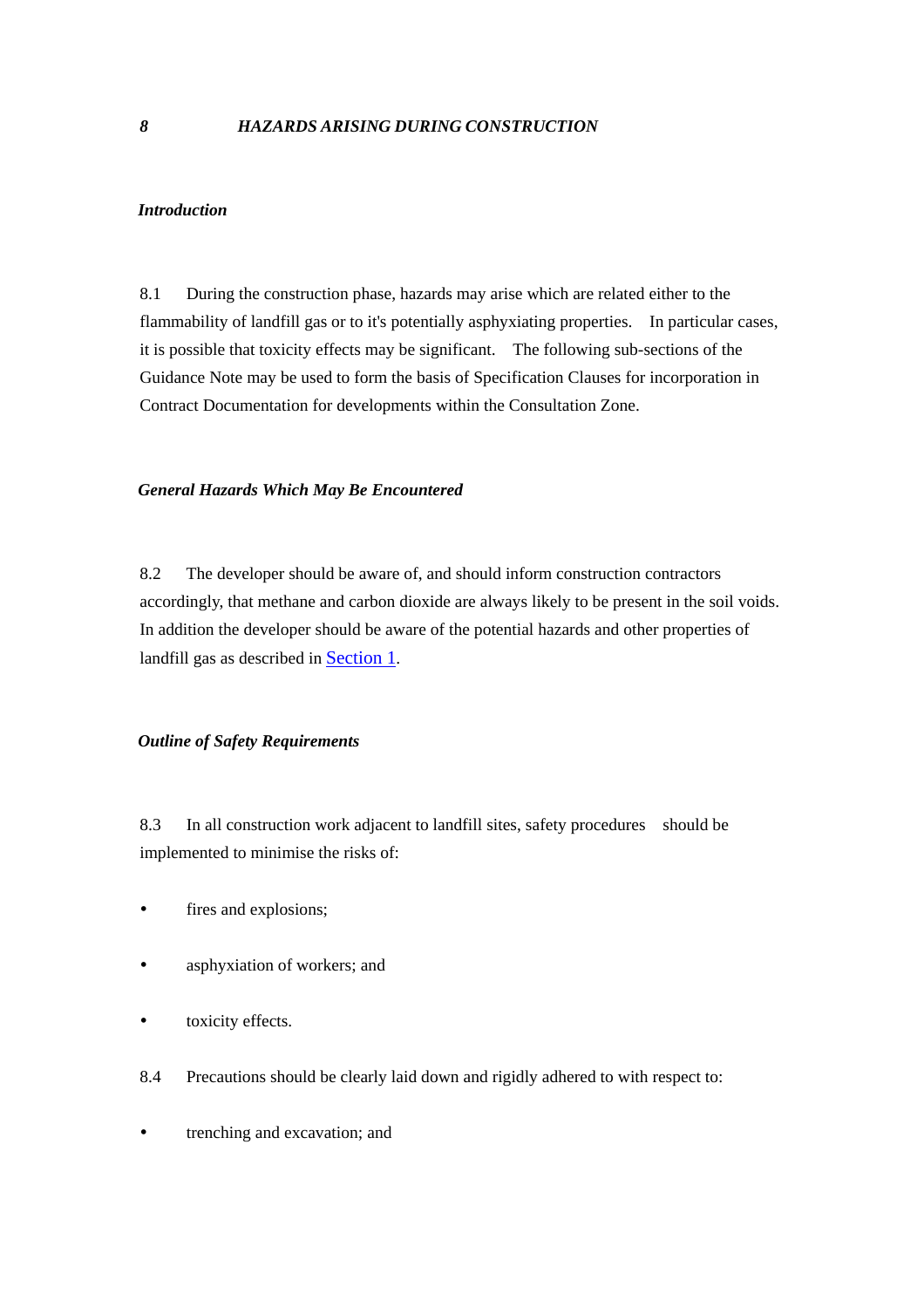• creation of confined spaces at, near to or below ground level.

8.5 In addition to normal site safety procedures, gas detection equipment and appropriate breathing apparatus should be available and used when entering confined spaces or trenches deeper than 1 metre.

#### *Additional General Requirements*

8.6 During the construction phase, the following additional precautions should be followed.

#### *Appointment of Safety Officer*

8.7 For large developments, a Safety Officer, trained in the use of gas detection equipment and landfill gas-related hazards, should be present on site throughout the groundworks phase. The Safety Officer should be provided with an intrinsically safe portable instrument (or instruments), appropriately calibrated and capable of measuring the following gases in the ranges indicated:

| methane        | 0-100% LEL and 0-100 % $v/v$ |
|----------------|------------------------------|
| carbon dioxide | $0-100\%$ : and              |
| oxygen         | $0 - 21\%$                   |

8.8 For smaller developments, if a Safety Officer is not appointed, then expert opinion and advice should be sought on a regular basis.

#### *Safety Measures*

8.9 All personnel who work on site and all visitors to the site should be made aware of the possibility of ignition of gas in the vicinity of excavations. Safety notices should be posted warning of the potential hazards.

8.10 Those staff who work in, or have responsibility for 'at risk' areas, including all excavation workers, supervisors and engineers working within the Consultation Zone, should receive appropriate training on working in areas susceptible to landfill gas, fire and explosion hazards.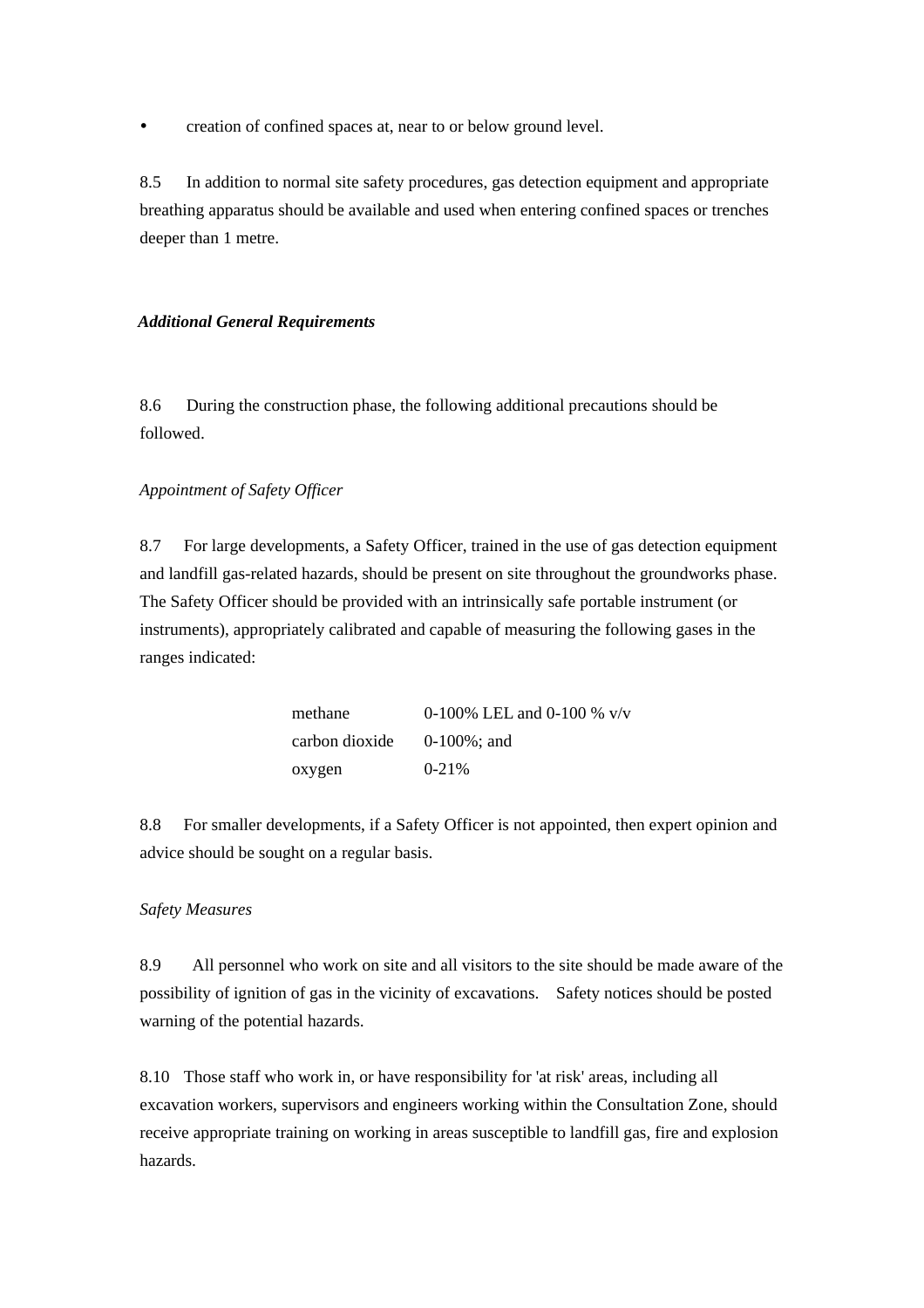8.11 An excavation procedure or code of practice to minimise landfill gas related risk should be devised and carried out by the project proponent.

8.12 No worker should be allowed to work alone at any time in or near to any excavation. At least one other worker should be available to assist with a rescue if needed.

8.13 Smoking, naked flames and all other sources of ignition should be prohibited within 15m of any excavation or ground-level confined space. 'No smoking' and 'No naked flame' notices should be posted prominently on the construction site and, if necessary, special areas designated for smoking.

8.14 Welding, flame-cutting or other hot works should be confined to open areas at least 15m from any trench or excavation.

8.15 Welding, flame-cutting or other hot works may only be carried out in trenches or confined spaces when controlled by a 'permit to work' procedure, properly authorised by the Safety Officer (or, in the case of small developments, other appropriately qualified person).

8.16 The permit to work procedure should set down clearly the requirements for continuous monitoring for methane, carbon dioxide and oxygen throughout the period during which the hot works are in progress. The procedure should also require the presence of an appropriately qualified person, in attendance outside the 'confined area', who shall be responsible for reviewing the gas measurements as they are made, and who shall have executive responsibility for suspending the work in the event of unacceptable or hazardous conditions. Only those workers who are appropriately trained and fully aware of the potentially hazardous conditions which may arise should be permitted to carry out hot works in confined areas.

8.17 Ground level construction plant should be fitted with vertical exhausts at least 0.6m above ground level and with spark arrestors.

8.18 Any electrical equipment, such as motors and extension cords, should be intrinsically safe.

8.19 During piping assembly or conduiting construction, all valves/seals should be closed immediately after installation. As construction progresses, all valves/seals should be closed as installed to prevent the migration of gases through the pipeline/conduit. All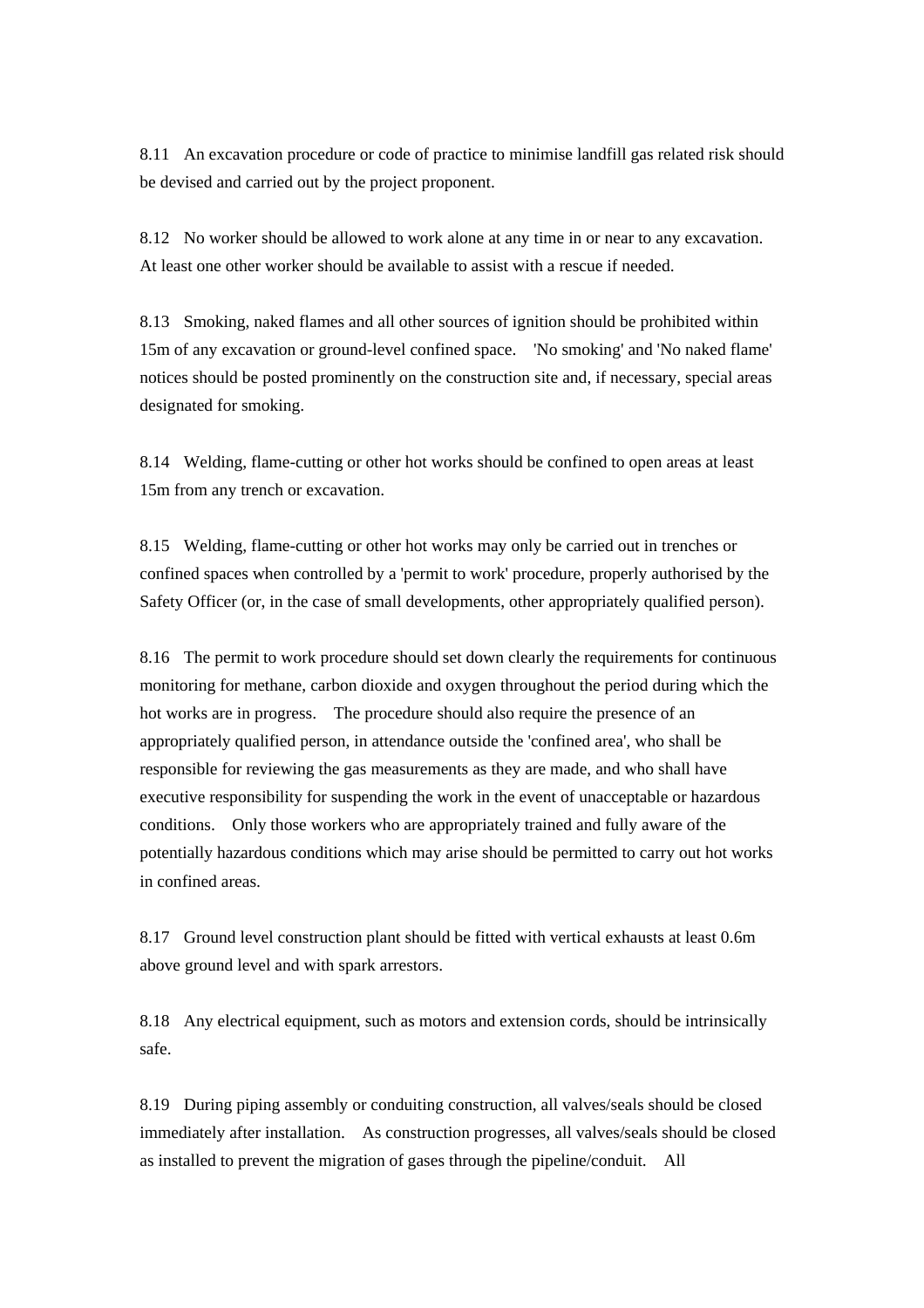piping/conduiting should be capped at the end of each working day.

8.20 Mobile offices, equipment stores, mess rooms etc. should be located on an area which has been proven to be gas free (by survey with portable gas detectors) and ongoing monitoring should be carried out to ensure that these areas remain gas free. The use of permanent gas detectors may be appropriate in some circumstances where there is a relatively high risk but for many developments it will be sufficient to have regular monitoring undertaken manually by the safety officer. The particular arrangements to be adopted at a specific site will need to be determined during the risk assessment/design of protection measures.

8.21 Alternatively, such buildings should be raised clear of the ground. If buildings are raised clear of the ground, a minimum, clear separation distance (as measured from the highest point on the ground surface to the underside of the lowest floor joist) should be 500mm.

8.22 During construction, adequate fire extinguishing equipment, fire-resistant clothing and breathing apparatus (BA) sets should be made available on site.

- At larger developments, fire drills should be organised at not less than six monthly intervals.
- The developer should formulate a health and safety policy, standards and instructions for site personnel to follow.

#### *Monitoring*

8.23 Periodically during ground-works construction, the works area should be monitored for methane, carbon dioxide and oxygen using appropriately calibrated portable gas detection equipment.

8.24 The monitoring frequency and areas to be monitored should be set down prior to commencement of ground-works either by the Safety Officer or by an appropriately qualified person.

8.25 Routine monitoring should be carried out in all excavations, manholes and chambers and any other confined spaces that may have been created by, for example, the temporary storage of building materials on the site surface.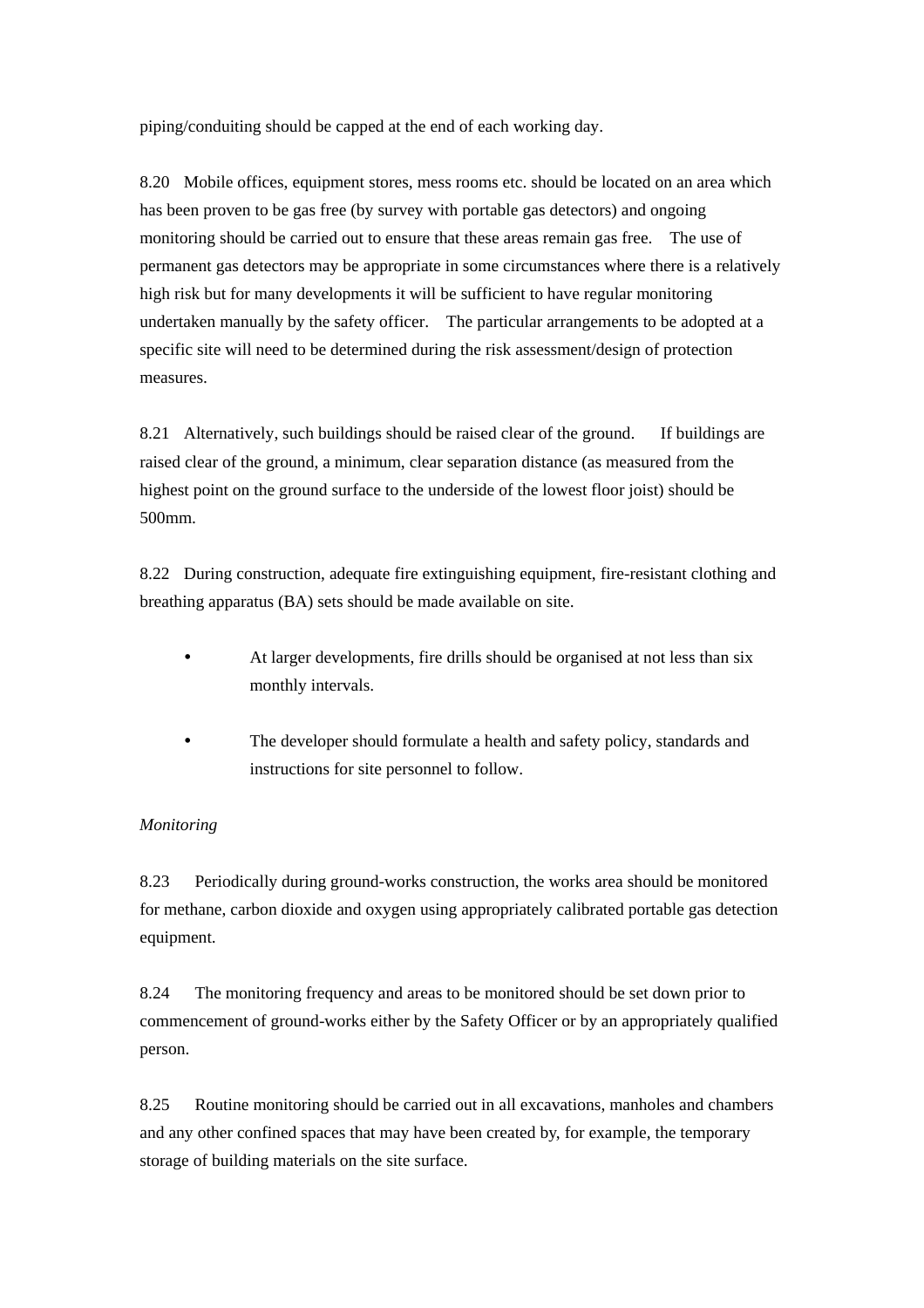8.26 All measurements in excavations should be made with the monitoring tube located not more than 10mm from the exposed ground surface.

8.27 Monitoring of excavations should be undertaken as follows:

**For excavations deeper than 1m**, measurements should be made:

- at the ground surface before excavation commences:
- immediately before any worker enters the excavation;
- at the beginning of each working day for the entire period the excavation remains open; and
- y periodically through the working day whilst workers are in the excavation.

## **For excavations between 300mm and 1m deep**, measurements should be made:

- directly after the excavation has been completed; and
- periodically whilst the excavation remains open.

 **For excavations less than 300mm deep**, monitoring may be omitted, at the discretion of the Safety Officer or other appropriately qualified person.

#### *Actions in the Event of Gas Being Detected*

8.28 Depending on the results of the measurements, actions required will vary and should be set down by the Safety Officer or other appropriately qualified person. As a minimum these should encompass those actions specified in *Table 8.1*.

#### **Table 8.1 Actions in the Event of Gas Being Detected in Excavations**

| <b>Parameter</b> | <b>Measurement</b> | <b>Action</b>                                        |
|------------------|--------------------|------------------------------------------------------|
|                  | $< 19\%$           | Ventilate trench/void to restore $O_2$ to<br>$>19\%$ |
|                  |                    |                                                      |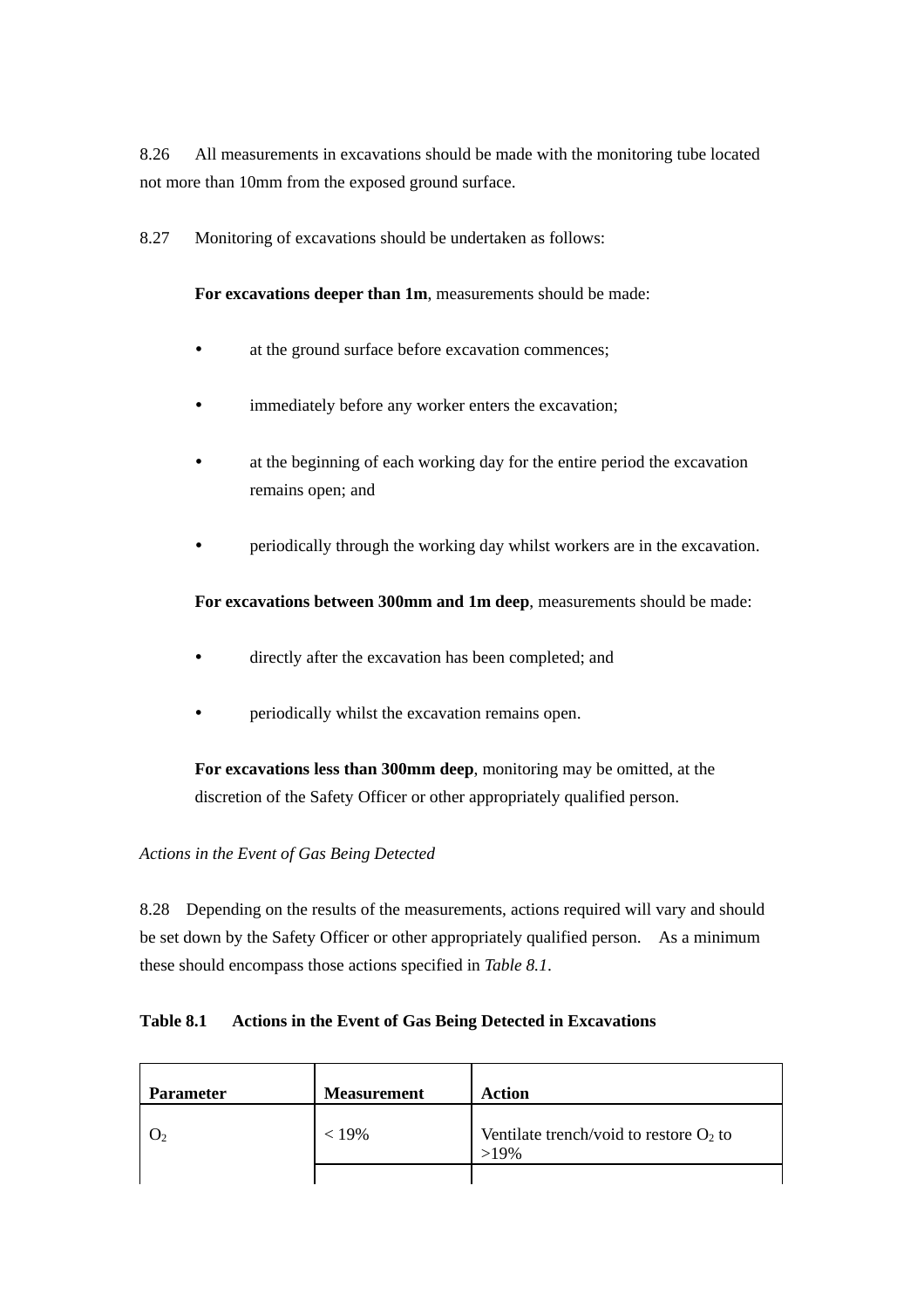| <b>Parameter</b> | <b>Measurement</b> | <b>Action</b>                                                                                              |
|------------------|--------------------|------------------------------------------------------------------------------------------------------------|
|                  | < 18%              | Stop works                                                                                                 |
|                  |                    | evacuate personnel/prohibit entry                                                                          |
|                  |                    | increase ventilation to restore $O_2$ to >19%                                                              |
| CH <sub>4</sub>  | $>10\%$ LEL        | Post 'No Smoking' signs<br>prohibit hot works<br>ventilate to restore CH <sub>4</sub> to <10% LEL          |
|                  | $>20\%$ LEL        | Stop works<br>evacuate personnel/prohibit entry<br>increase ventilation to restore $CH4$ to<br>$<$ 10% LEL |
| CO <sub>2</sub>  | $>0.5\%$           | ventilate to restore $CO2$ to <0.5%                                                                        |
|                  | $>1.5\%$           | Stop works<br>evacuate personnel/prohibit entry<br>increase ventilation to restore $CO2$ to<br>${<}0.5\%$  |

## *Specific Advice Relating to the Drilling of Boreholes*

8.29 As part of the site investigation and subsequent ground works for a development within a Consultation Zone, it will often be necessary to drill exploratory boreholes. Such work should be undertaken following the general advice given above. Specific recommendations relating to the drilling of boreholes within the Consultation Zone are presented below.

## *Supervision and Safety Management of Drilling Operations*

8.30 Drilling should only proceed with adequate care and precautions against the potential hazards which may be encountered.

8.31 Before site works begin, the drilling contractor should devise a 'method-of-working' statement covering all normal and emergency procedures and the site supervisor and all operatives must be familiar with this statement.

8.32 The method-of-working statement should cover, *inter alia*:

- number of operatives;
- experience and special skills of operatives;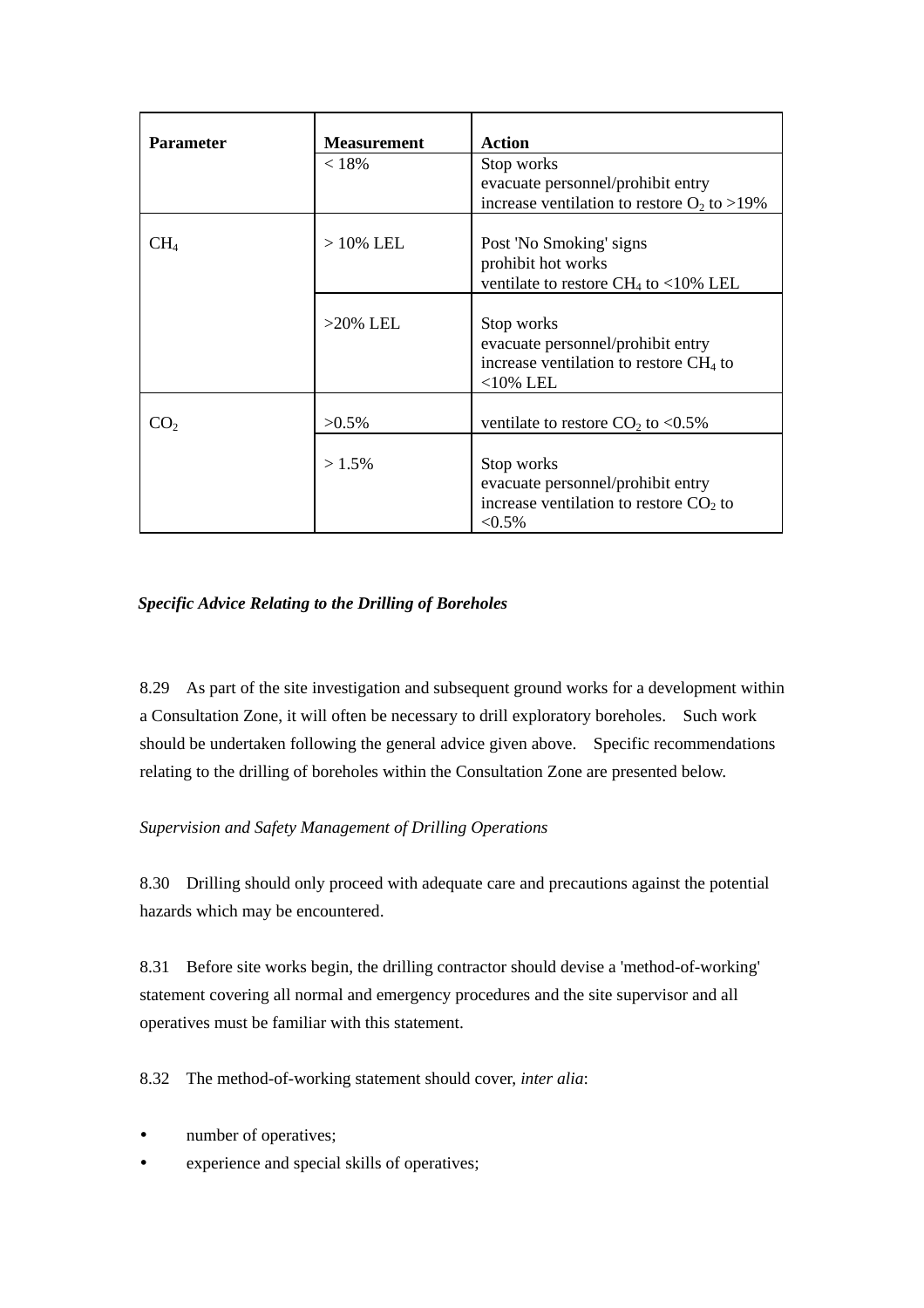- normal method of operations;
- emergency procedures, including fire fighting;
- supervisors responsibilities;
- storage and use of safety equipment;
- safety procedures; and
- signs, barriers and guarding.

## *Safety Equipment and Clothing*

8.33 An intrinsically safe, portable methane meter should be available at all times.

Other safety equipment should include:

- no smoking signs, to be placed prominently adjacent to the drilling area;
- portable fire extinguisher;
- high visibility clothing to be worn by all drilling operatives; and
- additional protective clothing should include stout industrial boots (with steel toe cap and insole), plastic hard hats, heavy duty waterproof industrial groves.

#### *Working Procedures*

8.34 On arrival at site the drilling rig should be set-up up-wind of the borehole location, 'No smoking' signs set out and the working area should be roped or coned-off.

8.35 When drilling on landfill sites, all spoil obtained from the borehole should be stockpiled alongside the borehole and disposed of (to an appropriately licensed disposal site) at the end of the working day. At the end of the working day all vehicles, the drilling rig and any hand tools should be hosed-down with clean water to remove deposits of excavated spoil. Suitable guards or barriers should be placed around the excavation or borehole to prevent access by unauthorised persons.

#### *Safety Procedures*

8.36 One person should be present at all times during drilling operations, with the sole responsibility of assuring the observance of all safety procedures. This person should be trained in the use of all recommended safety equipment.

8.37 Smoking should be prohibited anywhere on a landfill site and within 15 metres of a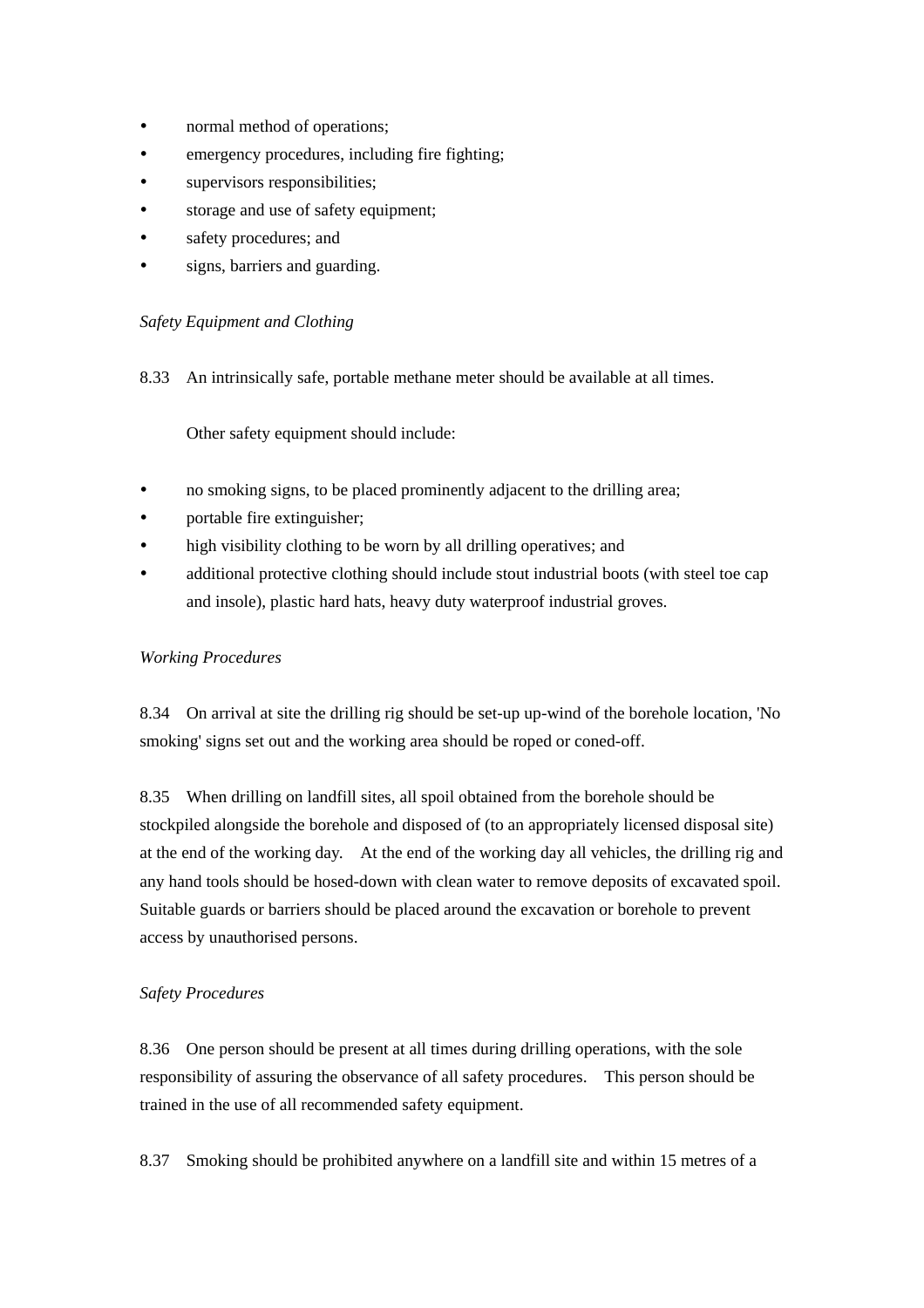boring or excavation at any locations within the Consultation Zone.

8.38 For large diameter boreholes, a working platform should be placed over the hole which will prevent accidental entry into the hole by operatives.

8.39 No worker should be allowed to work alone at any time near the edge of the well under construction. Another worker should always be present, beyond the area considered to be subject to the possible effects of landfill gas or cave-in.

8.40 Periodically during the well construction, the work areas should be monitored for levels of methane.

8.41 If the well construction is not completed by the end of the working day, the hole should be covered with a plate of sufficient overlap to prevent access to the hole and sufficient structural strength to support expected loads. The plate should be weighted down to discourage removal and, on landfill sites, the edges of the plate should be covered with sufficient depth of wet soil to prevent escape of gas.

8.42 All pipes or casings should be capped at the end of each working day.

8.43 Engine-driven rigs should have vertical exhaust stacks discharging not less than 1.5m above ground level and should have overspeed limits to prevent engine run away on ingested gas.

8.44 Diesel engine air-intakes should also be located not less than 1.5m above ground level.

8.45 Any electrical equipment should be intrinsically safe.

8.46 Additional safety advice and guidance may be found in 'Investigation into Establishing an Effective Practical Safe Working Practice When Drilling in Landfill Sites and Adjacent Areas and Contaminated Ground and Adjacent Areas' compiled by the British Drilling Association (1993).

#### *Installation of Vertical Wells*

8.47 To prevent uncontrolled gas release and to protect personnel from the risk of falling into the borehole, the open borehole should be covered with a sheet or plate strong enough to support personnel and having an overlap all round the borehole.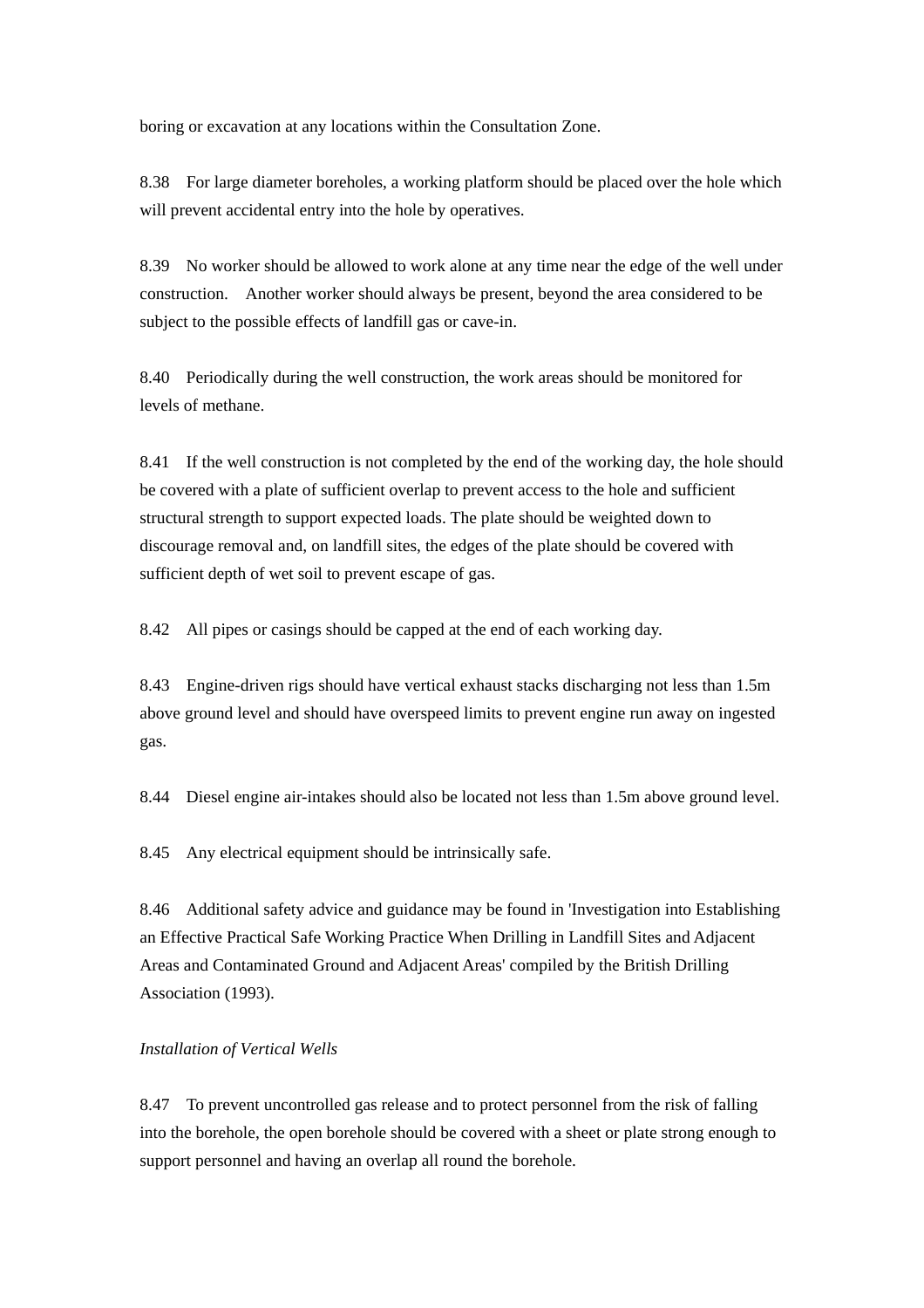8.48 The drilling rig, boring machine or excavator should remain in place over the borehole and could be used as a support to assist placement of the casing.

8.49 The upper end of the well casing should be sealed, preferably with a fused or screwed end cap or alternatively with an inflatable bag type flow stopper, until the permanent headworks/monitoring tap is fitted. Landfill gas must not be allowed to vent freely at the site surface.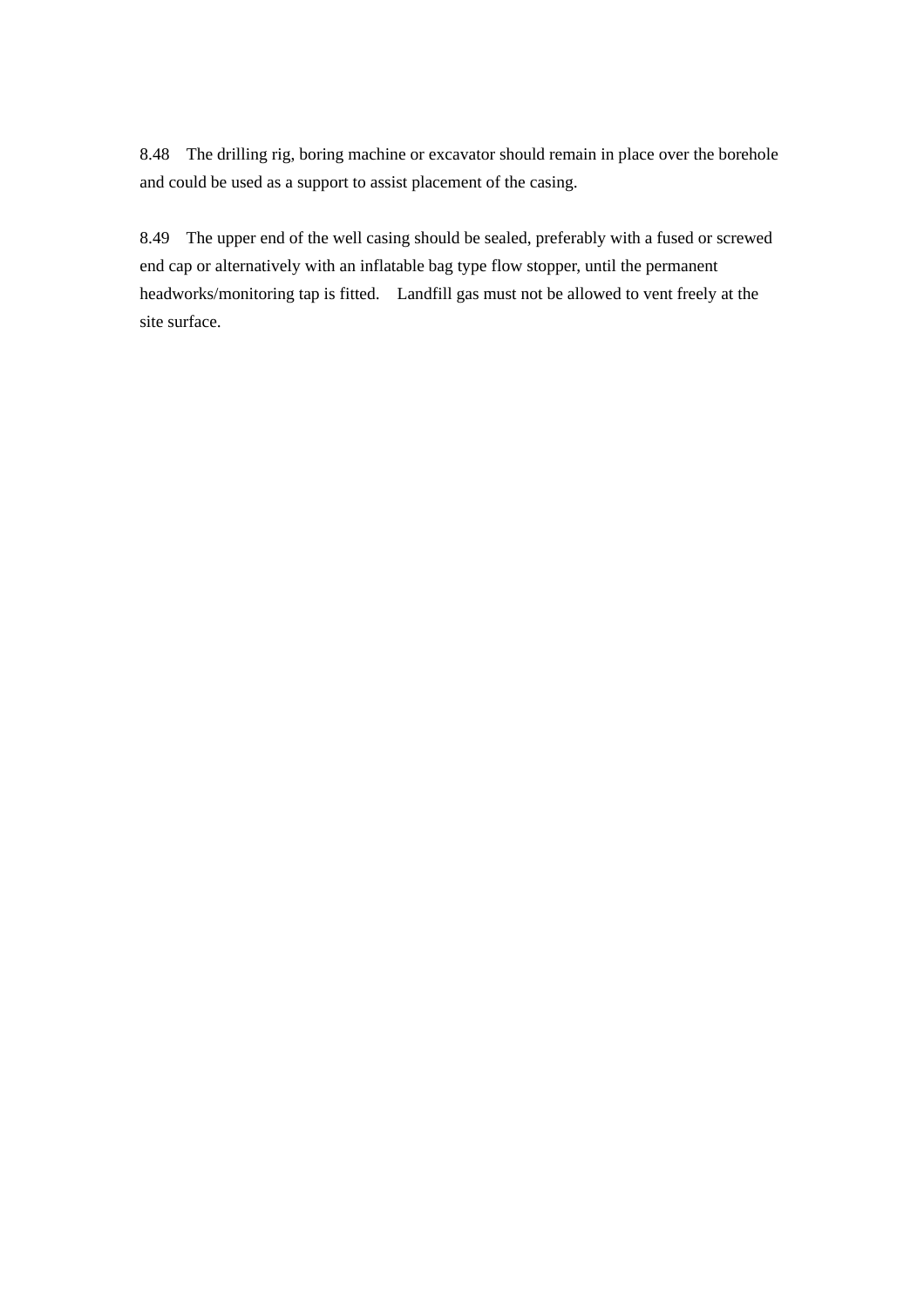#### *9 REFERENCE LIST*

- 1. United Kingdom Her Majority's Inspectorate of Pollution, 1991. The Control of Landfill Gas. Waste Management Paper No. 27. 2nd Edition.
- 2. United Kingdom Department of Trade and Industry, Department of the Environment, of gas, 1993. Guidelines for the Safe Control and Utilisation of Landfill Gas.
- 3. Hooker P J and Bannon M P, 1993. Methane: Its Occurrence and Hazards in Construction. CIRIA Report 130.
- 4. Crowhurst D and Manchester S J, 1993. The Measurement of Methane and Associated Gases from the Ground. CIRIA Report 131.
- 5. British Drilling Association, 1993. Investigation into Establishing an Effective Practical Safe Working Practice When Drilling in Landfill Sites and Adjacent Areas and Contaminated Ground and Adjacent Areas.
- 6. Hong Kong Government, 1994. Geotechnical Manual for Slopes. 2nd Edition.
- 7. Hong Kong Government, 1996. Factories and Industrial Undertakings (Confined Spaces) Regulations.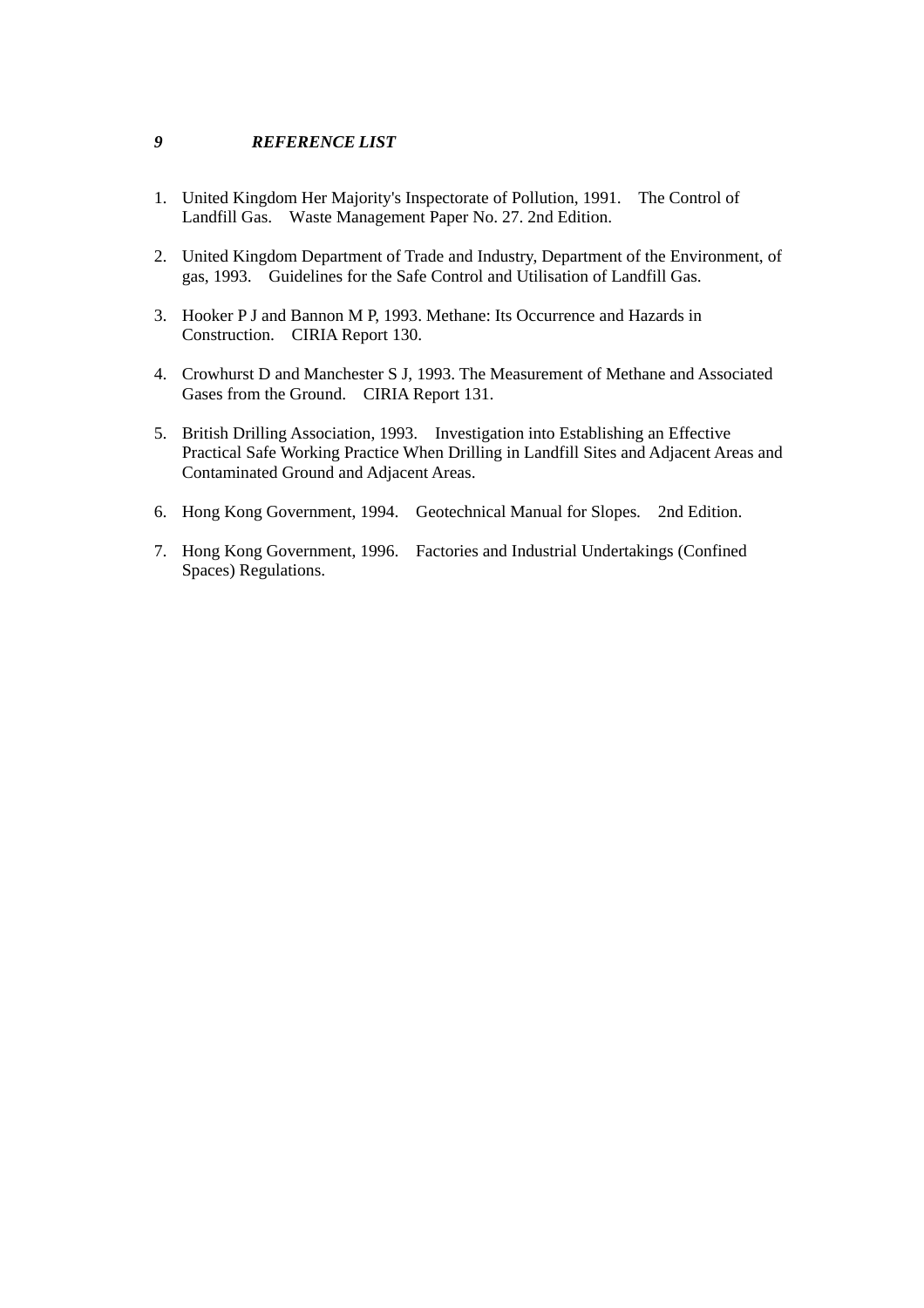# **Annex A**

**Plans of the Landfill Sites Showing Extent of Consultation Zones** 

- **Figure A1**  Gin Drinkers Bay Landfill
- **Figure A2**  Jordon Valley Landfill
- **Figure A3**  Ma Tso Lung Landfill
- **Figure A4**  Ma Yau Tong Central Landfill
- **Figure A5**  Ma Yau Tong West Landfill
- **Figure A6**  Ngau Chi Wan Landfill
- **Figure A7**  Ngau Tam Mei Landfill
- **Figure A8**  Siu Lang Shui Landfill
- **Figure A9**  Sai Tso Wan Landfill
- **Figure A10**  Shuen Wan Landfill
- **Figure A11**  Tseung Kwan O Stage I Landfill
- **Figure A12**  Tseung Kwan O Stage II/III Landfill
- **Figure A13**  Pillar Point Valley Landfill
- **Figure A14 NENT Landfill**
- **Figure A15 SENT Landfill**
- **Figure A16 WENT Landfill**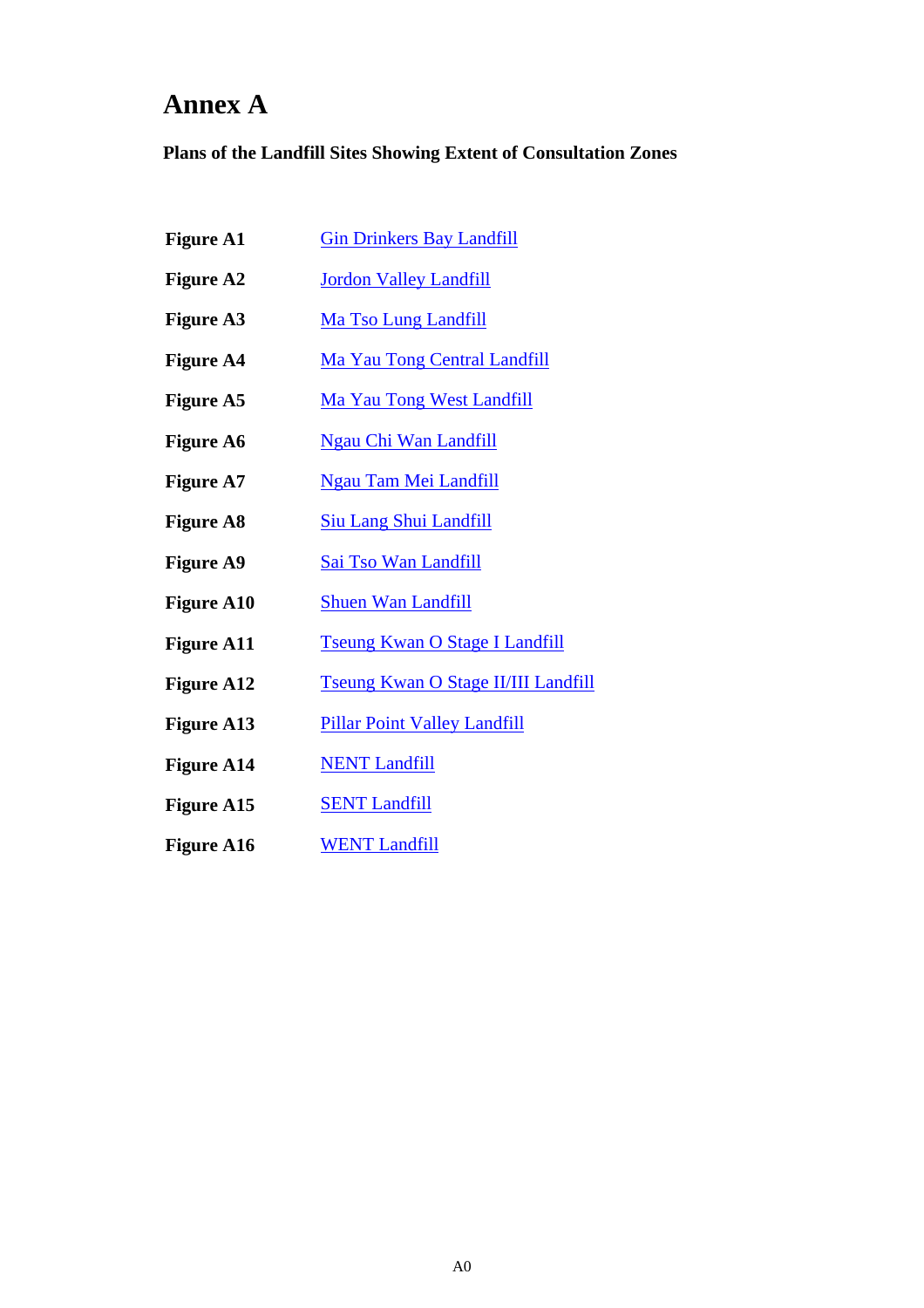### <span id="page-55-0"></span>*Annex B GENERIC DESIGN MEASURES FOR SUB-SURFACE BUILDING SERVICES*

 The types of gas protection measures which may be applied to building services were discussed in general terms in the main part of the document [\(Section 7\)](#page-32-0). This Annex provides further, more specific, information on the protection of services and drawings of typical design measures which may be employed.

## *B1 TYPES OF SERVICES*

B1.1 All buildings and related developments invariably have services which are typically located below ground level. As such they can, if not carefully designed and installed, act as preferential conduits through which landfill gas may be lead into the building interior. In broad terms, these services may be divided into two generic categories:

- open-void conduits; and
- $\bullet$  in-filled service runs.

B1.2 In terms of potential gas transport, each category behaves in a different manner and therefore requires a different approach to risk minimisation. The main types of service in common use in each of the two generic categories are summarised in *Tables B1.1* and *B1.2.*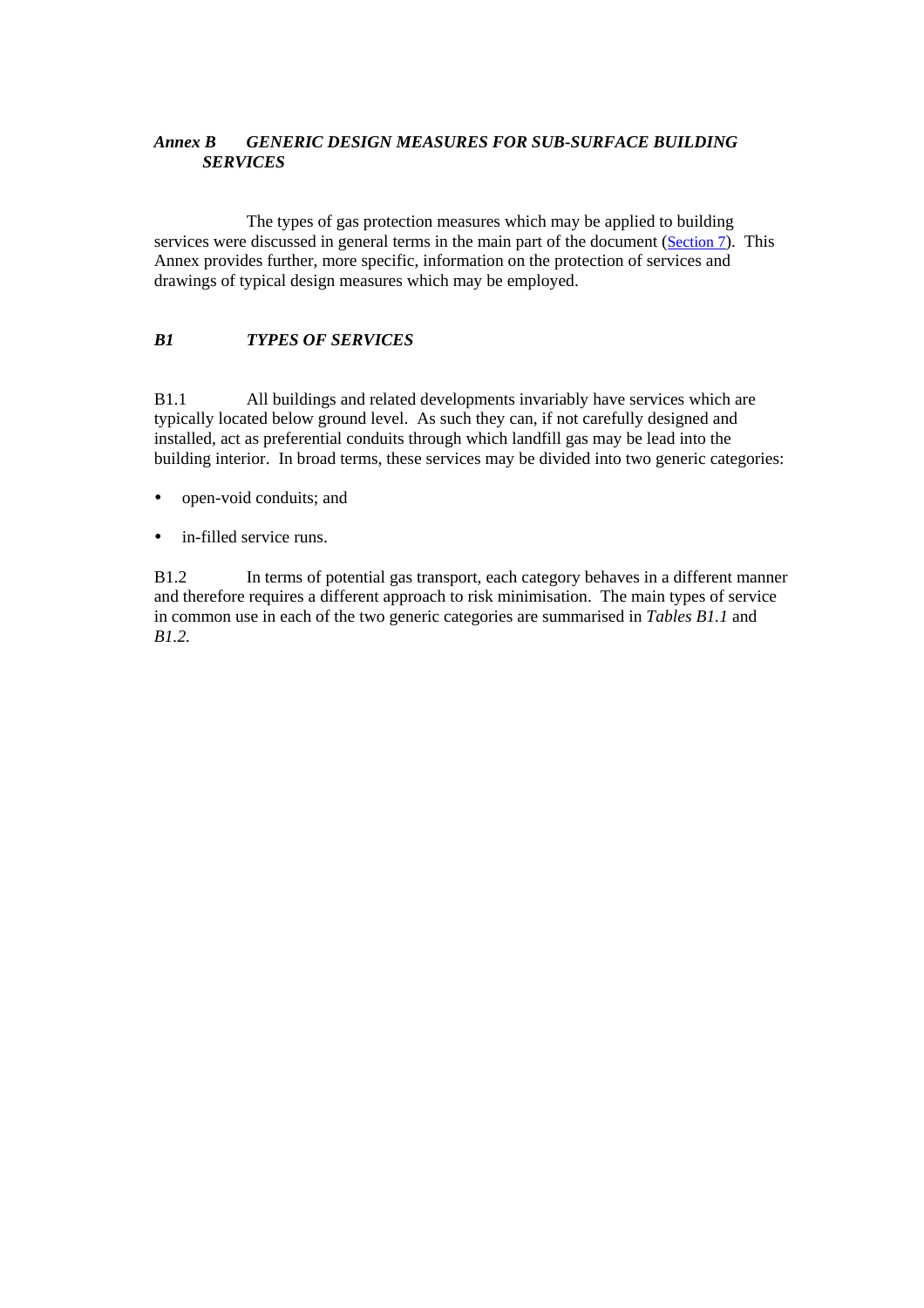| <b>Service type</b>                      | <b>Typical</b><br><b>Construction</b>                               | <b>Typical Sizes</b> | <b>Comments</b>                                                   |
|------------------------------------------|---------------------------------------------------------------------|----------------------|-------------------------------------------------------------------|
| Foul-water/soil pipes                    | Concrete, glazed earthen<br>ware, ABS/PVC<br>pipework               | 100mm NB             | Water traps may prevent gas<br>entry                              |
| Surface water drains/<br>Culverts        | Concrete pipework, Cast 300mm and greater<br><i>in situ</i> channel |                      | Large conduits may require<br>external gas barrier<br>protection. |
| Cable trunking                           | ABS/PVC or PE                                                       | 50-100mm NB          | Consider external gas<br>membranes                                |
| Ventilation ducting                      | Concrete, galvanised<br>steel                                       | $300$ mm $+$         | As culvert                                                        |
| Inspection chambers<br>and manholes      | Re-inforced concrete                                                | 1000mm diameter      | As culvert, plus passive vent<br>stacks                           |
| Soakaways and drains   ABS/PVC or PE     |                                                                     | 50-100mm             | Depending on location, may<br>not require protection.             |
| Air conditioning<br>cooling water supply | PE, Stainless steel                                                 | 150-450mm NB         | Consider barrier for service<br>trench                            |
| Service tunnels                          | Re-inforced concrete                                                | $2000$ mm+           | As Surface water drains/<br>Culverts                              |
| Land drainage pipes                      | PE/PP ABS/PVC                                                       | 50mm NB              | As soakaways                                                      |
| Box-outs and<br>substructure cavities    | Concrete                                                            |                      | Consider external barrier<br>plus venting                         |

*Table B1.1 Building Service Types - Open Void Conduits*

Note:  $NB = Nominal bore$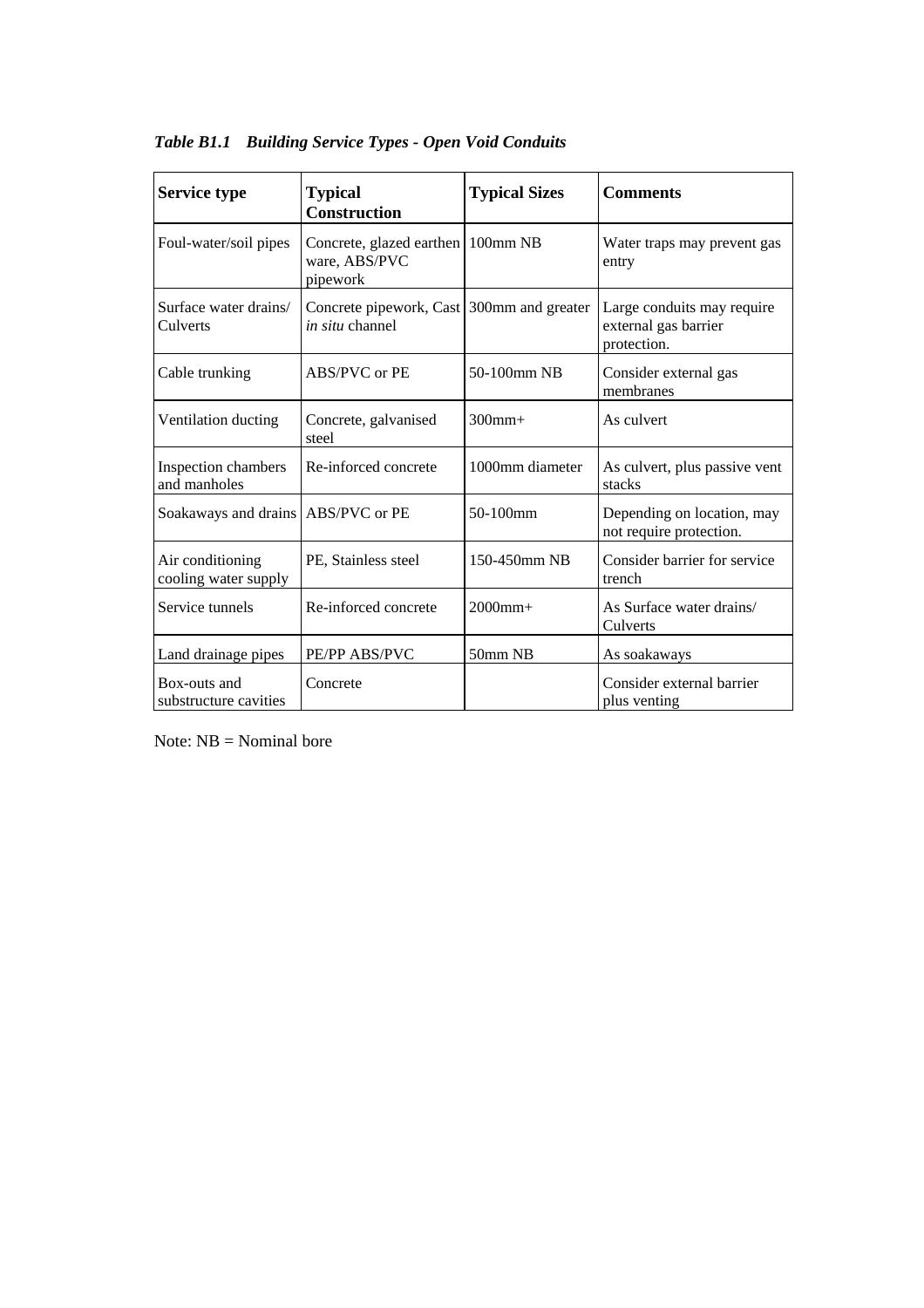| <b>Service Type</b>                          | <b>Typical</b><br><b>Construction</b>                          | <b>Typical Sizes</b>              | <b>Comments</b>                                                     |
|----------------------------------------------|----------------------------------------------------------------|-----------------------------------|---------------------------------------------------------------------|
| Electricity supply<br>cables                 | Armoured/wrapped<br>cables                                     | 25 - 50mm diameter                | Protect service trench or<br>bring entry above the floor<br>slab    |
| Gas supply pipes                             | Yellow HDPE; black<br>ductile iron; or white<br>or green steel | 50mm NB                           | No protection required (if<br>vented meter-box outside<br>building) |
| Fresh water supply<br>mains                  | Blue MDPE; PVC; or<br>ductile iron                             | 25 - 100mm NB                     | As electricity supply cables                                        |
| Salt water flushing<br>mains                 | Black ductile iron<br>Grey UPVC                                | 300 - 600mm NB<br>$<$ 300 $mm$ NB | As electricity supply cables                                        |
| TV cables                                    | Light cable in steel or<br>plastic conduit/duct                | 5 - 10mm diameter                 | Consider gas-tight and<br>vented box                                |
| Computer/<br>communications<br>system cables | As TV cable                                                    | 5 - 10mm diameter                 | As TV cables                                                        |
| Process pipework                             | PE or Steel                                                    | 25-250mm NB                       | Protect service trench                                              |
| Hydrants/fire systems                        | Steel                                                          | 100mm NB                          | As process pipework                                                 |
| Landscape irrigation<br>pipework             | PE or ABS/PVC                                                  | 25-50mm NB                        | Depending on location, may<br>not require protection                |
| Street lighting cables                       | Armoured/wrapped<br>cables                                     | 10-15mm diameter                  | Protect service trench,<br>consider sealing of standard             |
| Lightning<br>protection/earth rods           | Bare copper<br>conducting rods/bars                            | 15-30mm diameter                  | Seal earthing cable service<br>trench                               |

*Table B1.2 Building Service Types - Infilled*

## *B2 GAS PROTECTION MEASURES*

B2.1 As stated previously, protection measures applied to service conduits should not be considered in isolation. Gas protection measures for a development should integrate protection of the building with the controls to be applied to the service conduits. It should also be noted that, even if a building development itself falls outside the requirements of the *Guidance Note*, any construction work which involves excavation deeper than 300mm and any service runs which are located within the Consultation Zone will require precautionary measures to be taken during construction (see [Section 8\)](#page-44-0) and may require some form of protection measures to be incorporated in their design.

B2.2 The advice which follows applies equally to both service installations for developments within the Consultation Zone and also to service conduits and runs which are located within the Consultation Zone but which feed building developments located outside the Consultation Zone.

B2.3 The developers' attention is drawn to the need to consult with Government and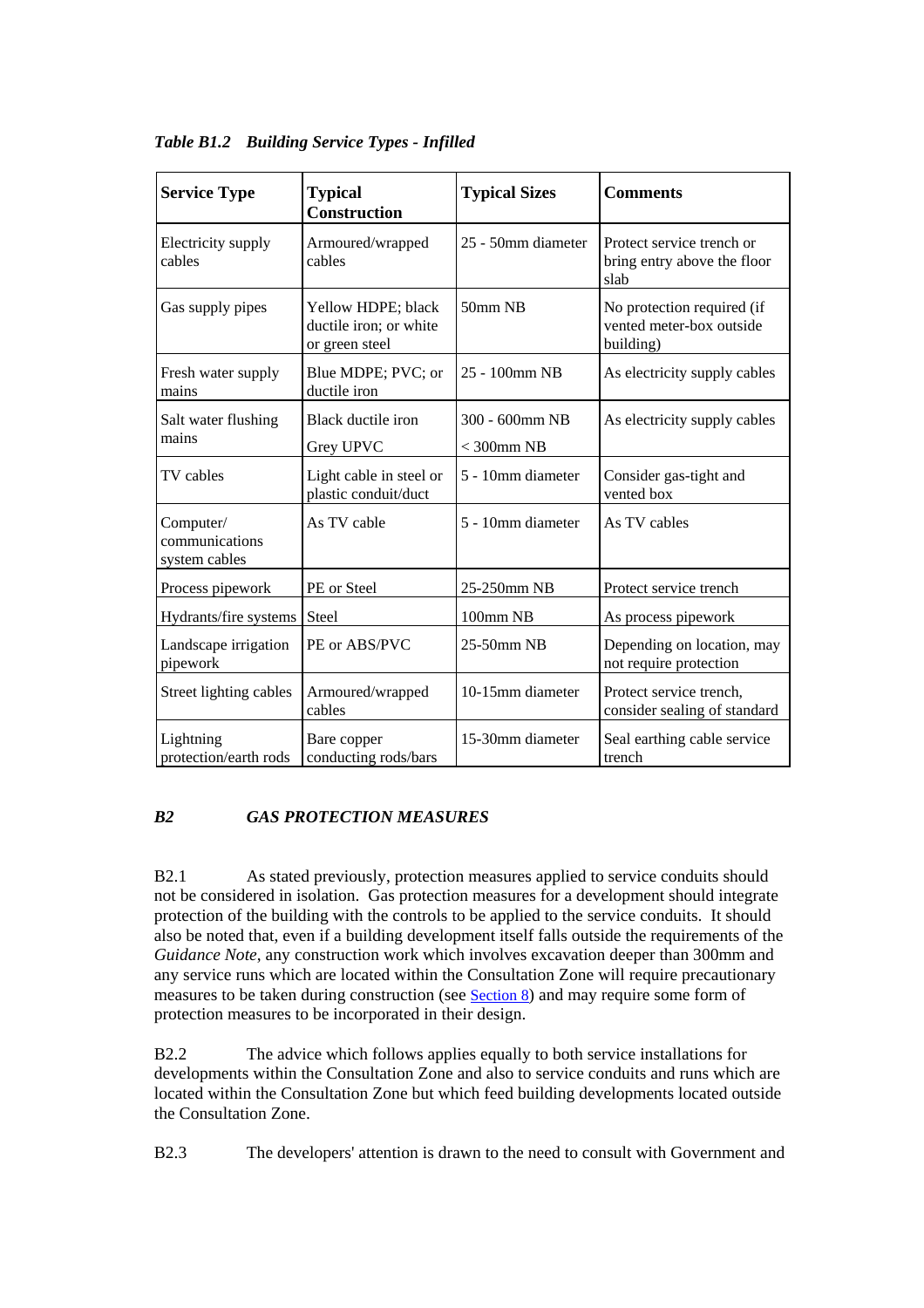relevant utility companies as indicated in the main part of the repor[t \(Section 7\).](#page-32-0)

B2.4 The three generic measures which may be employed to protect services against landfill gas are discussed below.

## **Gas Barriers**

B2.5 Gas barriers are most readily applied to service trenches at a point between the source of the gas and building (or development) itself; preferably as close as is practical to the building although it may form part of a more extensive barrier to prevent general migration towards the development (se[e Section 7\)](#page-32-0). A barrier to gas movement may be achieved using either clay (or clay rich soil) or soil-bentonite mixtures. A schematic of a natural material cutoff barrier, including sealing of a service trench is shown in *Figure 7.8* (main part of document).

B2.6 As for general cut off barriers, use may also be made of polymeric membranes such as HDPE. For these barriers, the design detail at the point where the service penetrates the membrane is important and use should be made of pre-formed shrouds (or cloaks), skirts and fillets. A schematic for an HDPE flexible membrane cut-off is shown in *Figure 7.9*. In addition, the relative positions and separation of the gas source, the building (or development) and the service trench barrier should also be assessed to identify appropriate dimensions of the cut-off barrier.

B2.7 In some situations, for example where a development is planned very close to an actively gassing landfill, it may be more appropriate to consider routing all services through a sealed culvert or duct which is either completely lined in naturally gas-resistant material (eg clay) or which is lined with an HDPE membrane.

B2.8 Water pipes and sewers which in the normal course of operation are not fully filled with water can provide an additional conduit through which gas could enter a building and, in situations where these are not located in a protected service trench, in-line protection should be provided by incorporating water traps. These may comprise U-bends, drop-legs or chambers with discharge control weirs. An example of a U-bend water seal is shown in Figure B1. The aim of all these features is to provide 'water traps' which will effectively seal off the conduit and prevent gas-phase transport.

B2.9 Even in the absence of permeable backfill to a service pipe, landfill gas tends to migrate along the interface between the pipe and the backfilled soil. Therefore, in order to prevent the ingress of gas into a building via this route, it is important that the annulus around any service entry points is effectively blocked by means of sealant, collars or puddle flanges as appropriate (see Figure B2).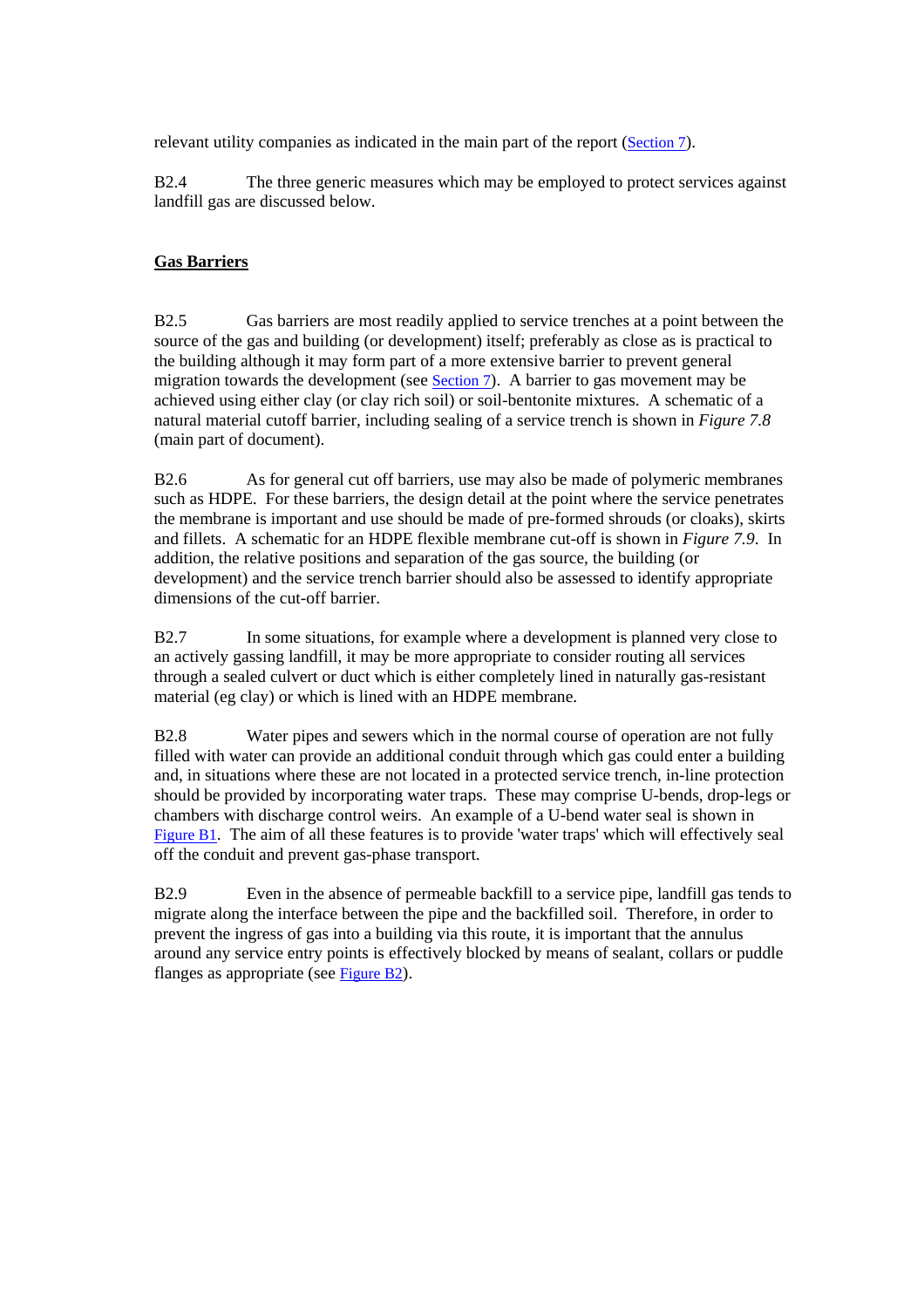B2.10 In particular circumstances it is possible for methane to become dissolved in water which is at a high pressure and to then be released from solution as the water pressure drops. For water mains which operate at high pressure, therefore, consideration should be given to installing a flash de-pressurisation tank fitted with an appropriately sited atmospheric vent. The aim of a depressurisation tank should be to reduce the water pressure to ambient in an appropriately sized holding tank, in which any dissolved gases will come out of solution and may be safely vented to atmosphere. The original supply pressure may then be re-instated by means of a discharge pumping system.

## **Gas Vents**

B1.11 Vent pipes or gridded manhole covers may be used to avoid build-up of gas in underground utilities manholes.

B1.12 These may be used to serve two purposes:

- to provide additional protection to open conduits such as sewers; or
- to reduce accumulation of gas on the landfill side of a cut-off barrier.

B2.13 In the former case, a simple stack built into an inspection chamber venting to atmosphere at 2-3m above ground level would be adequate. A typical vented manhole arrangement is shown in Figure B3*.* In the latter case, typical practice would be to lay a high permeability gas drainage layer adjacent to the cut-off barrier and vent any gas to atmosphere through stacks. Care should be taken in the design and construction of such vents to prevent blockages and it is preferable to use washed or single-size aggregate, surrounded by an appropriate geotextile and sealed in to the site surface (see Figure B6).

B2.14 A further type of venting arrangement, which may be appropriate to multiple service entries, comprises a vented gas interceptor cavity through which service pipes pass, as shown in Figure B4*.* The aim of this protection measure is to locate the barrier component within the building sub-structure in a sealed entry box which is fitted with a vent stack.

B2.15 In some specific cases it will be inconvenient to vent manhole chambers due to their location. Above ground vents to manholes located along highways, for example, would cause obstructions to traffic unless they could be located off the road. Under all circumstances, due to the possible accumulation of gas, care will be needed in accessing any manhole chambers, especially those which are not fitted with vents, and the safety procedures detailed i[n Section 7 m](#page-32-0)ust be rigidly followed.

## **Location of Service Entries Above Ground**

B2.16 In some cases it is possible to route service entries into a building above ground level, thereby effectively providing an 'atmospheric break-leg' and eliminating the risk of gas entry to the building interior. This practice is routinely adopted for Town gas entry pipes and may be extended to cover electricity supply and other types of cable.

B2.17 To overcome architectural constraints, the entry points may be located in ventilated enclosures which may be designed to blend in with the building itself and thereby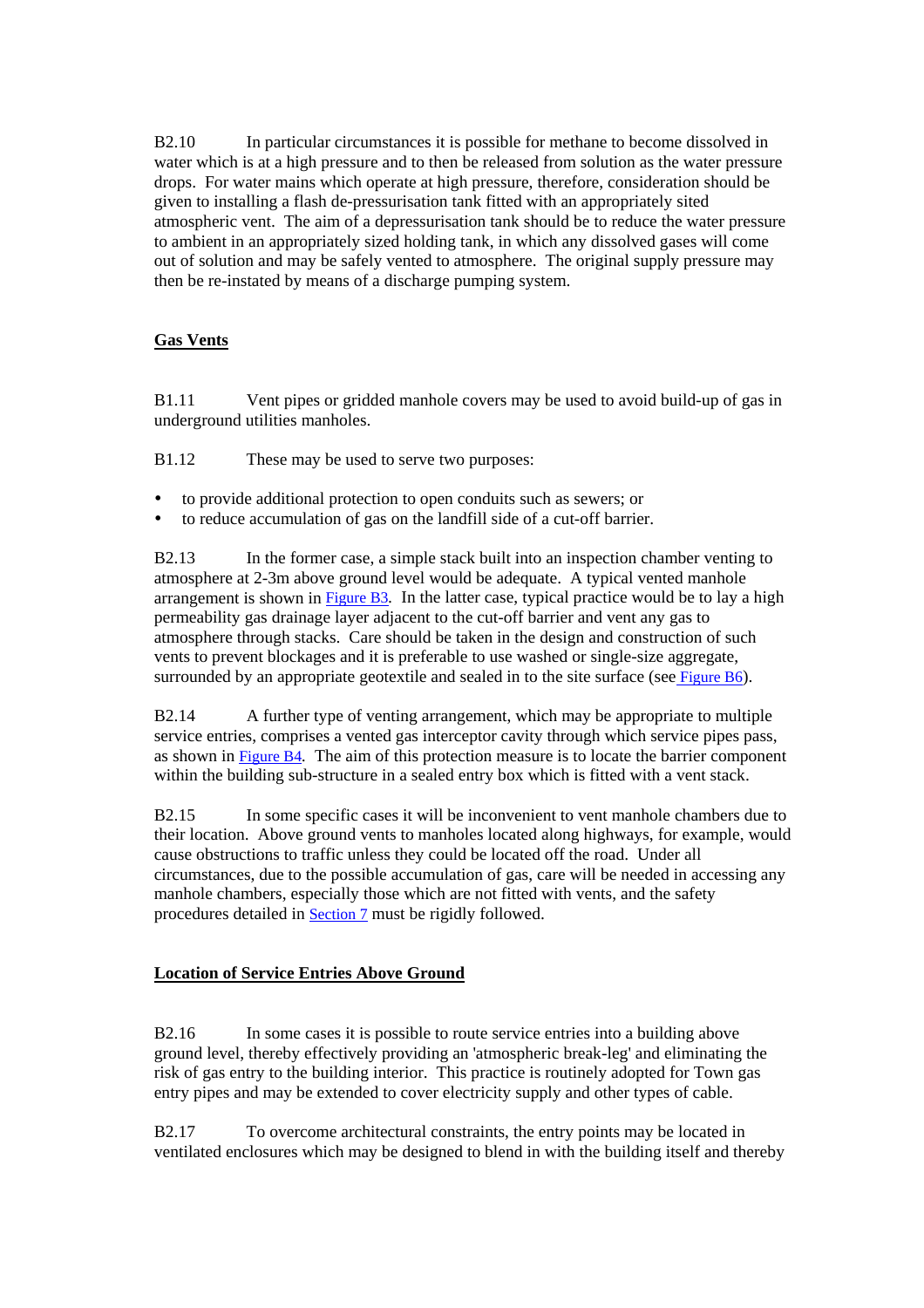minimise the visual impact of the service entries. A typical enclosure with above ground service entries is shown in Figure B5*.* 

#### **Service Conduits Passing Through The Consultation Zone**

B2.18 Recommendations for the measures which should be applied to service conduits which pass through a Consultation Zone with connections to buildings outside the Zone were presented in **Section 7**. Typical design details of the measures required for services which pass through a Consultation Zone are shown on **Figure B6** and Figure B7.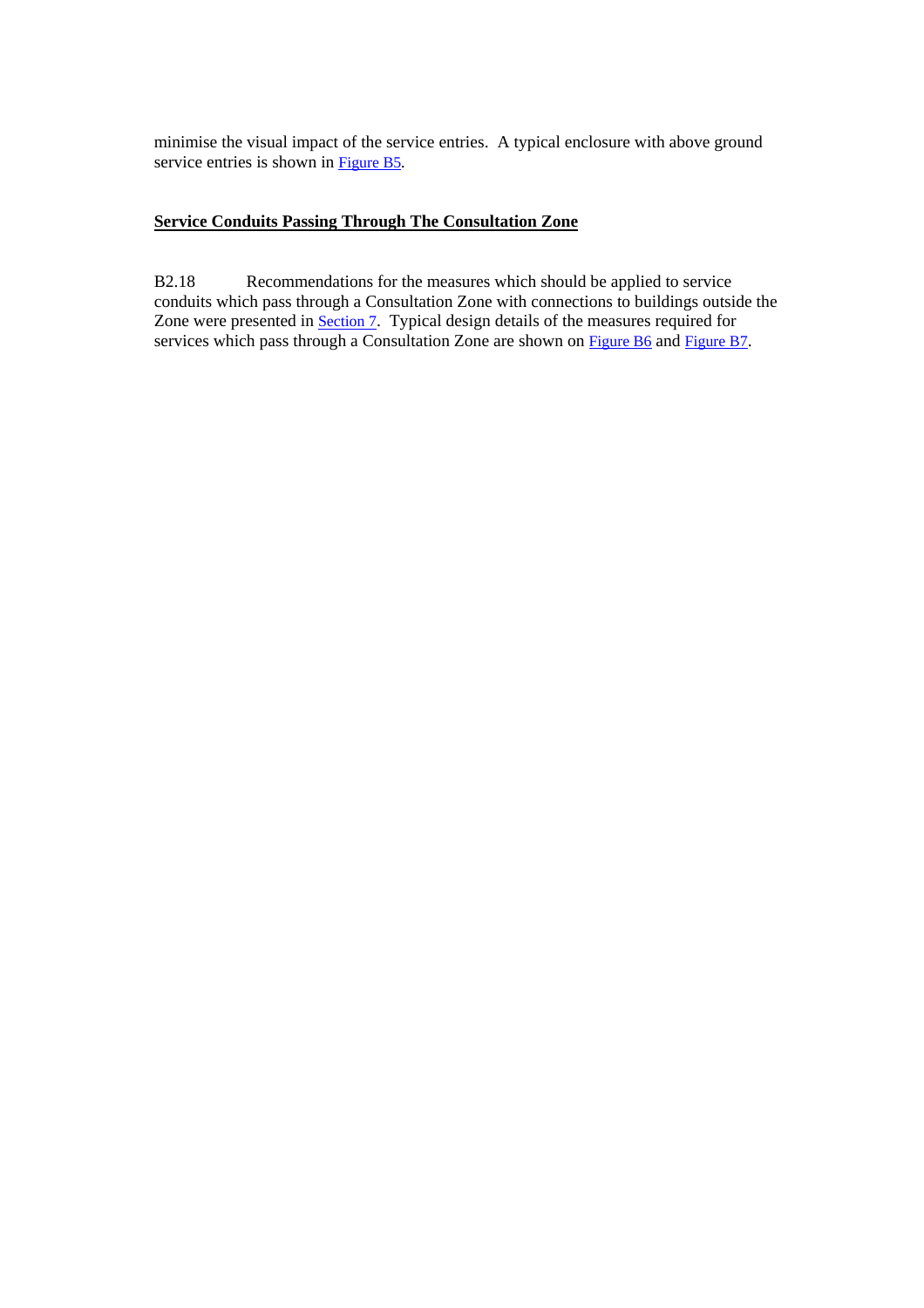### *Annex C QUALITATIVE RISK ASSESSMENT - WORKED EXAMPLES*

 Three worked examples of qualitative risk assessment are presented below for illustration. It should be noted that the examples do not include the full content of a normal assessment report. A lot of information, such as detailed project profile and site investigation and monitoring data, has not been presented. Similarly, site plans and cross-sections are included for illustrative purposes only. The general requirements for presentation in a qualitative risk assessment are detailed i[n Section 2 o](#page-11-0)f this *Guidance Note*.

#### *C1 EXAMPLE 1: SALT WATER PUMPING STATION*

#### *Introduction*

C1.1 A salt water pumping station is to be constructed near to one of the landfill sites. A plan showing the relative locations of the landfill site and the proposed development is shown on Figure C1.1, a section through the landfill and development site is shown on Figure C1.2*,* and a detailed source-pathway-target analysis presented o[n Table C1.1](#page-63-0)*.*

C1.2 It can be seen that whilst the risk is generally found to be low, there are some circumstances where a medium risk has been identified. Nine issues are considered arising from this, and recommendations given to address each issue. These are set out in full below, and relate to the pumping station, external areas, the pipeline and temporary works during construction.

### *The Source*

C1.3 The landfill is a marine reclamation landfill. Landfilling started in 1979 with wastes deposited behind bunds constructed over marine muds. A seawall at the southern margin of the landfill comprises a rockfill core with a nominal 17.5 m wide soil margin between the core and the deposited wastes. Imported wastes included domestic, commercial/industrial, construction and special categories, eg asbestos. Overall the site has the potential to produce substantial volumes of landfill gas and leachate.

## *Targets*

C1.4 **External Areas, including service ducts, valve or washout chambers.** A number of trenches and chambers exist in the immediate vicinity of the pumping station which contain pipes, valves and other equipment. The current design proposes to cover these with removable reinforced concrete slabs. These spaces are not designed to resist gas penetration and may create a potential zone of gas build-up which could be ignited on removal of a slab by introduction of an ignition source (cigarette, steel tools etc). *See Recommendation 1.*

C1.5 **The Pumping Station Building Interior.** The pumping station has been designed as a waterproof structure by use of dense well-compacted reinforced concrete and fitting of water bars, sealants and fillers to all joints. This greatly enhances the resistance of the structure to gas penetration although it should be remembered that gas has a permeability of 3 to 4 orders of magnitude greater than water. Furthermore, whilst the waterproofing is detailed to come to future ground level, there may be a danger that detailing will be less careful above nominal groundwater level in the zone where gas is most likely to occur. Particularly sensitive situations which will occur in the unsaturated zone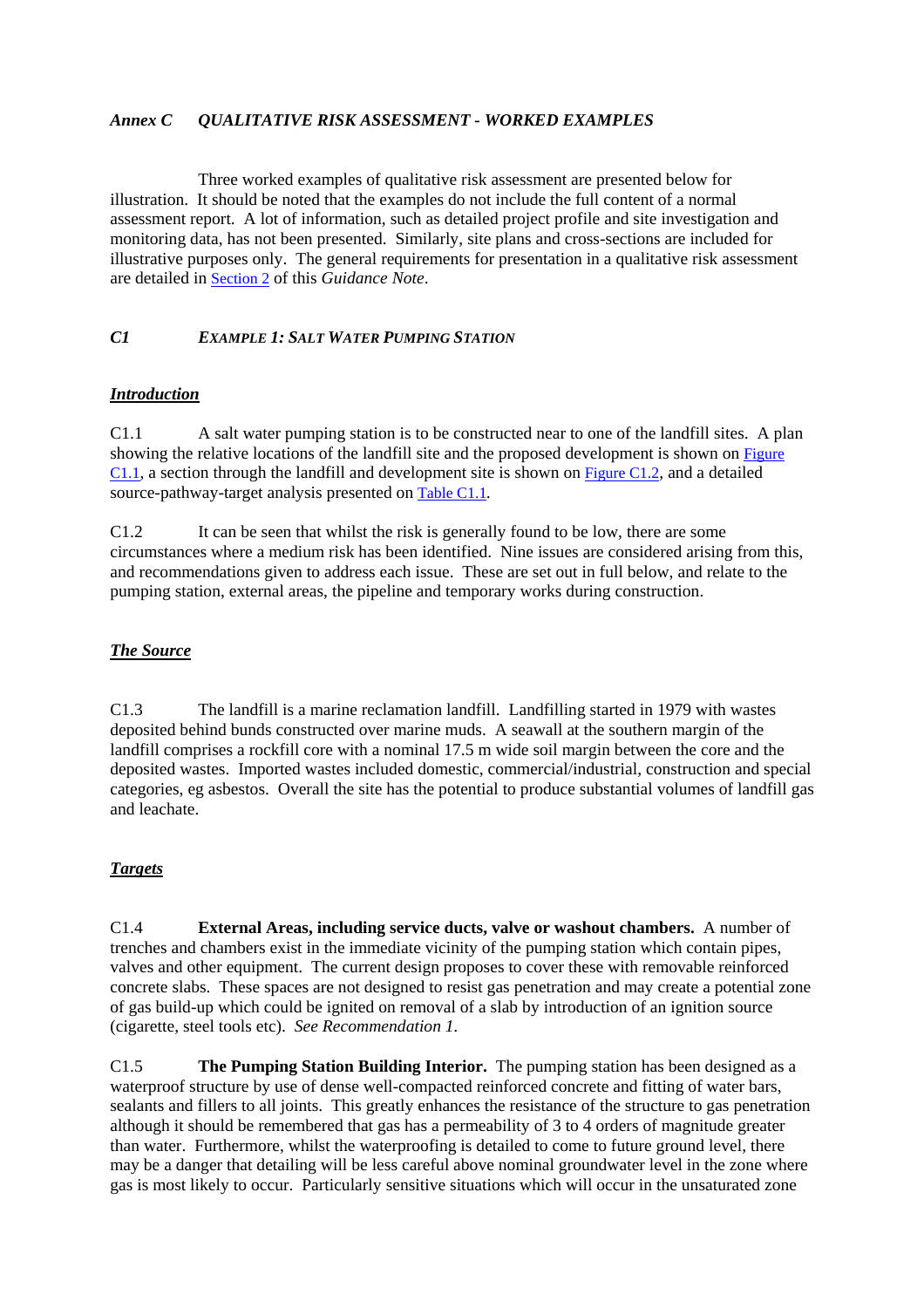relate to utilities entry into the structure, for example, an opening 1000 x 500 mm is required for power cables at an elevation of 4.15 to 4.65 mPD. The sealing of this aperture around the power cables will be critical for the gas-resistance of the structure. *See Recommendation 2.*

C1.6 Whilst concrete is permeable to gas, the rate of movement of gas through the concrete is slow and any build-up of gas could only occur over a long period of time. Ventilated areas within the pumping station should not be at risk from gas permeating through concrete as the majority of the pumping station open area is ventilated at a rate of 4-6 air changes per hour (as currently proposed for the basement). See *Recommendation 3*.

C1.7 **The pipeline, and the delivery end of the pipeline.** Whilst it is considered very unlikely that flammable gas should enter the pipeline either via the seawater intake in solution, or via a crack in the steel wall of the pipe, it would be prudent to ensure that any air/gas which occurs in the headspace in the pipe can be harmlessly dispersed. See *Recommendation 4*.

C1.8 Note: Methane has low solubility when subject to atmospheric pressure. A degassing facility is incorporated into the station to take off hydrogen from water arising from hypochlorite dosing.

C1.9 If gas enters the backfill around the pipeline, then it may migrate preferentially along the line of the backfill. See *Recommendation 5*.

C1.10 At present, there are no monitoring wells outside the line of the venting trench, and thus there is no means of determining whether the trench is successful in controlling gas migration. See *Recommendation 6*.

C1.11 The vent trench has been constructed with sloping sides, which slope towards the south. The pipeline runs parallel to the vent trench for the majority of the length of the southern landfill boundary. See *Recommendation 7*.

C1.12 **Temporary Works During Construction**. The Works are to be constructed in an area of land which may contain landfill gas. See *Recommendation 8.*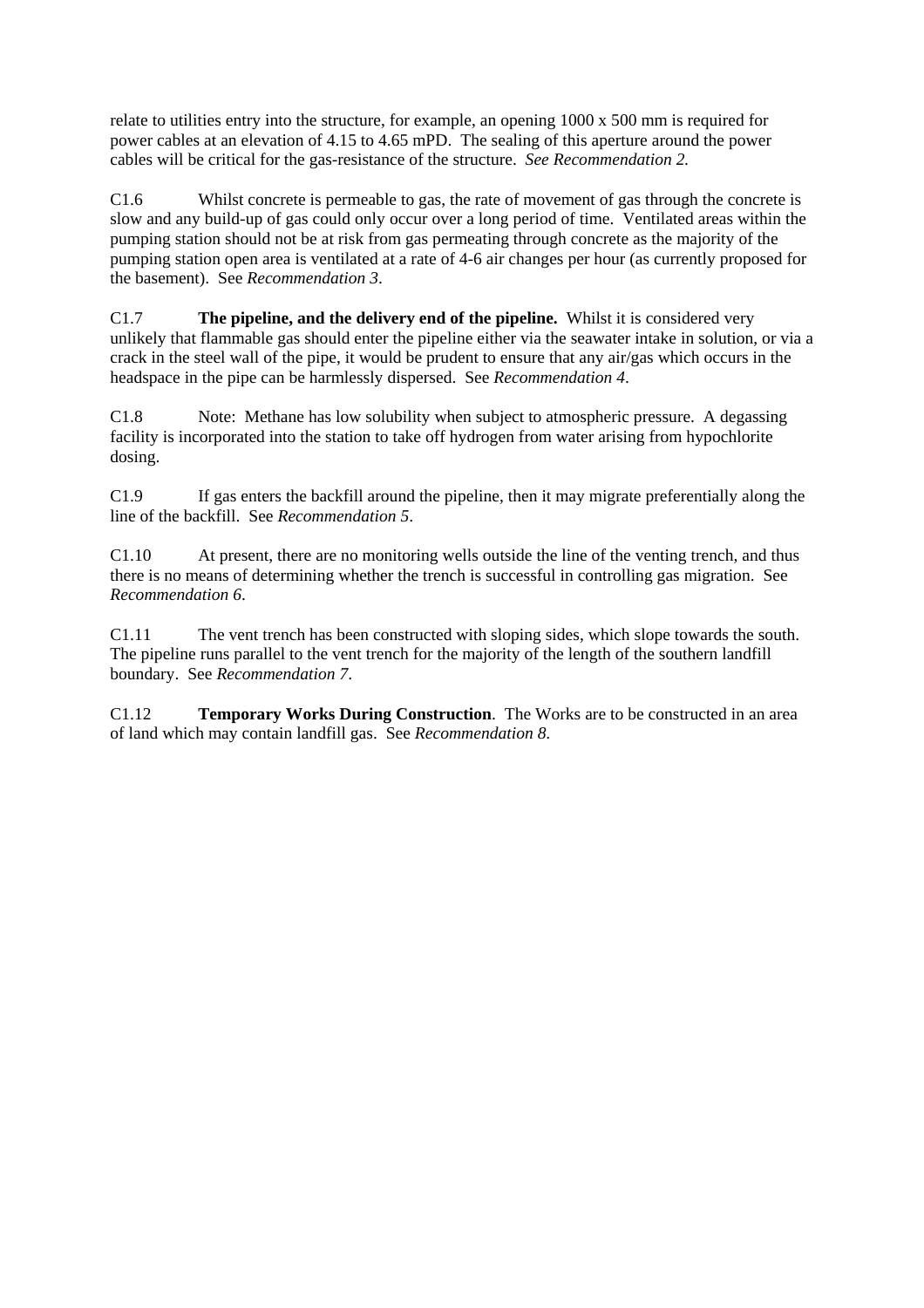## <span id="page-63-0"></span>*Table C1.1 Source - Pathway - Target Analysis for Worked Example No.1*

| A. Source                                                                                                          | <b>B.</b> Pathway                                                                                                                                                          | C. Target                                                                                                                                            | <b>Assessment of Risk</b> |
|--------------------------------------------------------------------------------------------------------------------|----------------------------------------------------------------------------------------------------------------------------------------------------------------------------|------------------------------------------------------------------------------------------------------------------------------------------------------|---------------------------|
| Landfill gas measured at edge of<br>landfill up to 64% by volume methane<br>(flammable gas). Vent trench installed | Soil (unsaturated reclaimed granular) to vicinity of pump<br>station, distance approx. 120 m. May enter station via<br>cracks or construction joints in basement walls and | <b>External areas of pumping station.</b> Service ducts, valve or washout<br>chambers on pipeline.                                                   | Medium                    |
| near landfill, to below nominal ground<br>water                                                                    | floors.                                                                                                                                                                    | (Medium sensitivity target)                                                                                                                          |                           |
| level, may intercept majority of gas<br>(efficacy not proven).                                                     | (long/indirect pathway)                                                                                                                                                    | Internal areas of pumping station. Particularly those areas with no<br>ventilation. Basement is designed to be waterproof.                           | Low                       |
| (major source)                                                                                                     |                                                                                                                                                                            | (Low sensitivity)                                                                                                                                    |                           |
|                                                                                                                    |                                                                                                                                                                            | Temporary works during construction                                                                                                                  | Low                       |
|                                                                                                                    |                                                                                                                                                                            | (Low sensitivity target)                                                                                                                             |                           |
|                                                                                                                    | Pipe trench. Via backfill around pipeline as it runs<br>parallel to vent trench. May enter station via defects in<br>seal as pipeline passes through basement wall.        | External areas of pumping station. Valve or washout chambers on<br>pipeline. Developments further along pipeline outside the scope of this<br>study. | Medium                    |
|                                                                                                                    | (Moderately short/direct pathway)                                                                                                                                          | (Medium sensitivity target)                                                                                                                          |                           |
|                                                                                                                    |                                                                                                                                                                            | Internal areas of pumping station. Particularly those with no ventilation.<br>Basement is designed to be waterproof.                                 | Low                       |
|                                                                                                                    |                                                                                                                                                                            | (Low sensitivity target)                                                                                                                             |                           |
|                                                                                                                    |                                                                                                                                                                            | Temporary works during construction                                                                                                                  | Low                       |
|                                                                                                                    |                                                                                                                                                                            | (Low sensitivity target)                                                                                                                             |                           |
|                                                                                                                    | Pipe. Gas may enter into pipeline from pipe trench via                                                                                                                     | Delivery end of pipe (consumer/reservoir)                                                                                                            | Low                       |
|                                                                                                                    | crack in weld or pipe. However, pipe nearly always<br>under positive pressure, and wrapped in bituminous<br>sheeting.                                                      | (Low sensitivity target)                                                                                                                             |                           |
|                                                                                                                    | (Long/indirect pathway)                                                                                                                                                    |                                                                                                                                                      |                           |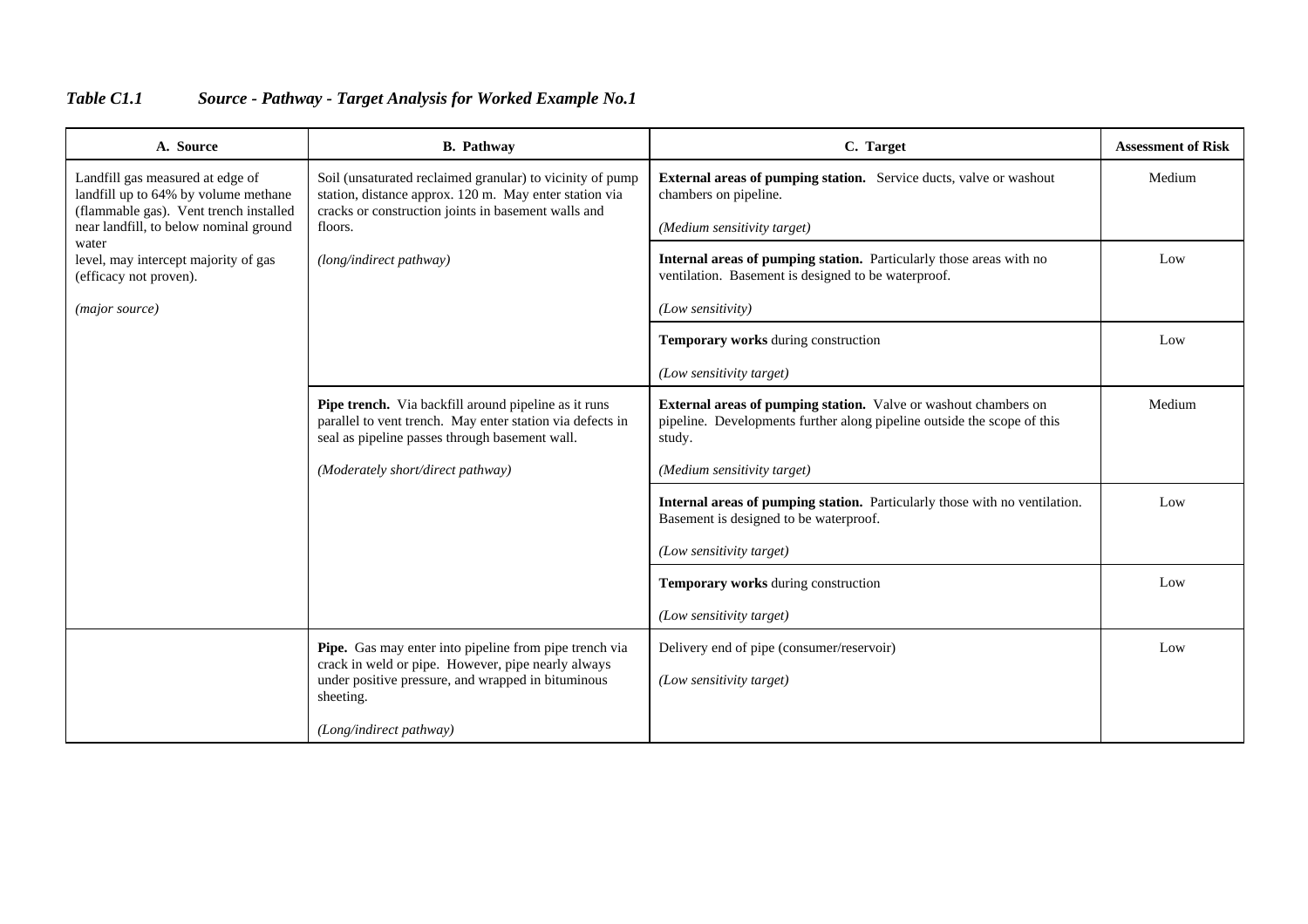| A. Source                                                                                            | <b>B.</b> Pathway                                                                                                                                                                                                                                                                             | C. Target                                                                                                           | <b>Assessment of Risk</b> |
|------------------------------------------------------------------------------------------------------|-----------------------------------------------------------------------------------------------------------------------------------------------------------------------------------------------------------------------------------------------------------------------------------------------|---------------------------------------------------------------------------------------------------------------------|---------------------------|
| Leachate from landfill (contaminated<br>water which has the potential to give<br>off flammable gas). | Flow beyond vent trench, then outgassing to produce<br>methane in unsaturated soil zone. Leachate should<br>outgas partially, at or before vent trench.                                                                                                                                       | <b>External areas of pumping station</b> such as ducts or valve/washout<br>chambers.<br>(Medium sensitivity target) | Low                       |
| (Minor source)                                                                                       | (Long/indirect pathway)                                                                                                                                                                                                                                                                       |                                                                                                                     |                           |
|                                                                                                      |                                                                                                                                                                                                                                                                                               | Internal areas of pumping station.                                                                                  | Very Low                  |
|                                                                                                      |                                                                                                                                                                                                                                                                                               | (Low sensitivity target)                                                                                            |                           |
|                                                                                                      |                                                                                                                                                                                                                                                                                               | Temporary works during construction                                                                                 | Low                       |
|                                                                                                      |                                                                                                                                                                                                                                                                                               | (Medium sensitivity target)                                                                                         |                           |
| Seawater coming from landfill.                                                                       | Such water entering sea intake of pumping station may                                                                                                                                                                                                                                         | <b>External areas of pumping station</b>                                                                            | Low                       |
| Methane may dissolve into salt water<br>intruding into wastes, particularly if                       | outgas methane within the pumping station if there is a<br>pressure decrease, as methane has low solubility when<br>subject to atmospheric pressure. However, a degassing<br>facility is incorporated into station to take off hydrogen<br>from water which has been dosed with hypochlorite. | (Medium sensitivity target)                                                                                         |                           |
| under pressure.                                                                                      |                                                                                                                                                                                                                                                                                               | Internal areas of pumping station. Particularly internal spaces of pumps.                                           | Very Low                  |
| (Minor source)                                                                                       |                                                                                                                                                                                                                                                                                               | (Low sensitivity target)                                                                                            |                           |
| (Long/indirect pathway)                                                                              | Temporary works during construction                                                                                                                                                                                                                                                           | Low                                                                                                                 |                           |
|                                                                                                      |                                                                                                                                                                                                                                                                                               | (Medium sensitivity target)                                                                                         |                           |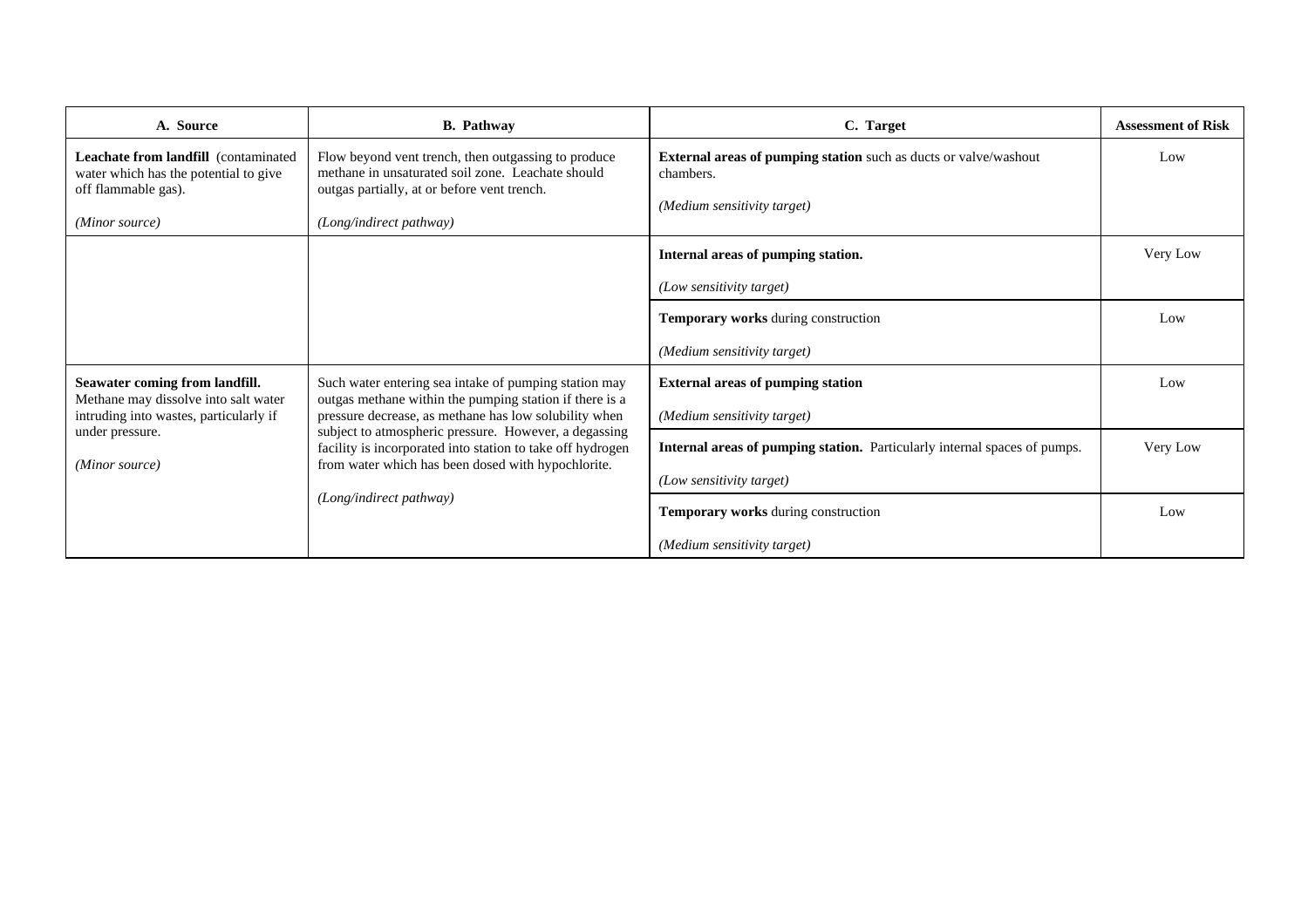#### *Source-Pathway-Target Analysis*

C1.13 On the basis of the information available, a source-pathway-target analysis has been undertaken for the different combinations of source and target, as discussed above, and is presented o[n Table C1.1.](#page-63-0) In general, although the landfill represents a major source, the combination of long/indirect pathways and relatively low sensitivity targets results in the overall risks being assessed as low. The exceptions to this are the service ducts etc. installed within the ground outside the pumping station which are assessed as being of medium sensitivity resulting in an overall medium risk. Leachate and seawater are both deemed to be only minor sources of landfill gas at this site resulting in low or very low risks to the various features of the development.

#### *Recommendations*

C1.14 *Recommendation 1:* Utility companies should be advised of the possible presence of flammable gas in the ground and should take this into account in designing, constructing and maintaining their works. All ducts and chambers, whether specific to the pumping station equipment or to utility services such as electricity, water, telephone etc., should be either sealed off from the ground to prevent gas entry, or provided with vented covers to allow any gas which does enter to dissipate harmlessly to the atmosphere. Procedures should be established for monitoring any such confined spaces before entry.

C1.15 *Recommendation 2:* Waterproofing details on below ground structures should be maintained to ground level if not already done so. As soon as reclamation has been completed up to the sheet piled excavation for the new pumping station, groundwater should be sampled for contaminants to check their compatibility with waterproofing materials.

C1.16 *Recommendation 3:* Ventilation should be provided to all areas of the pumping station with walls or floors in contact with the ground. The ventilation should operate 24 hours a day with an automatic alert facility in the event that the fans breakdown. If this is not practicable, then flammable gas detectors should be installed. These should detect gas by catalytic oxidation or infra-red techniques and be capable of measuring concentrations of gas in the range 0-100% of the Lower Explosive Limit. Two trigger values which sound different alarm signals should be set at 10% LEL (early warning of a problem) and 20% LEL (evacuation of building until problem is resolved). The location of the detectors should be determined on the basis of areas or rooms where little or no ventilation is available, and where there are floors or walls in contact with the soil, or where ducts run from the basement to above ground floor levels. A procedure should be developed as part of the station operation to respond to gas detector alarms. The detection system should be maintained and calibrated regularly in accordance with the manufacturer's recommendations. In the event of a power failure, the detectors should have an 8 hour battery back-up system, and the procedures should indicate for manual monitoring in the station in the event of prolonged power failure (of longer than 8 hours).

C1.17 *Recommendation 4:* All valve and washout chambers along the pipeline should be adequately vented by provision of appropriate covers or other means such that gas cannot build up in the chamber. Venting of air from within the pipeline should take place to the open atmosphere. At the reservoir, the pipeline should discharge its water through an open ventilated space, or the headspace above the water in the reservoir should be adequately ventilated.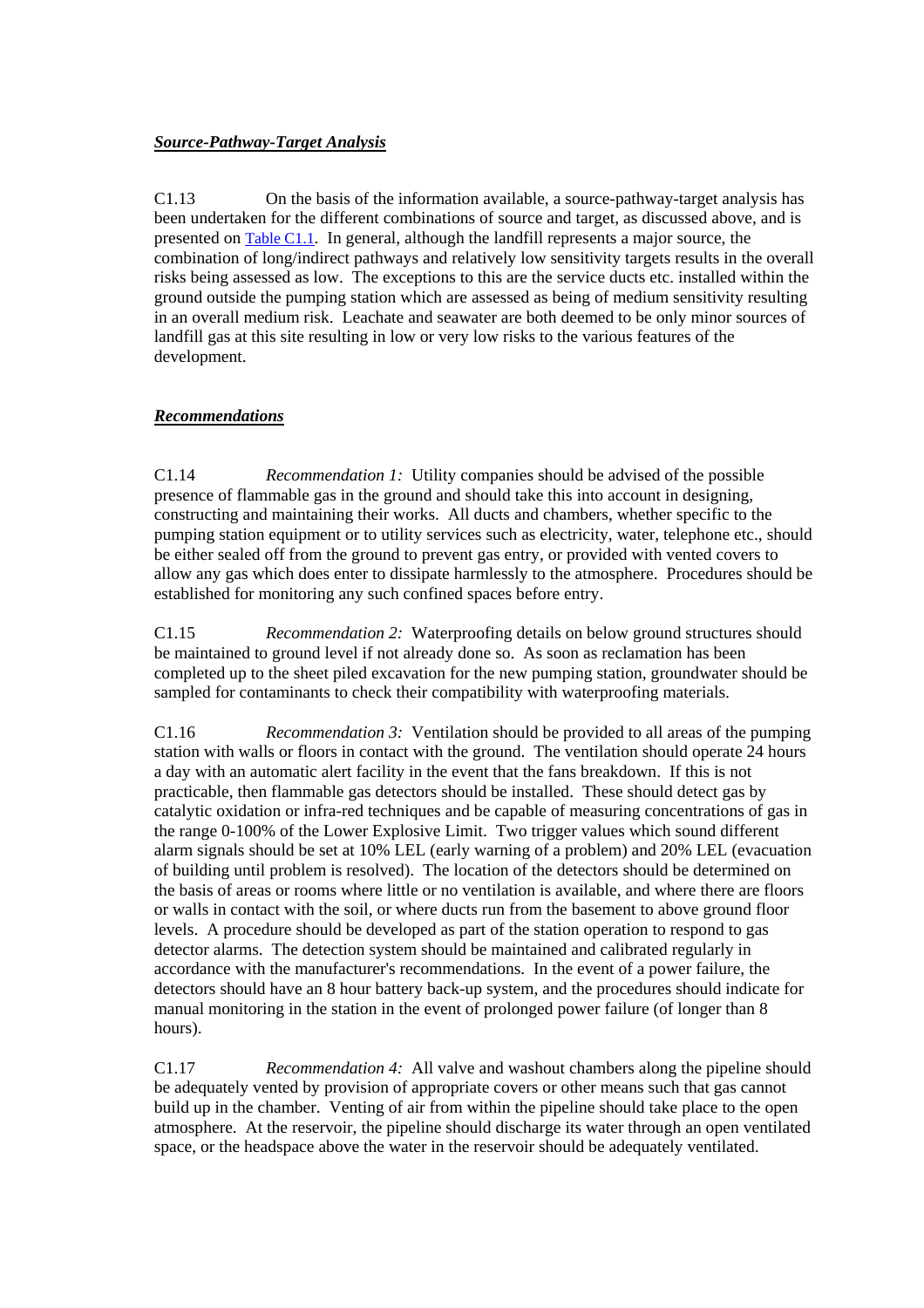C1.18 *Recommendation 5:* Where the pipeline leaves the zone of gas influence it should be provided with suitable barriers (collars) to movement of gas along the line of the pipe trench and backfill, together with adequate venting of the backfill at the position of the barrier. The venting could consist of a short length of trench backfilled entirely with no fines 20 - 40 mm gravel or stone, left free to vent at the ground surface. If it is necessary to cover over the trench, then two vent pipes should be placed in the gravel, one on either side of the salt water pipe, perforated throughout their buried depth and terminated typically 2 metres above ground level with a cowl. The gravel vent should be placed on the landfill side of the barrier or collar.

C1.19 *Recommendation 6:* A series of monitoring wells should be constructed immediately south of the vent trench to the depth of groundwater. The boreholes should have a record of ground conditions encountered and be fitted with gas monitoring standpipes. The standpipes should be regularly monitored.

C1.20 *Recommendation 7:* The alignment of the pipeline should be checked to ensure that it does not compromise the buried membrane on the southern sloping face to the vent trench. When constructing the excavation for the pipeline (typical depth 2.5m) the stability of the excavation sides should be assessed with respect to the presence of a buried sloping membrane nearby.

C1.21 *Recommendation 8:* All temporary works and construction activities should be carried out with an awareness of the potential presence of landfill gas in the ground, and appropriate precautions taken to guard against any hazard arising. This should not only apply to the initial construction, but during any subsequent excavations that are carried out in future years for maintenance or upgrading of the pipeline.

C1.22 Whilst the measures recommended above are relatively simple to implement, their effectiveness will be diminished in the future if they are not properly managed and maintained. For example, the venting provided to manholes might be inadvertently blocked off without an appreciation of the possible consequences. See *Recommendation 9*.

C1.23 *Recommendation 9:* A set of management procedures should be drawn up which ensure that, as part of the routine maintenance of the pumping station and pipeline, the gas protection measures are regularly checked to ensure their continued effectiveness. An annual report should be prepared documenting the procedure.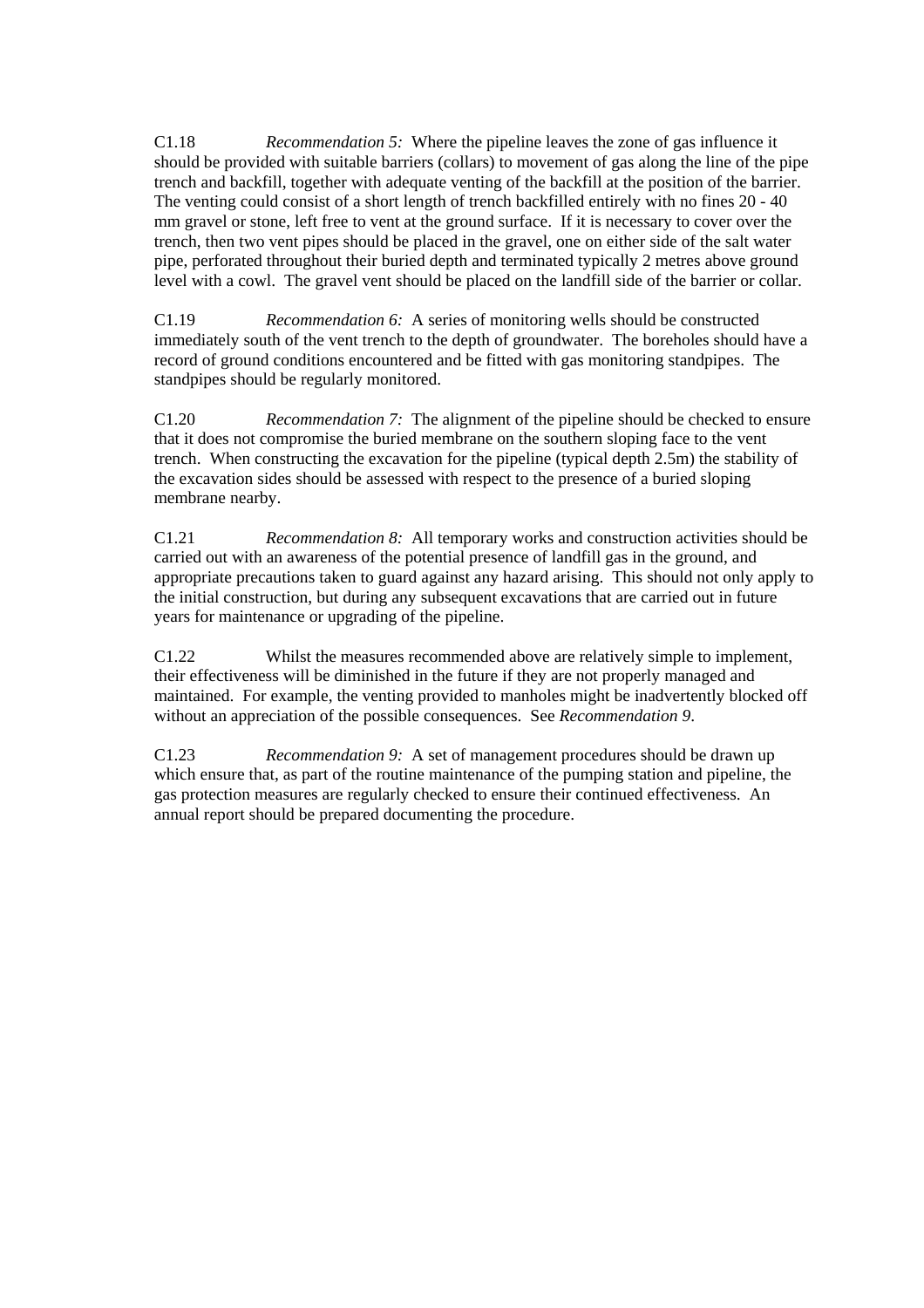#### **C2** *EXAMPLE 2: RESIDENTIAL SCHOOL*

### *Introduction*

C2.1 The development for a residential school is on a cut platform within 15 m of a completed landfill site. The site is bordered to the east by the steep hills and to the west by a street which previously was the landfill access road. A plan showing the relative locations of the landfill site and the proposed school is shown on Figures C2.1. A section through the landfill and the proposed school site is shown on Figure C2.2*.*

## *The Source*

C2.2 The landfill was filled during the late 1970s, holds a total of approximately 750,000 tonnes of domestic and commercial waste and comprises a series of platforms. The depth of waste varies between 10m and 30m. Much of the waste was deposited above the level of the surrounding land although there is up to 14m below the level of the adjacent street. There was some basal engineering prior to landfilling, as follows:

- 750 mm CDG oversite
- 225 mm diameter groundwater drain
- 0.8 mm PVC liner
- 225 mm diameter leachate drain.

C2.3 The platform areas were capped with at least 3 m of silty sand, partly covered by asphalt. There is no information available regarding side slope capping. A total of 32 passive gas vents were installed upon completion of filling although, as of 1994, most were no longer in existence. Thus, minimal measures exist to prevent gas migration. At the time of the assessment, no restoration works had been carried out for the landfill.

C2.4 Gas yield forecast was estimated at  $210 \text{ m}^3 \text{hr}^{-1}$  of methane and  $172 \text{ m}^3 \text{hr}^{-1}$ carbon dioxide, during site investigation work in 1994. Existence of landfill gas in the ground alongside the street was typically at 1.5 % LEL, with one area at 5.2% v/v. Some service voids nearby had periodically high gas concentrations (up to  $10.3\%$  CH<sub>4</sub>).

## *Pathways*

- C2.5 The main pathways for potential gas migration to the development are:
- soil:
- fractured bedrock;
- a proposed surface water culvert; and
- below ground electrical cables entering a transformer room.

C2.6 Leachate is unlikely to affect the residential school site because the hydraulic gradient is from the development site towards the landfill.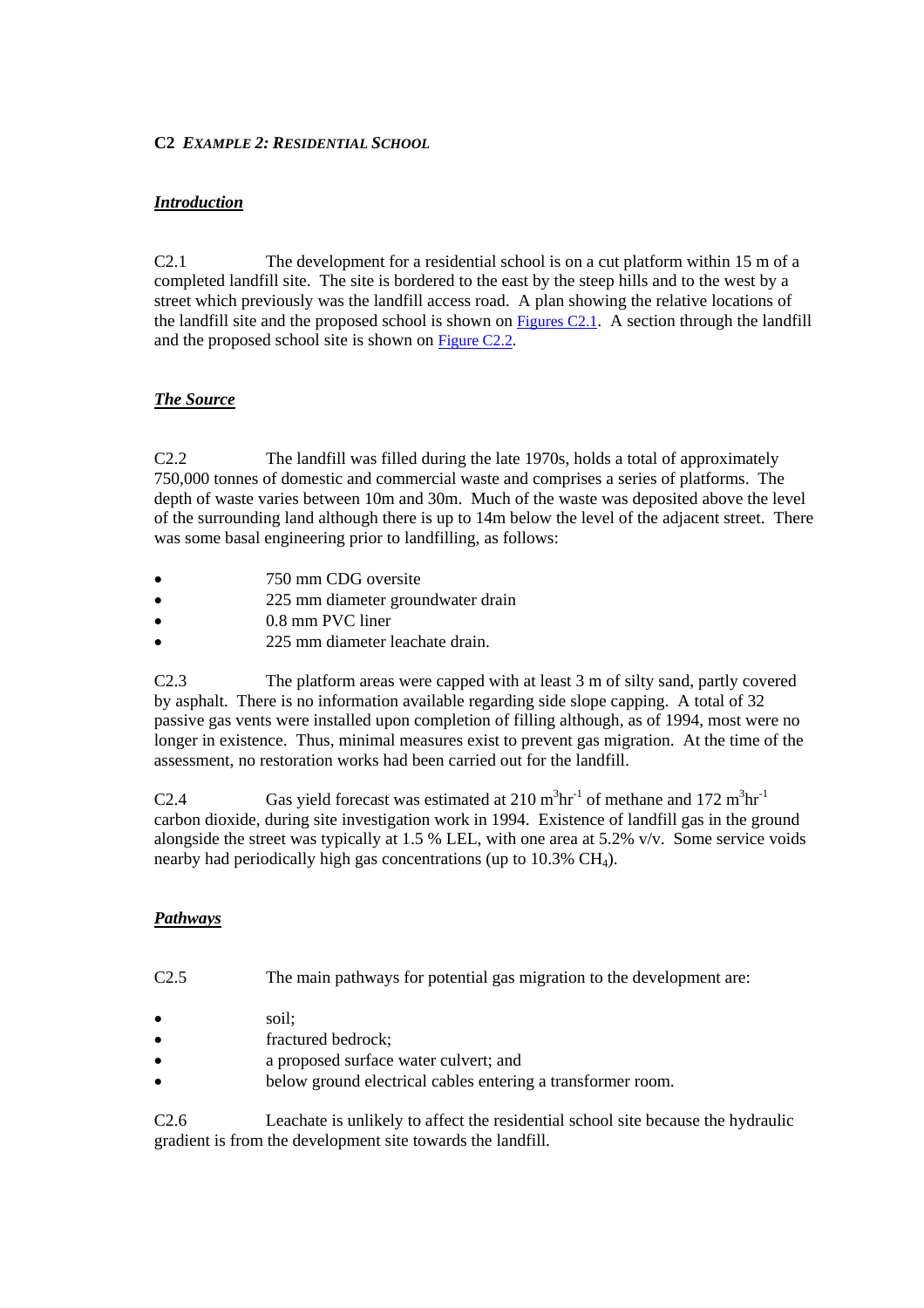C2.7 Migration of gas from the landfill site is estimated to be low, with 98% of the forecast landfill gas yield escaping directly to atmosphere, most likely through uncapped sides. While the distance between the landfill and the development is short, there is a relatively high groundwater table which restricts the cross-sectional area of unsaturated soil through which the gas can migrate.

## *Targets*

C2.8 The residential school will comprise a three/four storey complex grouped into the following three targets.

C2.9 **Dormitory blocks and offices,** which by virtue of their small rooms and limited ventilation, are at risk of gas build-up on the ground floors.

C2.10 **Teaching areas and indoor open areas,** which due to their large room size and good ventilation, are at lower risk of gas build-up than the dormitory and office areas. C2.11 **A transformer room,** constructed below ground, with incoming cables, placing it at high risk in terms of gas ingress and accumulation.

C2.12 Total landtake is approximately 1.5 ha. All the buildings will have strip footing foundations, approximately 2 m deep, without any pilings. A stormwater culvert passes under part of the site but this will be redirected around the site during the works.

## *Source-Pathway-Target Analysis*

C2.13 On the basis of the source, pathways and targets identified above, a sourcepathway-target analysis has been undertaken and is presented i[n Table C2.1.](#page-69-0) The combination of a medium source term and a moderately short distance between the landfill site and the development site results in a range of overall risks depending on the sensitivity of the particular targets. Below ground rooms with cable entry points and potential sources of ignition are highly sensitive resulting in a high risk whereas the large, well ventilated rooms are of low sensitivity and only at a low risk.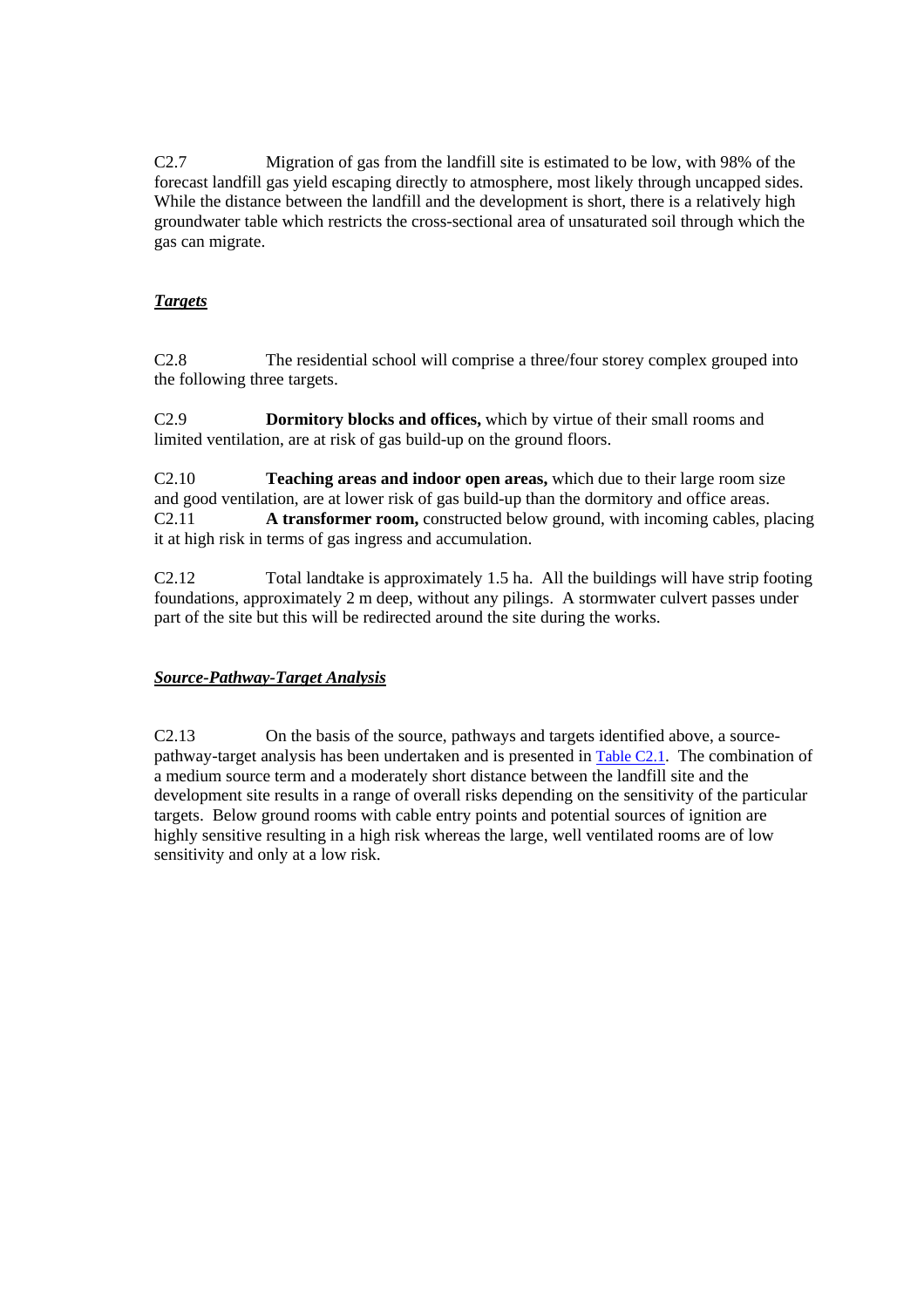| A. Source                                                                                                                                    | <b>B.</b> Pathway                                                                                                                                                                                                                                                                                                                          | C. Target                                          | <b>Assessment of Risk</b> |
|----------------------------------------------------------------------------------------------------------------------------------------------|--------------------------------------------------------------------------------------------------------------------------------------------------------------------------------------------------------------------------------------------------------------------------------------------------------------------------------------------|----------------------------------------------------|---------------------------|
| Monitoring results indicate that migration<br>of landfill gas alongside the street<br>typically at 1.5 % LEL, with one area at<br>5.2 % v/v. | Soil beneath Fung Shing Street, 1 to 40 m thick, 10 to 17<br>m directly below development site. Groundwater typically<br>6 mbgl.                                                                                                                                                                                                           | Ground level dormitory/office buildings            | Medium                    |
|                                                                                                                                              |                                                                                                                                                                                                                                                                                                                                            | (medium sensitivity target)                        |                           |
| Gas yield forecast estimated 210 m <sup>3</sup> hr <sup>-1</sup><br>of methane and $172 \text{ m}^3\text{hr}^{-1}$ carbon                    | Distance 30 to 50 m, but very shallow unsaturated zone.                                                                                                                                                                                                                                                                                    | Teaching areas and indoor open areas (large rooms) | Low                       |
| dioxide.                                                                                                                                     | (moderately short/direct pathway)                                                                                                                                                                                                                                                                                                          | (low sensitivity target)                           |                           |
| Migration offsite is estimated to be low,<br>with 98 % of the forecast landfill gas                                                          |                                                                                                                                                                                                                                                                                                                                            | Transformer room                                   | High                      |
| yield escaping directly to atmosphere,<br>most likely through uncapped sides.                                                                |                                                                                                                                                                                                                                                                                                                                            | (high sensitivity target)                          |                           |
| Hydraulic conductivity of $10^{-5}$ to $10^{-6}$ ms<br>give migration rates of 3 to 7 $m3m$ .                                                | Discontinuities in bedrock. Moderately strong to<br>medium grained granite with both closely and widely<br>spaced discontinuities. Two major subvertical joint sets,<br>continuous over 30 m with spacing ranging from 3200 to<br>1500 mm, some infilled, some showing evidence of water<br>seepages.<br>(moderately short/direct pathway) | Dormitory/office buildings                         | Medium                    |
| $2\gamma$ ear <sup>-1</sup> for methane and 1 to 3 m <sup>3</sup> m <sup>-2</sup> year <sup>-2</sup><br>for carbon dioxide.                  |                                                                                                                                                                                                                                                                                                                                            | (medium sensitivity target)                        |                           |
|                                                                                                                                              |                                                                                                                                                                                                                                                                                                                                            | Teaching areas and indoor open areas               | Low                       |
| (medium source)                                                                                                                              |                                                                                                                                                                                                                                                                                                                                            | (Low sensitivity target)                           |                           |
| There is potential for increased migration<br>of landfill gas offsite if the restoration of                                                  |                                                                                                                                                                                                                                                                                                                                            | Transformer room                                   | High                      |
| the landfill does not include gas venting<br>or collection measures.                                                                         |                                                                                                                                                                                                                                                                                                                                            | (high sensitivity target)                          |                           |
|                                                                                                                                              | Surface water culvert. 1000 mm dia concrete culvert will                                                                                                                                                                                                                                                                                   | Dormitory/office buildings                         | Medium                    |
|                                                                                                                                              | traverse the development site and run under the adjoining<br>street. No direct connection to buildings of the<br>development.<br>(moderately short/direct pathway)                                                                                                                                                                         | (medium sensitivity target)                        |                           |
|                                                                                                                                              |                                                                                                                                                                                                                                                                                                                                            | Teaching areas and indoor open areas               | Low                       |
|                                                                                                                                              |                                                                                                                                                                                                                                                                                                                                            | (low sensitivity target)                           |                           |
|                                                                                                                                              |                                                                                                                                                                                                                                                                                                                                            | Transformer room                                   | High                      |
|                                                                                                                                              |                                                                                                                                                                                                                                                                                                                                            | (high sensitivity target)                          |                           |
|                                                                                                                                              | Electrical cables to below ground level transformer room.                                                                                                                                                                                                                                                                                  | Transformer room                                   | High                      |
|                                                                                                                                              | (moderately short/direct pathway)                                                                                                                                                                                                                                                                                                          | (high sensitivity target)                          |                           |

# <span id="page-69-0"></span>*Table C2.1 - Source - Pathway - Target Analysis for Worked Example No. 2 (Residential School)*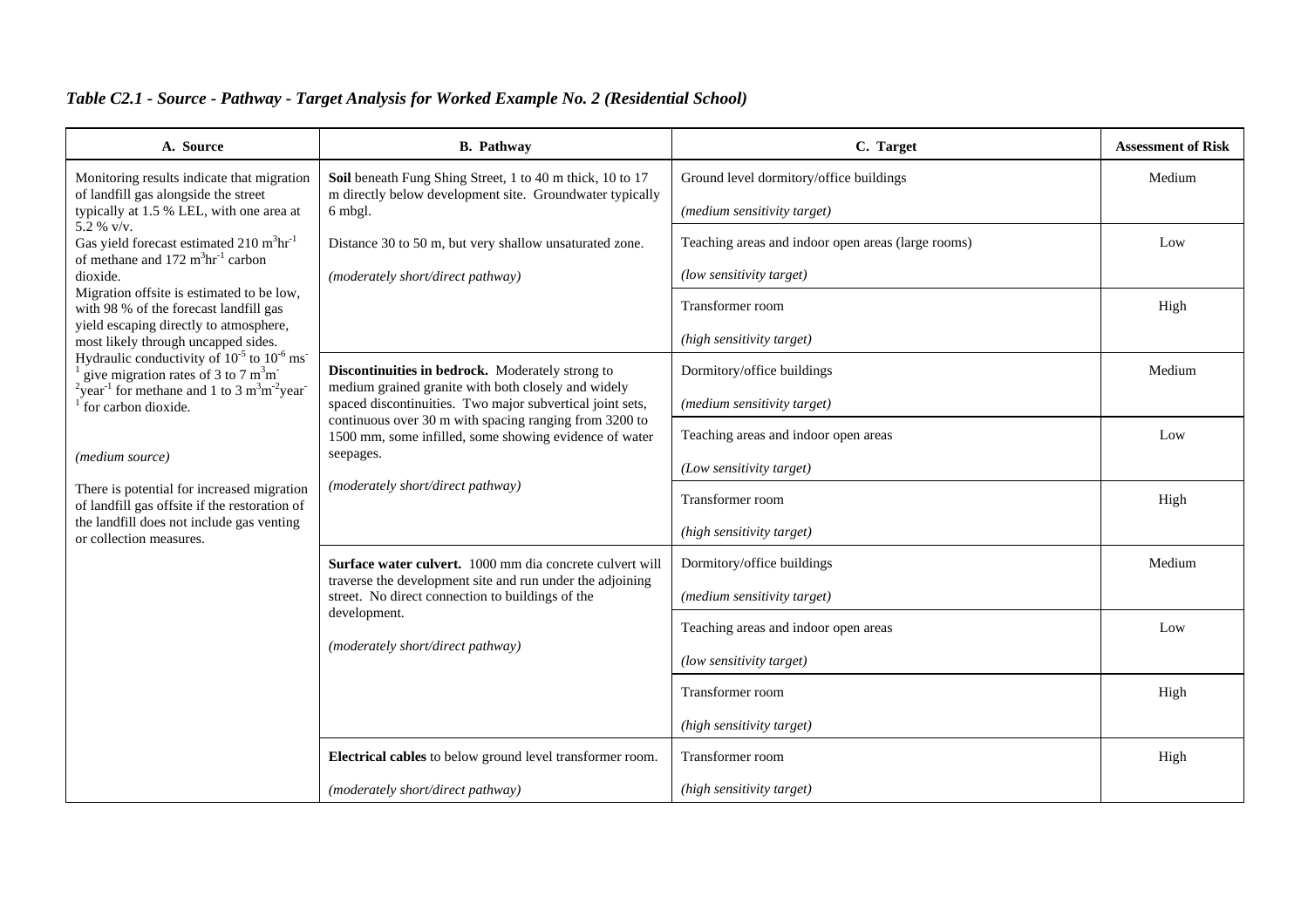## *Recommendations*

C2.14 Although there is not a significant threat to the residential school from methane or carbon dioxide, in view of the close proximity of the landfill as well as the possibility that the migration and gas dispersion patterns could alter over time, it is advisable to provide for future gas control and monitoring.

C2.15 *Recommendation 1:* During site formation works, portable gas detectors should be available for routine monitoring of deep excavations for methane, carbon dioxide and oxygen. The main area of concern in this context is the transformer room where excavation below the level of the street will take place.

C2.16 *Recommendation 2:* Piezometers installed during the landfill risk assessment study should be periodically monitored for methane and carbon dioxide, to provide an ongoing assessment of potential migration of landfill gas towards the residential school development.

C2.17 *Recommendation 3:* The building designs should incorporate a means of passively venting gas and isolating the interiors from the potentially gassing ground strata. Measures should be taken to protect, in particular, the below ground level transformer room, the buildings directly adjacent to the street separating the development from the landfill, and those buildings close to the surface water culvert. These measures should include either the installation of a gas barrier along the side of the development closest to the landfill or the incorporation of gas resistant membranes in the floor slabs of the buildings together with underfloor (passive) ventilation. Mechanical ventilation and/or installation of gas detectors is recommended for the transformer room.

C2.18 *Recommendation 4*: Services for buildings in the highest risk level should be brought into the buildings above ground floor level. If this is not possible, the service conduits should be sealed into the gas protection membrane and the void around any cables etc. within the conduit filled with gas-resistant mastic.

C2.19 *Recommendation 5:* The installation of sub-floor monitoring points, which should be periodically checked, should be considered during the building design development.

## *C3 EXAMPLE 3: STATION AND OTHER DEVELOPMENTS*

## *Introduction*

C3.1 A station development and a number of other developments are planned near a completed landfill site. A plan of the landfill site and the development area is shown on Figure C3.1, a section through the landfill and development site is shown on Figure C3.2*,* and a sourcepathway-target analysis is presented on [Table C3.1](#page-74-0)*.*

C3.2 The station development is part of a major infrastructure improvement involving extension of the railway system. A new station complex has been built including high rise commercial and residential premises. In addition to the station development, a special school, a high rise residential development and recreation areas are near the landfill.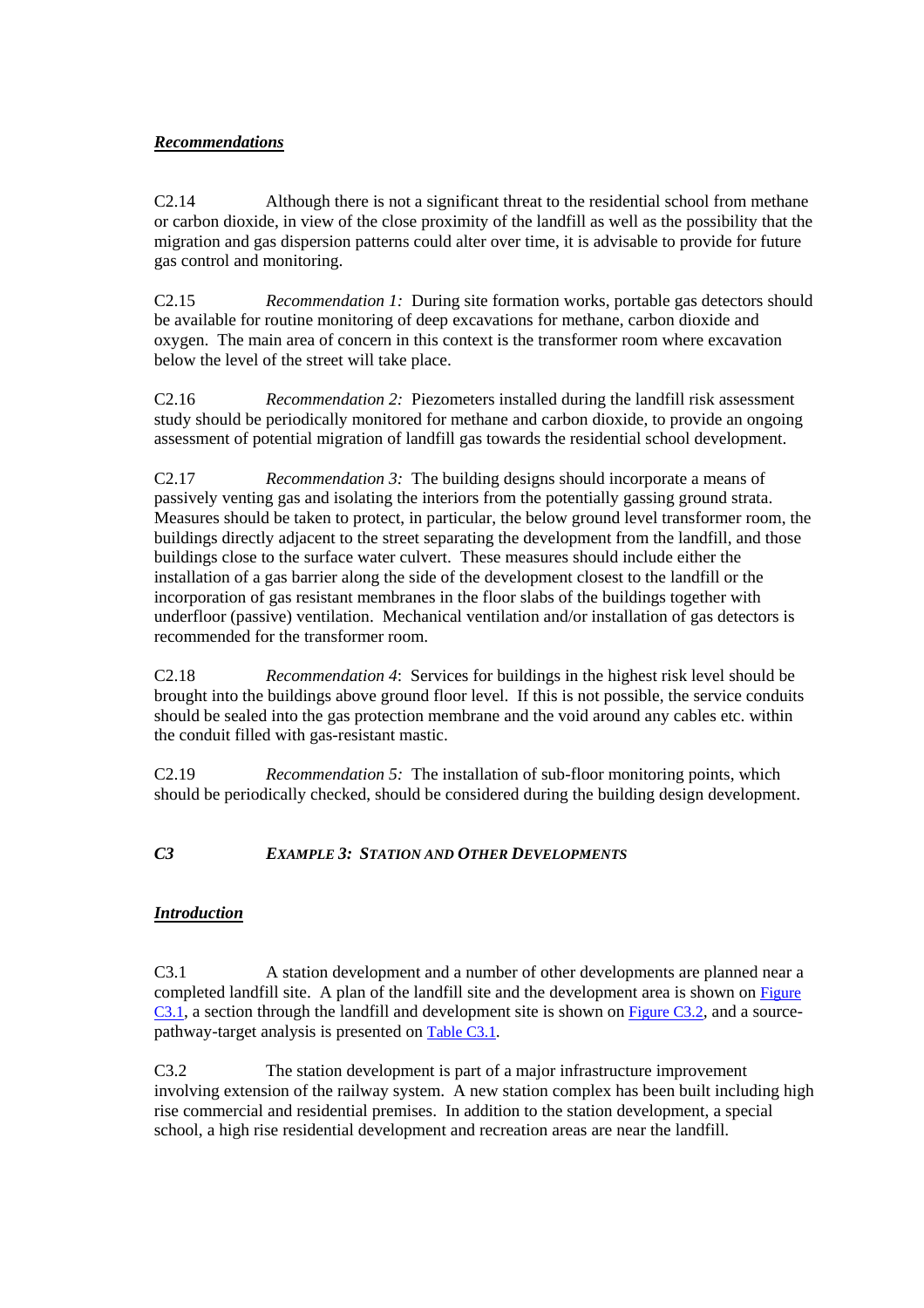C3.3 Prior to placement of waste, the landfill site was used in part as a stone quarry. The site retained a significant proportion of the pre-existing natural topography; namely, a steep-sided valley confined between granite ridges.

### *Source*

C3.4 The landfill is relatively large, covering about 14 ha. Basal preparations preceding placement of waste included a PVC liner, bituminous Chunam applied to valley sides, and separate leachate and groundwater drainage pipes. Waste was reported to have been placed in 2 m lifts with up to 250 mm of soil cover between lifts. The depth of waste is up to a maximum of 70 m. The landfill was operational between 1978 and 1981.

C3.5 The site has undergone restoration in the form of capping with thick layers (up to 7 m) of CDG soils and (at the time of the risk assessment, 1987-88) a passive gas extraction system. Prior to the completion of the station development, an active landfill gas extraction system will be installed.

#### *Pathways*

C3.6 **CGD capping soil** on landfill, up to 7 m deep, provides a possible migration route off the landfill site.

C3.7 **Discontinuities in bedrock**. A granite ridge lies between the landfill and the station development. The ridge comprises fine to medium grained granite with at least three major and three minor joint sets, which in places are open, providing a route for gas migration. In addition, there is a high likelihood of additional fractures caused by the earlier quarrying activities. The site is also underlain by a geological fault although the direction of this is not towards the developments.

C3.8 **A leachate drain** passes under the high rise residential development to foul sewer. Leachate from the site has relatively low organic strength. There does not appear to be a head of leachate over the basal liner, suggesting rapid dispersal of leachate, although perched leachate does exist in some areas.

## *Targets*

C3.9 The **railway tunnels and stations** involve extensive excavations, which are at risk of ingress and build-up of gas, being located 200 m from the waste boundary. These risks could occur during both construction and operation of the tunnels and stations.

C3.10 The **residential/commercial development** will be directly above the new station, being 32 storeys tall. The foundation works for the development will create the risk of gas ingress and build-up. Risks will arise during construction and occupation of the buildings.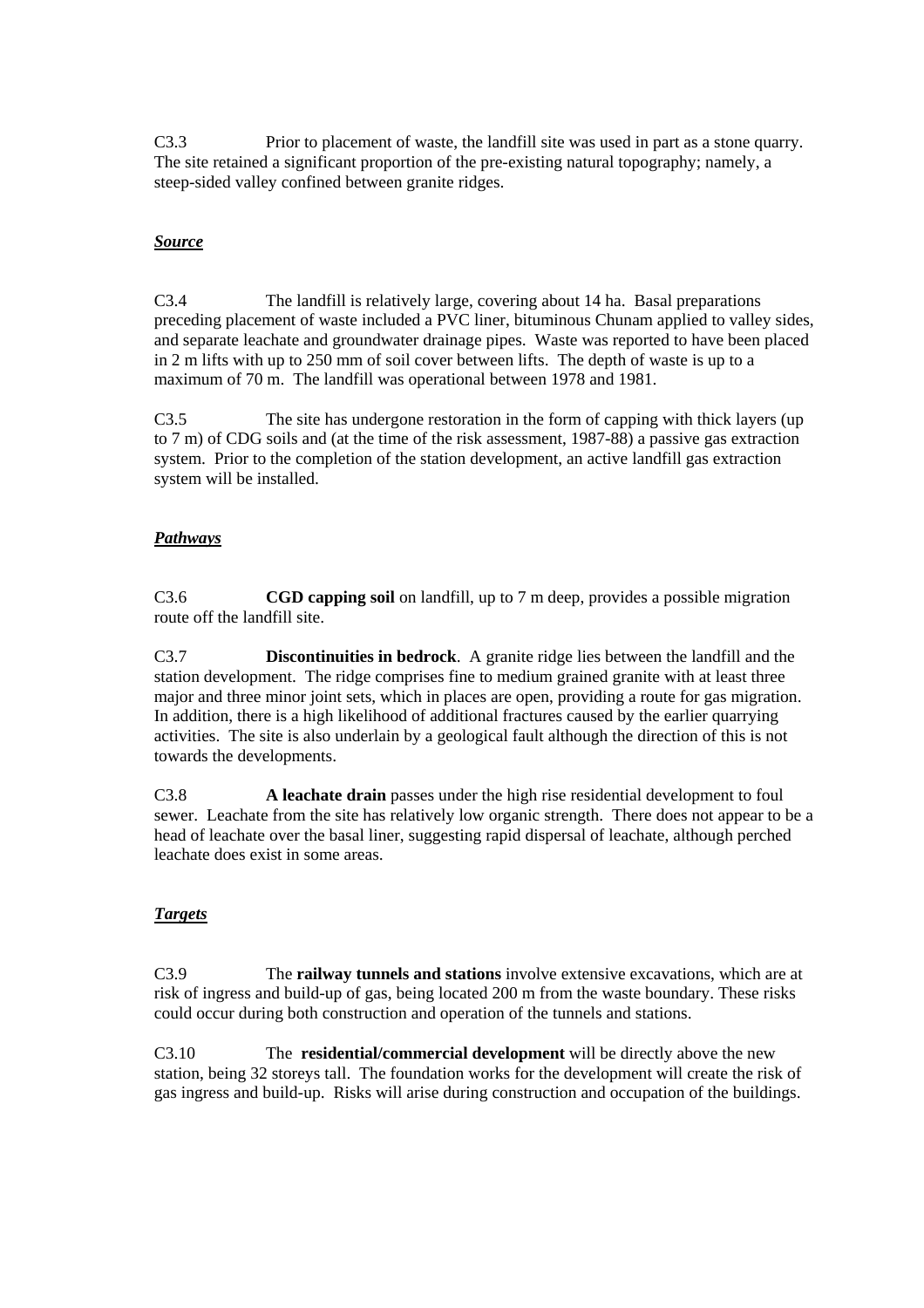C3.11 A **Special School,** lies on the granite ridge north of the landfill site.

C3.12 **High rise residential properties** are to be built to the west of the landfill, over a former stream bed which has been filled by up to 9 m of clayey sands and gravels. Deep caisson foundations will be constructed with the associated risk of gas ingress and build-up during their construction.

C3.13 **Recreation areas** will be sited on top of the landfill crest platform and on a lower level platform, and will include a booking office, changing rooms/toilets, and pump rooms.

## *Source-Pathway-Target Analysis*

C3.14 The Source-pathway-target analysis for the various combinations of source, pathway and target discussed above is presented o[n Table C3.1](#page-74-0)*.* The medium source, a range of short/direct to long/indirect and either high or medium sensitivity targets results in overall risks ranging from low to high. The highest risk is to those features, such as a pump room, to be located on the actual landfill site. Most targets fall into the medium risk category because they are of medium sensitivity and close to the landfill or of high sensitivity and located further away from the landfill.

## *Recommendations*

C3.15 *Recommendation 1:* Those developments which have medium or higher risk of landfill gas build-up should be monitored to determine the actual degree of landfill gas migration and build-up. Those with significant levels of landfill gas should have monitoring and/or mitigating measures installed as appropriate. These should include gas sensors, barriers and passive or active ventilation.

C3.16 *Recommendation 2:* During site formation and construction works, portable gas detectors should be used to regularly check the gas levels in depressions, trenches, and other excavations. If monitoring indicates the necessity, ventilation of such excavations should take place, and sources of ignition should be kept away from areas where build-up of gas is possible unless these have been demonstrated to be free of gas.

C3.17 *Recommendation 3:* As the station and tunnels are substantially below ground, a high level of ventilation should be employed during their operation.

*C3.18 Recommendation 4:* The high rise residential property will require caisson foundations which should also be carefully monitored and ventilated as necessary during construction works.

C3.19 *Recommendation 5:* The leachate drain passing under the high rise residential property should be monitored for the presence of landfill gas to ensure there is no ingress from the surrounding soil and rock. If necessary, venting should be installed along the drain.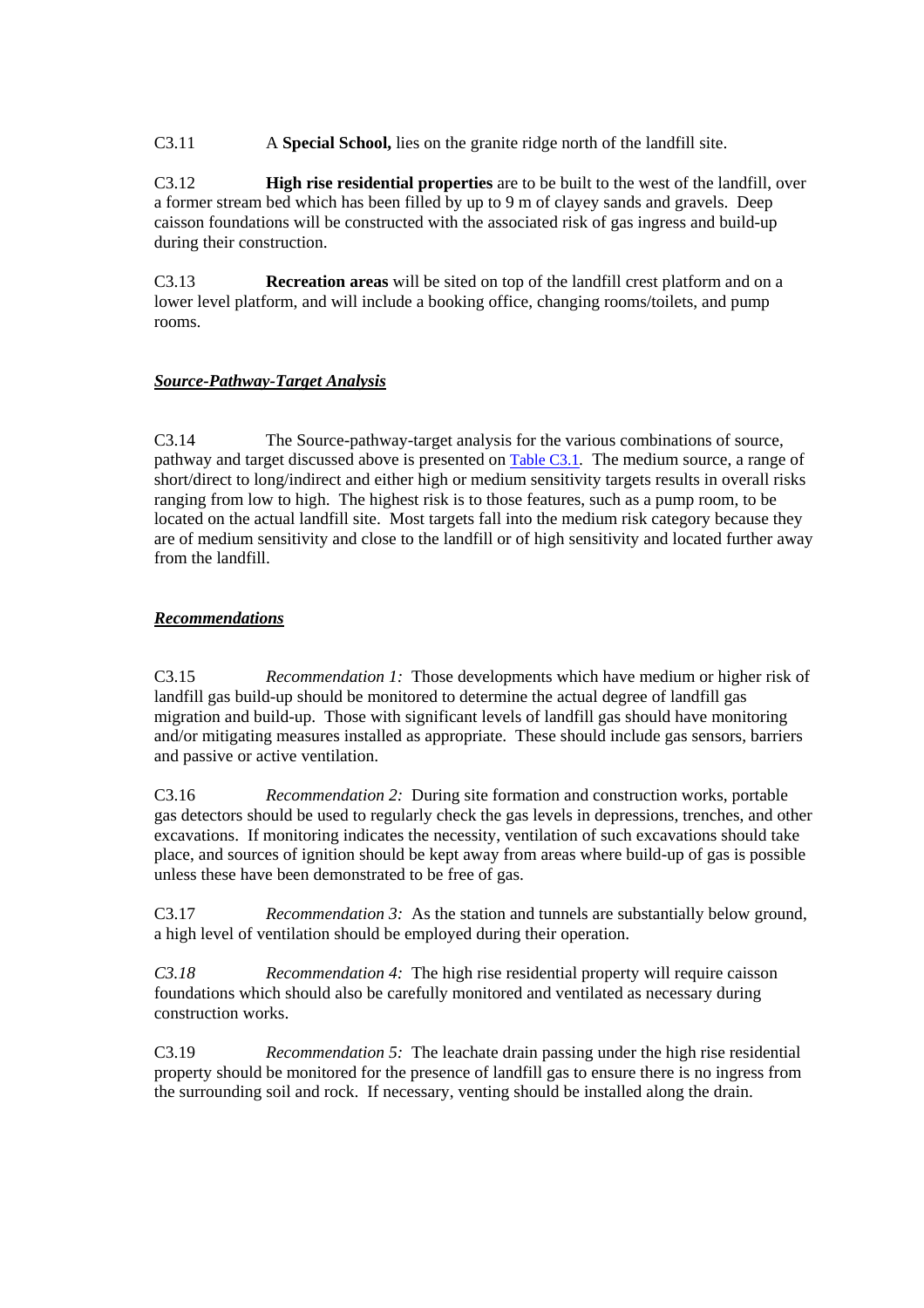C3.20 *Recommendation 6:* The recreation area structures on the landfill platforms should incorporate design features to prevent gas ingress, such as raised floor slabs with passive or active ventilation, and gas barriers in the floors and around the foundations, pump rooms and other below ground structures. Gas monitoring should be undertaken and consideration should be given to the installation of permanent gas detection systems.

C3.21 *Recommendation 7:* Utility companies should be advised of the possible presence of flammable gas in the ground and should take this into account in designing, constructing and maintaining their works. All ducts and chambers should be either sealed off from the ground to prevent gas entry, or provided with vented covers to allow any gas which does enter to dissipate harmlessly to the atmosphere. Procedures should be established for monitoring any such confined spaces before entry.